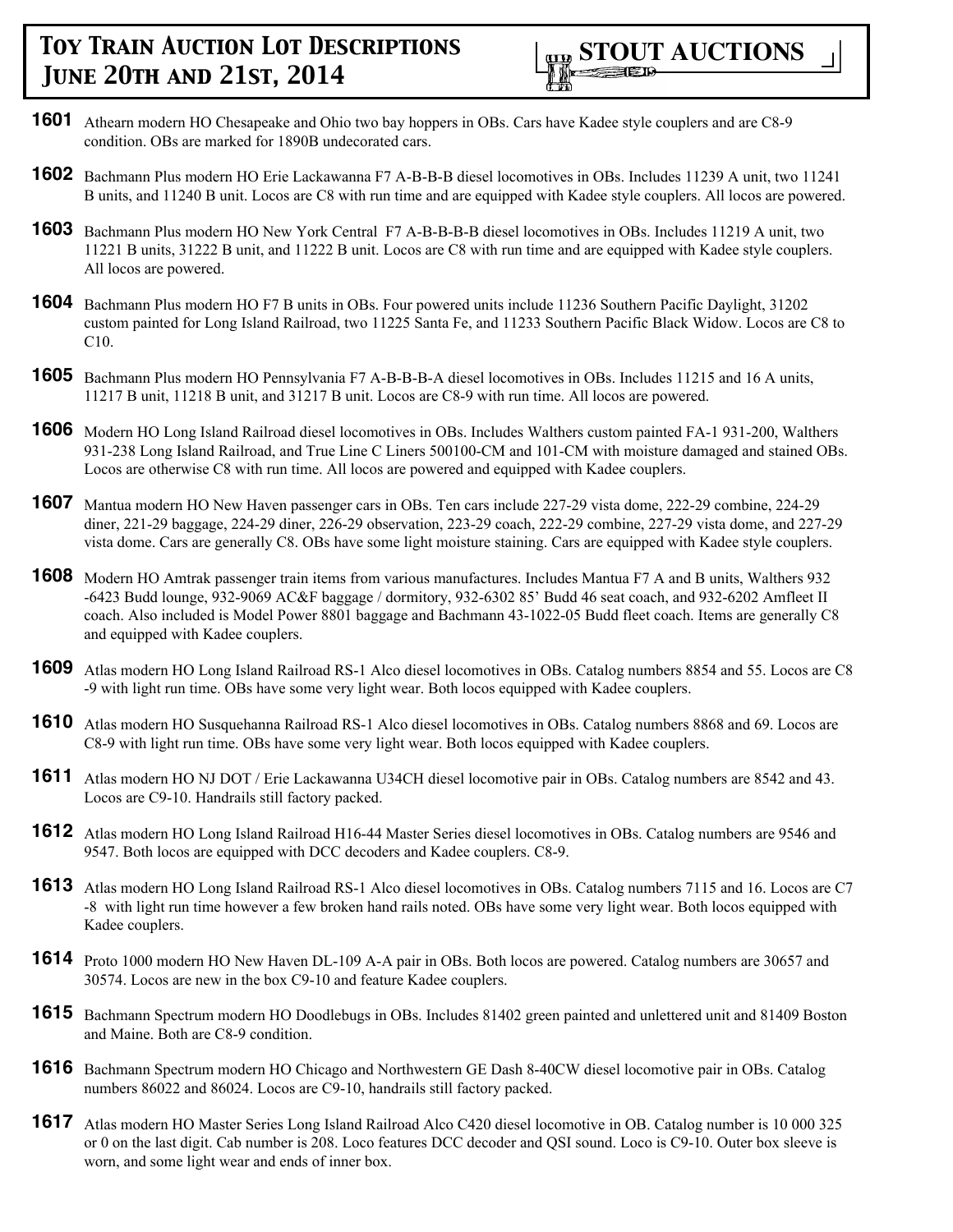

- **1618** Atlas modern HO Master Series Long Island Railroad Alco C420 diesel locomotive in OB. Catalog number is 10 000 325. Cab number is 202. Loco features DCC decoder and QSI sound. Loco is C9-10. Outer box sleeve is worn, and some light wear and ends of inner box.
- **1619** Atlas modern HO Master Series Long Island Railroad Alco C420 diesel locomotive in OB. Catalog number is 10 000 326 , however cab number 200 does not match box which is marked 208. Loco features DCC decoder and QSI sound. Loco is C9-10. Outer box sleeve is worn, and some light wear and ends of inner box.
- **1620** Atlas modern HO Master Series Long Island Railroad Alco C420 diesel locomotive in OB. Catalog number is 10 000 325. Cab number is 210. Loco features DCC decoder and QSI sound. Loco is C9-10. Outer box sleeve is worn, and some light wear and ends of inner box.
- **1621** Bachmann Spectrum modern HO diesel locomotives in OBs. Includes three 82000 EMD GP30's and custom Long Island Railroad FM Trainmaster. GP locos are C8 to C10, Trainmaster is C7-8 with some chipping of the decals and loose handrails.
- **1622** Modern HO RDC Budd cars in OBs. Includes Proto 1000 Boston and Maine 6300 and 6302 and Athearn New Haven 2100. Items are generally C7-8 with run time. OBs have some dirt and staining.
- **1623** MTH modern HO Union Pacific / George Bush SD70ACe diesel locomotive in OB. No box, unsure if this is the DCC ready version or the version with Proto 3.0. Otherwise C8 condition.
- **1624** Mantua modern HO F7 diesel locomotives in OBs. Includes two Conrail 413-031 powered A units, 412-031 dummy Conrail B unit, 413-003 Union Pacific F7-A, and Rock Island 423-058 A unit. Locos are generally C8, OBs have some writing and light wear.
- **1625** Atlas modern N scale articulated auto racks in OBs. Includes 40911, 40912, 40913, and 40914. Cars are C8-9.
- **1626** Bachmann modern N scale Union Pacific DD40AX diesel locomotives in OB. Catalog numbers are 62254 and 62253. Locos both are DCC equipped. Locos are C8.
- **1627** Intermountain modern N scale 69018-02 Western Pacific FT A-B diesel locomotive set in OB. Locos are both powered and in C8-9 condition. OB has light damage to one end.
- **1628** Kato modern N scale BNSF diesel locomotives in OBs. Includes custom painted BNSF C44-9W in Heritage II paint, 176 -8200 custom painted SD40-2, and 176-4901 SD40-2. Locos are generally C8.
- **1629** Life Like modern N scale locos in OBs. Includes 7009 and 7010 E-7 Chesapeake and Ohio / Pere Marquette A-A set and 7077 and 7078 Lehigh Valley Alco PA A-A set, Locos are generally C8.
- **1630** Atlas modern N scale Long Island Railroad diesel locomotives in OBs. Five locos include 40 000 150 and 151 C420 locos, 52102 H16-44, and two 52103 H16-44 locos. All have DCC decoders on board. Locos are generally C8.
- **1631** Atlas modern N scale Long Island Railroad diesel locomotives in OBs. Six locos include 40 000 137, 138, and 139 C420 locos, 52102 H16-44, 44041 and 42 Alco RS-1. Locos are generally C8.
- **1632** Atlas modern N scale Long Island Railroad Alco C420 diesel locomotives in OBs. Five locos are catalog numbers 40 000 137, 138, 139, 150, and 151. Locos are C8 with run time.
- **1633** Life Like modern N scale locos and B units in OBs. Includes 7069 Delaware and Hudson Alco PA, 7055 and 56 New Haven Alco PA A-A, two 7925 Alco demo B units, and 7929 Missouri Pacific B units. Locos are C7-8.
- **1634** Atlas modern N scale Florida East Coast GP-40 diesel locomotives in OBs. Catalog numbers are 53910, 11, and 12. Locos are C8-9.
- **1635** Modern N scale Long Island Railroad locos in OBs. Includes two Life Like GP38-2s catalog numbers 920-75028 and 28, and Model Power Alco C420.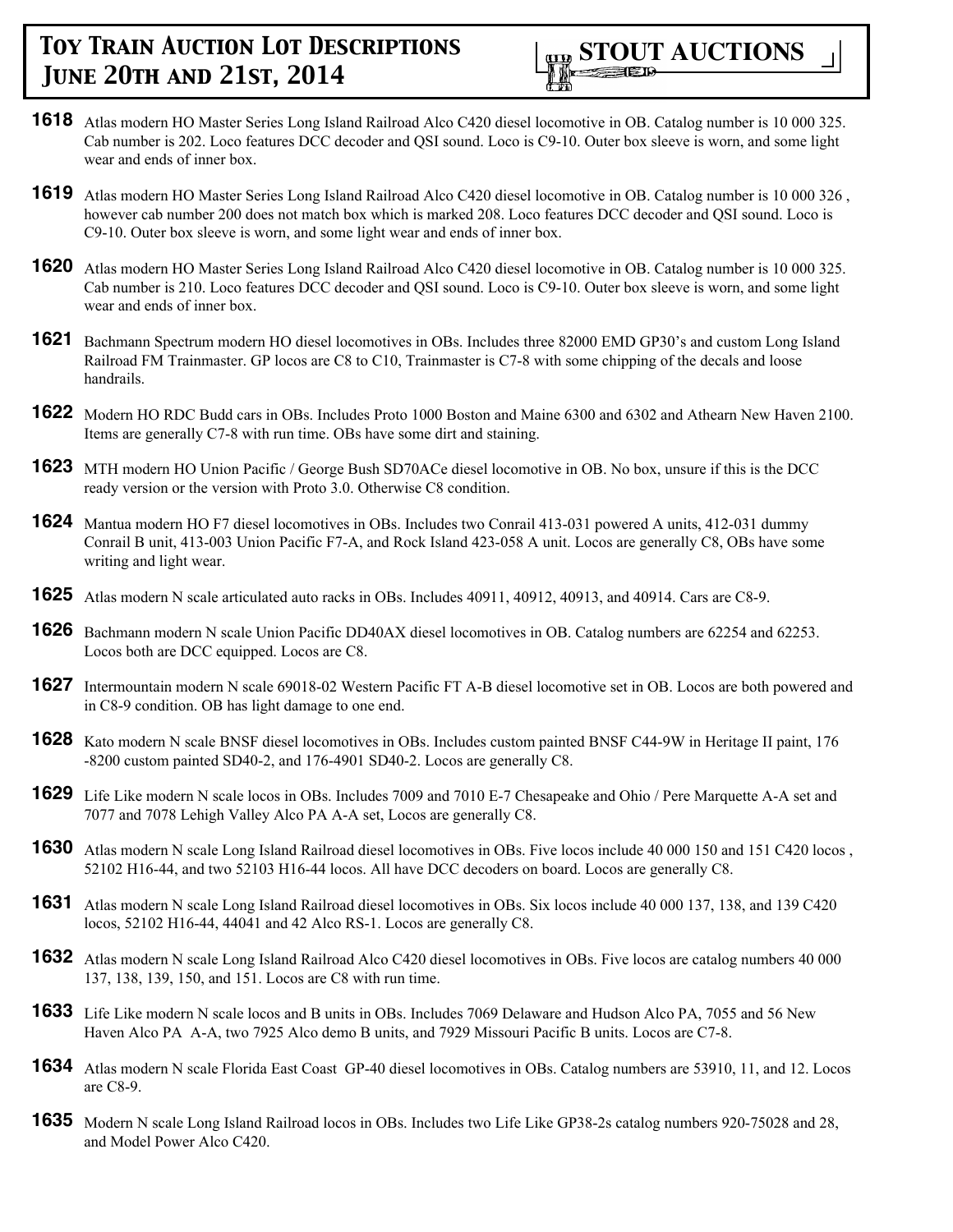

- **1636** Modern N scale Erie Lackawanna diesel locomotives in OBs. Five locos include Atlas 48214 GP-7, 11953 Bachmann Plus powered F7 B unit, Con Cor Alco PA A unit, Life Like 7185 E8 A unit, and Kato 176-4003 Alco PA A unit. Locos are C8 to C9.
- **1637** Modern N scale locomotive from various manufactures. Includes two Life Like 7763 Great Northern SD7s, Atlas Montana Rail Link GP series loco with DCC decoder and one missing section of hand rail, Kato 176-3505 Santa Fe C44-9W, and Life Like 7842 CSX GP38. Locos are C7+ to C8.
- **1638** Modern N scale diesel locomotives. Includes Life Like Pennsylvania E8 dummy B unit, Atlas Pennsylvania SD-9 53550, 40 000 154 153 Susquehanna C420, Con Cor New York Central Budd car, and dummy unlettered Budd car. Trains are C7 -8.
- **1639** Life Like modern N scale diesel locomotives. Four of five are in OBs. Includes 7738 New York Central F-7, 7053 and 7054 Erie Alco PA A-A, and 7187 and 88? Erie E8 A-A, one box missing. Locos are generally C8.
- **1640** Modern N scale freight cars and more in OBs. Includes two Red Caboose Union Pacific boxcars, three Fox Valley Meridian boxcars, five Atlas weathered Susquehanna hoppers, six Micro Train Florida East Coast ballast hoppers, four InterMountain SCL hopper, five Kansas City Southern hoppers, Pennsylvania baggage car, Micro Train Rio Grande boxcar, Fox Valley CSX boxcar, and three Atlas trailers. Cars are generally C8. See photos for best description.
- **1641** Bachmann modern N scale 24005 Iron Duke ready to run set in OB. Set is complete C9-10. Set box has light corner wear.
- **1642** Micro Trains and Kato modern N scale freight cars in OBs. Includes Micro Trains Railbox four pack and Kato 106-6119 Gunderson double stack three pack. Cars are C9-10.
- **1643** Modern HO diesel locomotives in OBs. Three locos include Proto Power West Santa Fe SD-45, Atlas 8450 RS-3 undecorated, and 040-4102 E-R models Sharknose demonstrator. Locos are generally C8 to C9.
- **1644** Stewart Hobbies modern HO Alco Century C628 diesel locomotives in OBs. Catalog numbers 6213 and 6214. Locos are C8 with run time.
- **1645** Broadway Limited modern HO Long Island Railroad Alco RSD-15 diesel locomotive in OB. Started life as a 307 undecorated model. Loco is lower C8 with some light paint wear to the hand rails.
- **1646** MTH modern HO Southern Pacific GS-6 steam locomotive in OB. Loco features Protosound 3, DCS control, Protosmoke, and more. Catalog number is 80-3122-1. Loco is C8 with run time.
- **1647** MTH modern HO Union Pacific / George Bush SD70ACe diesel locomotive in OB. Loco is 80-2013-1 and features Protosound 3.0 and DCS control. Loco is C8 with run time. OB has mild shelf wear.
- **1648** Kato modern HO 37-2604 Seaboard Alco RSC-2 in OB. Loco is C8-9, handrails still factory packed in the OB.
- **1649** Stewart Hobbies modern HO Santa Fe F3 A-B-B-A diesel locomotive set in OBs. Catalog numbers are 8010 and 8015. Locos are C8 with run time.
- **1650** Athearn and MTH modern HO locos in OBs. Includes 79987 and 86 New York and Atlantic GP38 locos and MTH 81 -2002-3 Pennsylvania F-3 dummy A unit. Locos are generally C8. OBs have some wear.
- **1651** Athearn and AHM Pennsylvania locos. Athearn Alco PA locos include 4161 A and two 3343 B units. Dummy Athearn 3000 F7B unit. Also included is a shark nose and two F unit style locos from AHM. Trains are C7 to C8. See photos for best description.
- **1652** Athearn modern HO diesel locomotives in OBs. Includes two 3348 Delaware and Hudson PB-1 B units, dummy Erie Lackawanna Alco PA A unit, dummy CP Rail 4375 CP Rail AC400, and BC Rail C44-9W powered loco. Items are C8-9.
- **1653** Modern Amtrak HO items from Athearn, Walthers, and Bachmann. Includes 3647 AMD-103 locos, 72205 Budd fleet coach, 932-6212 Amfleet food service coach, and 932-9064 Coffee Shop lounge. Trains are generally C8.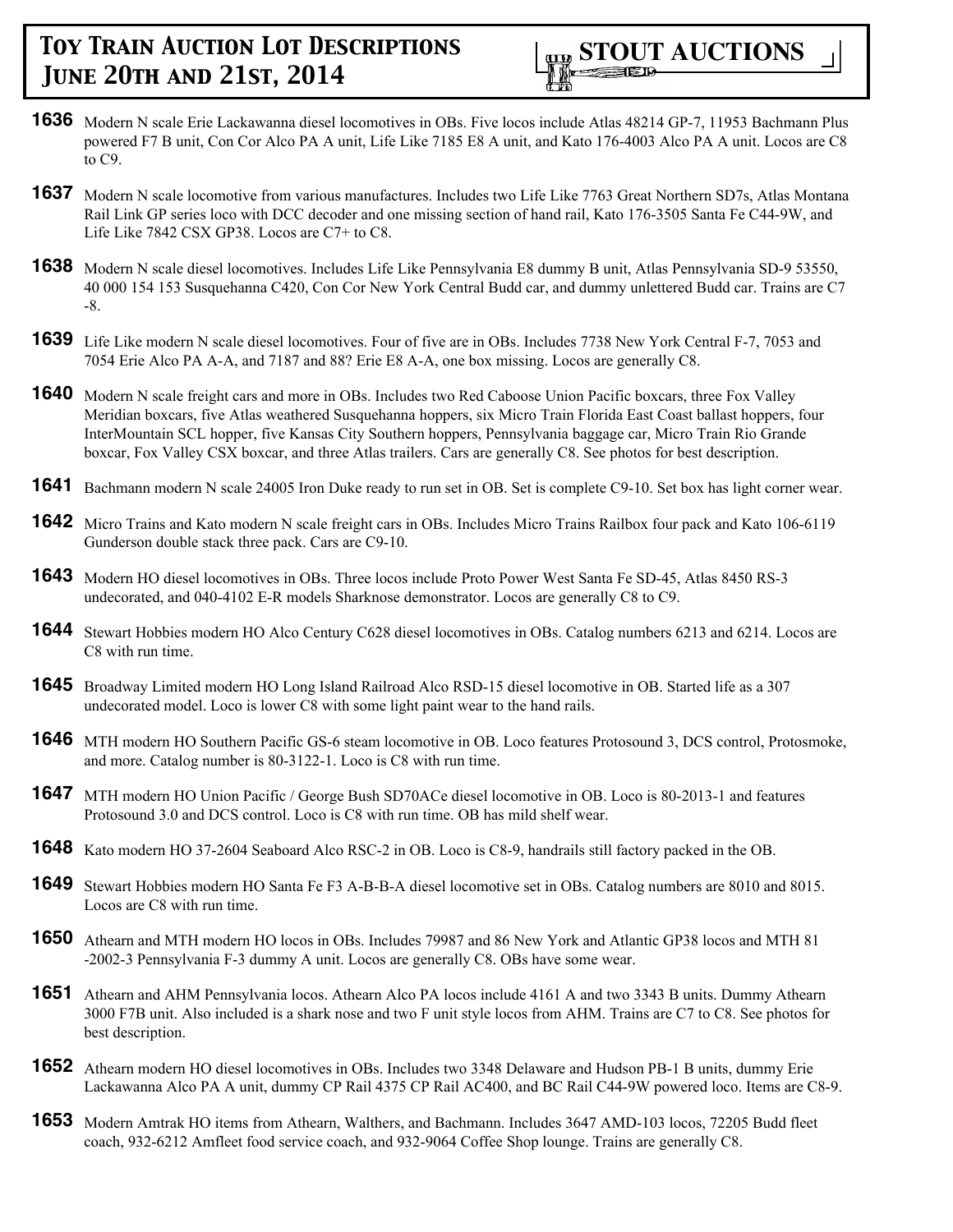

- **1654** Athearn modern HO diesel locomotives in OBs. Five locos include 4419 Louisville and Nashville SD40-2, 4612 undecorated GP38-2, 4764 EMD GP60 demo, Bachmann Spectrum EMD GP30 demo, and 2212 Athearn GP38-2 loco and caboose. Locos are C7+ to C9.
- **1655** Modern HO passenger cars. Includes 49388 Long Island Railroad IHC eight car set sealed C10, four Model Power Canadian National passenger cars, and older Pennsylvania streamlined coach. Cars are C7 to C8 on the other cars,
- **1656** Athearn modern HO RDC Budd cars in OBs. Four cars includes 2177 New Haven powered, 2178 Baltimore and Ohio powered, 2070 undecorated dummy, and 2176 Santa Fe powered. Cars are C7-8. OBs have some light wear.
- **1657** Modern HO diesel locomotives in OBs. Twelve locos from Life Like, Atlas, and Tyco. Road names include Chessie, up Santa Fe etc. Most locos are C7-8. See photos for best description.
- **1658** Modern HO coal hoppers in OBs. Includes 18710 Reading hopper six pack, 18742 Norfolk and Western six pack, 932 -34225 BNSF ballast hopper three pack, and six loose Norfolk and Western hoppers. Cars are C8 to C10.
- **1659** Stewart Hobbies modern HO FT locos in OBs. Includes 5004 undecorated B unit, 5000 undecorated A unit, dummy A unit frame, and two 5999 powered B unit chassis. Locos are C9-10.
- **1660** Modern HO steam locomotives in OBs. Includes IHC M9552 Long Island Railroad 2-8-0 consolidation, Life Like 1776 0-4 -0, an unboxed Rivarossi Nickel Plate Berkshire and Model Power Louisville and Nashville 4-6-2. Locos are C7-8. OB have mild to moderate wear.
- **1661** SMI brass HO diesel locomotive. Long Island Railroad Alco, pretty sure this is a S-3. C6-7 condition with loose handrails and one detached pilot.
- **1662** Modern HO diesel locomotives. Eight locos without OBs. Includes Long Island Railroad, Chessie, Chicago and Northwestern, etc. See photos for best description.
- **1663** Large group of modern HO freight and passenger cars from Life Like, MTH, Mantua, Athearn, Atlas and more. Cars range from C7 to C9. See photos for best description. Sold as is shown in the photos.
- **1664** Con Cor modern N scale undecorated 2-8-8-2 Y6b mallet in OB. Loco is C8 with run time. Trix Penn Central five car passenger set in inner set box. C7 with dirt and run time.
- **1665** Bachmann Spectrum On30 freight cars in OBs. Four Great Northern cars include 27311 flat, 27711 caboose, 27211 gondola, and 27011 boxcar. Cars are generally C8. OBs are clean except for one.
- **1666** Bachmann Spectrum and Lionel modern HO diesel locomotives in OBs. Six locos include 181 Burlington Northern U18B with glued hand rails, two 5700 Penn Central GP-9 locos, two 80011 Great Northern GE 44 tonners, and 41-0823-10 Reading GP-30 with large spots of paint lifting from the cab. Locos are C6+ to C8.
- **1667** Atlas and Bachmann modern HO diesel locomotives in OBs. Six locos include two Norfolk and Western 8036 Alco C-425, 7092 Norfolk and Western Alco RS-11, 8075 Baltimore and Ohio Alco S-2, 8001 Pennsylvania RSD-12, and 41-670-23 Seaboard System SD40-2. Locos are C7-8. OBs have some mild wear.
- **1668** Rivarossi modern HO 1267 Clinchfield 4-6-6-4 Challenger steam locomotive in OB. Loco is C7-8 with a few very small paint chips on the hand rails. OB is missing one end flap.
- **1669** Marklin modern HO Santa Fe F-7 A-A pair in OBs. Catalog numbers 3060 and 4060. Locos are both powered and in C8 condition.
- **1670** Modern HO steam locomotives from AHM and IHC. Includes IHC Pennsylvania M621 Mountain, AHM Baltimore and Ohio 5405 4-6-4 and AHM 5087-H Baltimore and Ohio Royal Blue 4-6-2. Locos are generally C8. OBs have some light to moderate wear.
- **1671** Rivarossi modern HO Union Pacific Northern FEF-3 steam locomotive in OB. Loco is catalog number 1528-1. Loco is C7 -8 with two loose pieces of detail piping. OB has some light wear.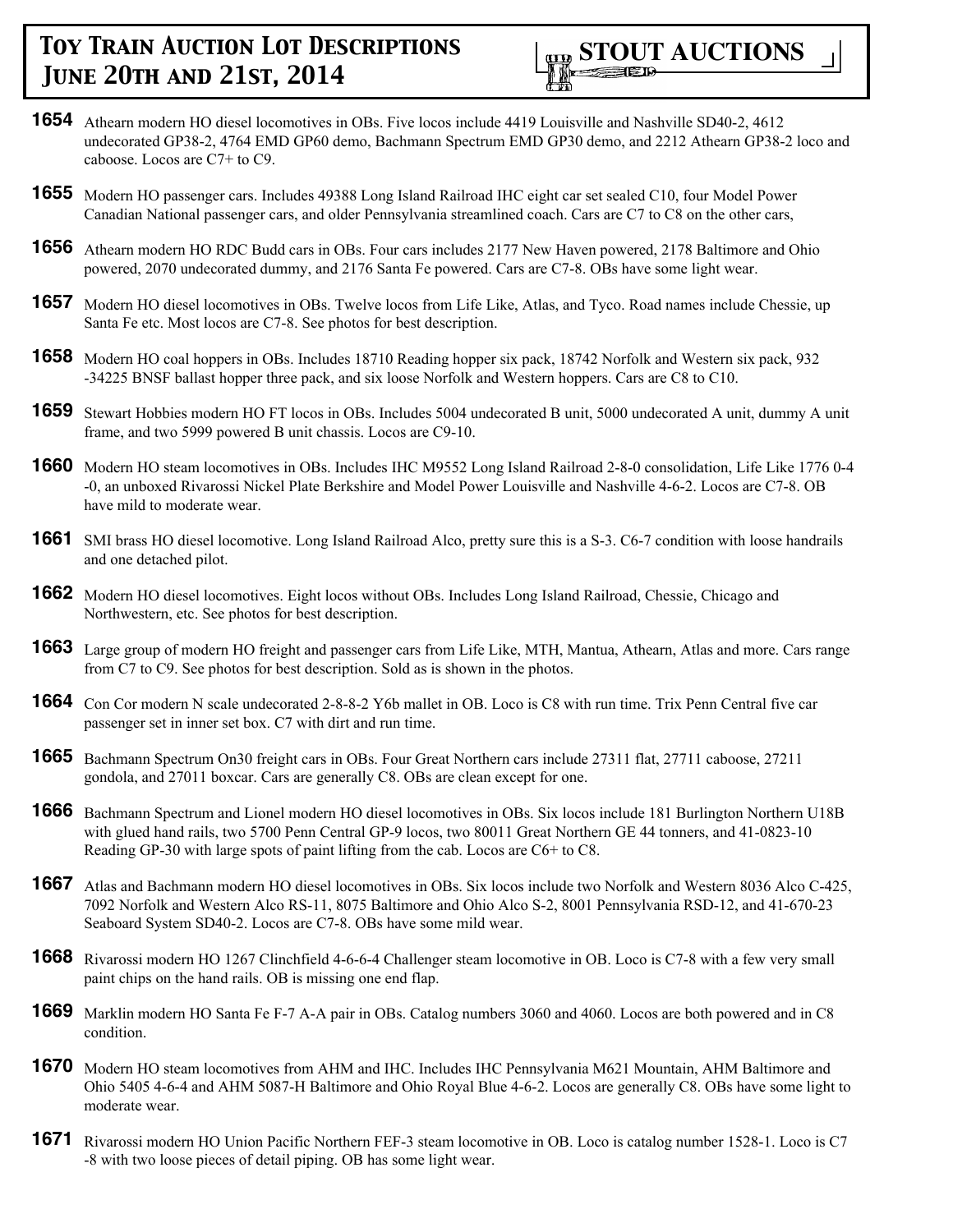- **1672** Kato modern HO Pennsylvania diesel locomotives in OBs. Includes 37-02A GP35 and 37-01B SD40. Locos are C8. OBs have very light wear.
- **1673** Roco modern HO 43307 model of the N 206 steam locomotive in OB. Loco is C8-9 with little if any run time.
- **1674** Broadway Limited modern HO custom painted Long Island Railroad Alco RSD-15 diesel locomotive in OB. Equipped with QSI sound. C7-8 with paint chipping on the hand rails. OBs has mild shelf wear.
- **1675** Marklin modern HO 28461 DSB maintenance freight set in OB. Set is C9 with little if any run time beyond factory testing. OB has some minor corner damage.
- **1676** Marklin modern HO digital controllers. Includes 6036 control 80 F and 6032 programmer. Items appear lightly used C8-9.
- **1677** Arnold modern HO 7060 Commander 6 control boxes in OBs. Controllers appear to be C8-9 with little if any use.
- **1678** Arnold modern HO controllers in OBs. Includes two 7061 Commander 6 boxes and 86036 Control 80 F. Items appear to be lightly used C8-9. OBs have some light corner wear.
- **1679** Arnold and Marklin modern HO digital control items. Includes two 86077 universal relays, five 86076 connection modules, and 0685 C85 digital decoder. Items are C8-9.
- **1680** Marklin modern HO 86060 Digital Plus Central in OB. Unit appears to be C9-10.
- **1681** Heljan modern HO German Tog set factory sealed in plastic C10.
- **1682** Trix modern HO 52 2419 00 EP 3/6 electric locomotive in OB. Loco is C7-8 due to one loose bumper and detached ladders.
- **1683** Trix modern HO 2408 Bavarian Railways Schlepptenderdampflok P 3/5 class Bayern 4-6-0 steam locomotive in OB. Loco is C7-8 due to two detached ladders which should easily be replaced onto the loco.
- **1684** Fleishchmann modern HO 4028 Carl rack driven 0-6-0 steam locomotives in OBs. Locos are C7 and C8 condition. One has small areas of paint chipping near the rear step. A few sections of rack included in one OB. OBs have some light corner and edge wear.
- **1685** Broadway Limited modern HO 063 New York Central J1e 4-6-4 steam locomotive in OB. Loco features QSI sound and DCC control. Loco is C8-9 with little if any run time.
- **1686** Broadway Limited modern HO 067 Toronto Hamilton and Buffalo 067 4-6-4 steam locomotive in OB. Loco is C8-9 with little if any run time. Boiler front is packed in OB. Loco features QSI sound.
- **1687** Broadway Limited modern HO 540 New York Central Niagara S1b steam locomotive in OB. Loco features QSI sound. Loco is C8-9 with little if any run time.
- **1688** Proto 2000 Heritage modern HO 30014 Pere Marquette 2-8-4 steam locomotive in OB. Loco is DCC ready and is C8 condition with run time.
- **1689** MTH modern HO Pennsylvania freight set. Set is complete with DCS remote commander, track, and three cars. No set lid. Set appears to be new C9-10. Loco is believed to feature Protosound 3.0.
- **1690** Bachmann modern HO Union Pacific DD40AX locos. Numbers 62103 and 104. Locos both equipped with DCC and in C8 -9 condition. OBs have mild shelf wear.
- **1691** Life Like Proto 2000 modern HO diesel locomotives in OBs. Four locos include 8812 Chicago and Northwestern SW9, 211151 Erie Lackawanna SW9, 8011 EMD GP20, and 8248 EMD SD7. Locos are C8 to C9.
- **1692** Life Like Proto 2000 modern HO Florida East Coast E-7 A-A diesel locomotive pair in OBs. Catalog numbers 21078 and 79. Locos are new C9-10.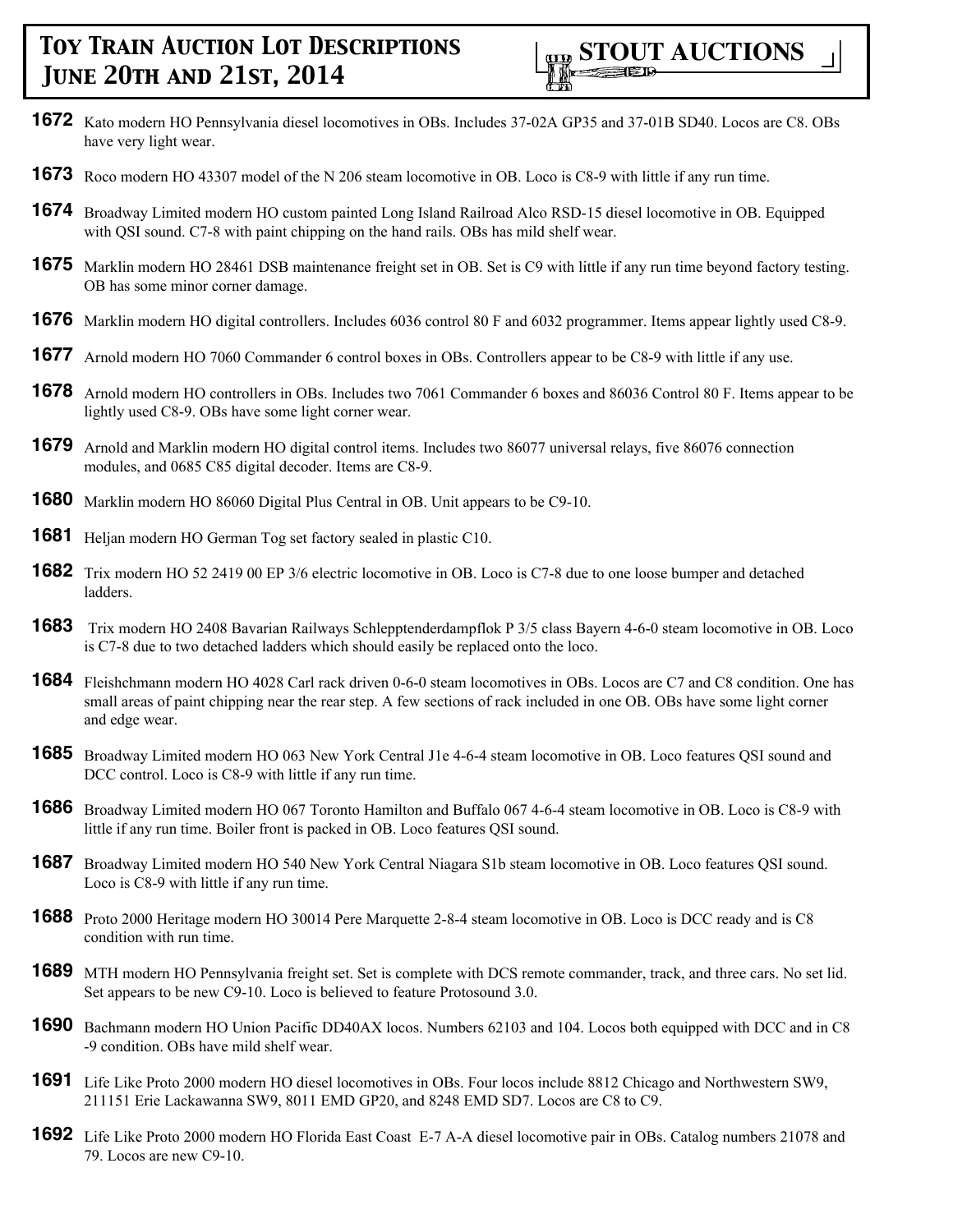

- **1693** Life Like Proto 2000 modern HO Pennsylvania E8/9 diesel locomotive A-B-A set in OBs. Includes 8056 and 57 A units and dummy B unit in incorrect box. C8-9.
- **1694** Life Like modern HO Life Magazine ready to run set. Set is sealed C9-10. OB has some shelf wear.
- **1695** Life Like Proto 2000 modern HO Seaboard E6 A-B-B-A set in OBs. Catalog numbers are 23234 and 35 and 23236 and 37. B units are dummy units. Overall locos are C9-10.
- **1696** Life Like Proto 2000 modern HO Milwaukee Road E8/9 A-A diesel locomotive pair in OBs. Catalog number 8701 for both. C9-10. OBs have mild wear.
- **1697** Accurail modern HO freight cars in OBs. Forty cars include reefers, hoppers, boxcars, and more. Road names include ART, Hormel, NADX, etc. Cars have been spot checked and appear to be mostly unbuilt C9-10.
- **1698** Roundhouse modern HO freight cars in OBs. Includes reefers, boxcars, hoppers, etc. Spot checked cars, most appear to be built up and complete many with Kadee couplers. C8.
- **1699** Accurail modern HO freight cars in OBs. Forty cars include reefers, hoppers, boxcars, and more. Road names include URTX, P&VW, M&St.l, Sioux City Dressed Beef, etc. Cars have been spot checked and appear to be mostly unbuilt C9 -10.
- **1700** Athearn modern HO blue box freight cars. Some are from End Cab Models. Forty cars in boxes. Spot checked and many appear to be new C9-10 unbuilt kits.
- **1701** Bowser modern HO hoppers and cabooses in OBs. Many are hoppers and cabooses. Road names include Chicago and Great Western, Chesapeake and Ohio, Long Island Railroad, etc. Cars appear to be new C9-10.
- **1702** 5th Ave Car Shops and Red Caboose modern HO freight cars in OBs. Cars are mostly boxcars with road names such as Kahn, Illinois Central, Burlington, Tennessee Central, and more. Cars appear to be new C9-10, mostly unbuilt kits.
- **1703** Modern HO freight cars from End Cab Models, Blue Print Series, and Con Cor. 26 cars include boxcars, hoppers, and more. Road names include Rock Island, GM&O, Sioux Valley, Pickens, etc. Most cars are new kits C9-10.
- **1704** Modern HO freight cars from Walthers, Athearn, Model Power, End Cab, etc. Huge mixed lot of fifty three cars, passenger car kits, loco shells and more. Sold as is shown in the photos.
- **1705** Large lot of 65 HO freight cars from various manufactures. Some Kadee couplers most are hook style. Cars in various conditions, sold as is shown in the photos.
- **1706** Group of HO passenger cars. Twenty one cars include three Fleischmann Union Pacific passenger cars, ten Santa Fe style cars , two RDC cars, and 6 other cars. Trains are C6 to C8. Sold as is shown in photos.
- **1707** Group of eighteen HO locomotives and a track cleaner. Includes a trollies, American Flyer 31004 missing boiler front and broken tender truck and others. See photos for best description. Sold as is shown in the photos.
- **1708** Modern HO steam locomotives from Bachmann and AHM Includes 50304 New York Central Niagara missing one smoke lifter and front coupler. C7 condition and DCC equipped. Also included is AHM 5090-B 2-8-8-2 Pennsylvania steam locomotive. C7-8. OBs have wear, NYC box has water damage.
- **1709** Large group of HO parts, track, cars, and more. Highlights include Kato boxed Unitrack, new in pack Atlas switches, selection of new HO decals, HO Trackman 2000 track cleaner, boxed Penn Line cars and track, full box of 15x12x11 Atlas brass track, a few Lionel and Gilbert HO cars, and more. See photos for best description. Items are C6 to C10.
- **1710** Modern HO electrical items including Locolinc Remote control, MRC Railmaster 2400 transformer, and eight NEC DCC decoders including the following three N12A0, four P2KSR, and Z14SR.
- **1711** Group of eighteen HO steam and diesel locomotives. Mix of conditions and manufactures. Some repaints, etc. See photos for best description. Sold as is shown in the photos.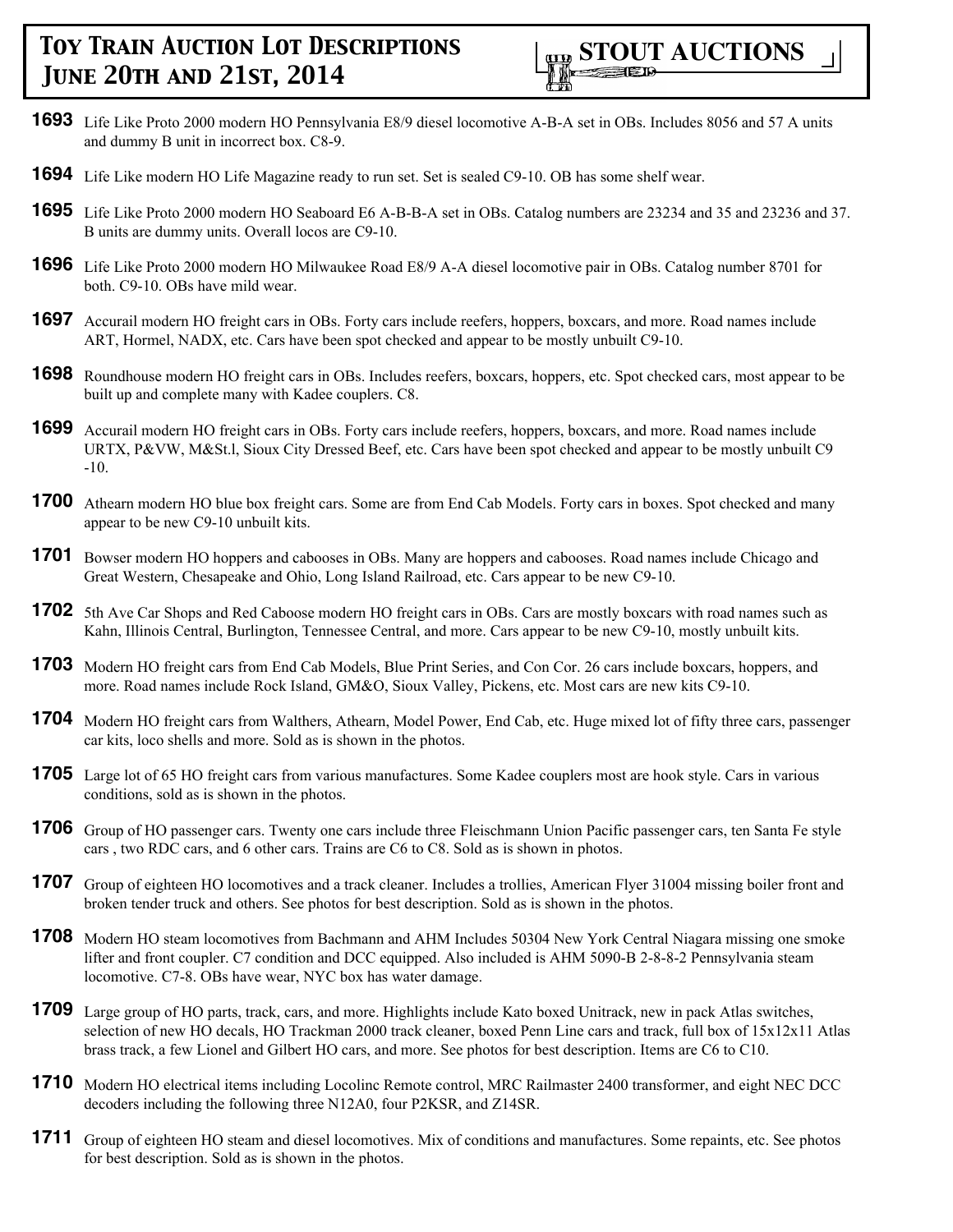

- **1712** Aristo Craft HO Trolley Bus system in OB. Set is complete with instructions. OB lid has tape repairs to the corner. Also included are extra overhead catenary poles and wires. Blue bus has light play wear but no major broken parts.
- **1713** Rivarossi modern N scale Union Pacific heavyweight passenger cars in OBs. Includes 0563 and 0567 three packs in C8 condition. Also included is Con-Cor Erie Lackawanna six car passenger set in C8 condition.
- **1714** Modern N scale freight cars. Fifty four cars are Intermountain, Atlas, etc. Many without boxes. Some with Kadee couplers. One nice N scale track cleaning car. Cars are C6 to C8. See photos for best description.
- **1715** Modern N scale items including 24007 Bachmann Amtrak ready to run set in C8-9 condition and New Ray battery powered Santa Fe N scale set. C9-10.
- **1716** Kato modern HO diesel locomotives in OBs. Three locos include 37-025 Conrail GP35, 37-029 Pennsylvania GP53, and 37-1716 Union Pacific SD45. C8-9 condition.
- **1717** Proto 1000 modern HO RDC cars including 239113 British Columbia, 239804 Canadian Pacific, 239729 CP Rail, and 239808 Canadian National. C8-9. OBs have price stickers.
- **1718** Marklin modern HO 37371 DB class BR 101 electric locomotive in OB. Loco feature DCC decoder and C8-9 with light run time.
- **1719** Marklin modern HO 3302 special edition gray 2-6-8-0 mallet steam locomotive in OB. Loco is C8+ with light run time.
- **1720** Marklin modern HO 3067 DSB diesel locomotives. One includes OB. Boxed loco is C8, unboxed loco is C7-8 with some light dirt and marks on the roof.
- **1721** Marklin modern HO 3027 DB 2-10-0 steam locomotive in OB. Loco is C7 with moderate run time and small paint chips. OBs has mild shelf wear and skinning on one end.
- **1722** Bachmann modern HO 41-0840-14 Pennsylvania K-4 Pacific steam locomotive in OB. Loco is C8 with run time.
- **1723** Proto 2000 modern HO 30239 Frisco 0-6-0 USRA steam locomotive in OB. Loco is in C8 condition with run time. Appears to have DCC decoder installed.
- **1724** Life Like Proto 2000 modern HO General Electric Alco PA demonstrator A and B unit in OBs. Catalog numbers 920 -40112. Both units are powered C8.
- **1725** Modern HO diesel locomotives from Proto 2000 and Athearn. Includes 91510 Maersk GP60M, 8149 Susquehanna GP18, and 8697 Western Maryland BL2. Locos are C8 to low C9.
- **1726** Life Like Proto 2000 modern HO Pennsylvania Alco FA A-B-A diesel locomotive set in OBs. Catalog numbers are 8374 8375 and 8376. Locos are C8 with run time.
- **1727** Fleischmann HO 1320 0-6-0 steam locomotive with faded yellow numbers on the cab also included is 1350 2-6-0 steam locomotive with tender. Both locos are C7 condition.
- **1728** Marklin modern HO 3096 2-8-2 steam locomotive in OB. Loco is C8 with run time.
- **1729** Lima modern N scale 123901 Luufthansa Airport and 16903 TGV passenger sets in OBs. Both sets are C8 with run time.
- **1730** Modern HO F units from Bachmann, Tyco and Mantua. Ten of twelve are powered, one OB. Mostly Santa Fe and a Burlington A-A pair. This is a General Condition lot meaning we have not graded or examined every item in the lot so the condition will typically vary from C6-7 with the possibility of an item or two in the lot having a lower or higher grade, General Condition lots cannot be returned.
- **1731** Modern HO Pennsylvania trains from AHM and Spectrum. Includes AHM five stripe GG-1, six Spectrum passenger cars in OBs, and two loose Pennsylvania cars from Rivarossi. Trains are C7-8.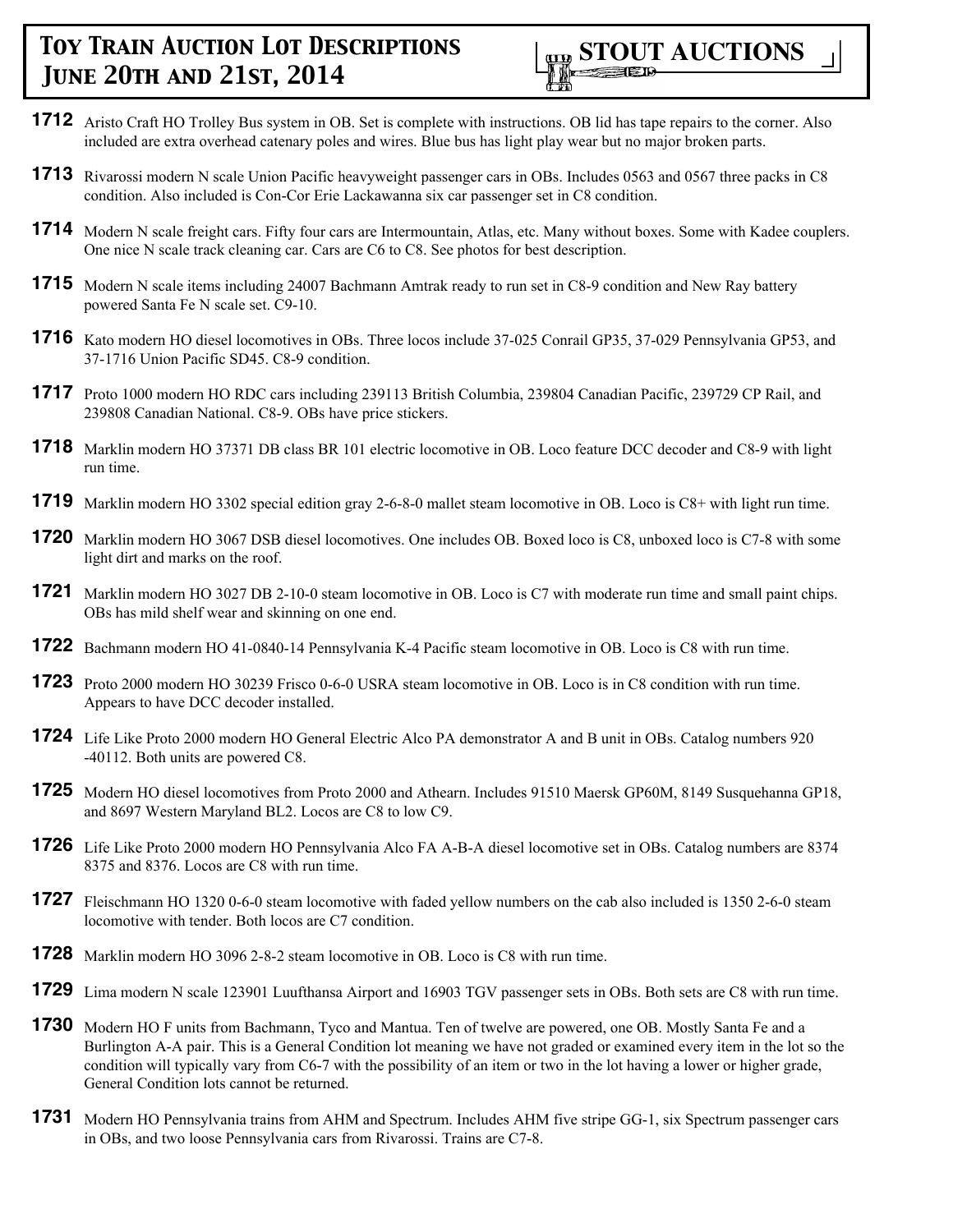- **1732** Modern HO passenger sets from Roco and Lima. Includes 43070 ICE set and 149742 Inter City set. Sets are C8 with run time.
- **1733** Modern HO steam locomotives in OBs. Includes 81703 Spectrum Atlantic Coast Line 2-10-0 and IHC M9915 Lackawanna 4-6-2 both in OBs. Locos are C8 condition.
- **1734** Oriental Limited modern HO brass 8020 4-6-2 steam locomotive in OB. Loco is C8 with run time.
- **1735** Electrotren HO DSB diesel locomotives in OBs. Two 2051 locomotives are C8 condition.
- **1736** Perfect Scale Models HO brass Baldwin DS-14 diesel locomotive in OB. Loco is C7 with tarnish from age, but no major dark spots or finger prints. OB has light wear.
- **1737** Modern HO diesel locomotives from Kato, Atlas, and Spectrum. Includes 37-1901 BNSF C44-9W, 10 000 239 Seminole Gulf C-425, and Spectrum Amtrak F40PH with broken rear hand rails and a previous attempt to glue repair them. Locos are C7 to C8+
- **1738** Group of modern HO steam locomotives. Ten locos highlighted by three with cast bodies, a brand new Tyco General loco in kit version, and more. See photos for best description. This is a General Condition lot meaning we have not graded or examined every item in the lot so the condition will typically vary from C6-7 with the possibility of an item or two in the lot having a lower or higher grade, General Condition lots cannot be returned.
- **1739** Modern HO trains from Jeouf and Lima. Includes four car Eurostar passenger set and Lima TGV four car set. Trains are C7 -8 with a few small nicks and run time.
- **1740** Fleischmann HO rail bus four car set. Three cars are dummy, one powered. One wheel set missing. Trains are C7 with run time.
- **1741** Marklin HO 337 New Haven F7 A-A set. One powered and one dummy unit. Powered unit is C6-7 with fading of the lettering and a few scratches a nicks. Dummy unit is a better C7 with clean lettering and less play wear.
- **1742** Marklin modern HO 7186 turntable in OB. Dark version in very clean C8-9 condition with very little if any use. No controller. OB nice and solid with very light wear.
- **1743** Marklin HO 3203 steam freight set in OB. Set is C7-8 with run time and light play wear. Roof on Jamaica wagon has some spotting. Set box lid has some skinning from tape on two sides, otherwise clean. Instruction sheets included.
- **1744** Hornby OO limited edition Lord of the Isles set in OB. Set is C8 with run time. OB has some mild shelf wear.
- **1745** Heljan modern HO 4320 Lyntog set in OB. Set is C8 with run time.
- **1746** Modern HO European trains including Hornby D1738 class 47 diesel locomotive, Lima DSB MZ class 1401, Lima DSB 4051 Triebwagen power and dummy pair, and Hornby Intercity 125 four car set. Trains are C7 to C8.
- **1747** Long HO from Denmark. Includes DSB MO 573 in C7 condition and 1102 DD loco which appears to have been repainted at some point. C6 area.
- **1748** Marklin HO 410 turntable. Three rail with solid third rail. C7 condition, one bent rail on the outside edge. No controller.
- **1749** Huge group of HO freight cars. 100 cars total, most in C6 to C8 condition. Some cars with Kadee couplers. See photos for best description. This is a General Condition lot meaning we have not graded or examined every item in the lot so the condition will typically vary from C6-7 with the possibility of an item or two in the lot having a lower or higher grade, General Condition lots cannot be returned.
- **1750** Huge group of HO freight cars. 100 cars total, most in C6 to C8 condition. Some cars with Kadee couplers. See photos for best description. This is a General Condition lot meaning we have not graded or examined every item in the lot so the condition will typically vary from C6-7 with the possibility of an item or two in the lot having a lower or higher grade, General Condition lots cannot be returned.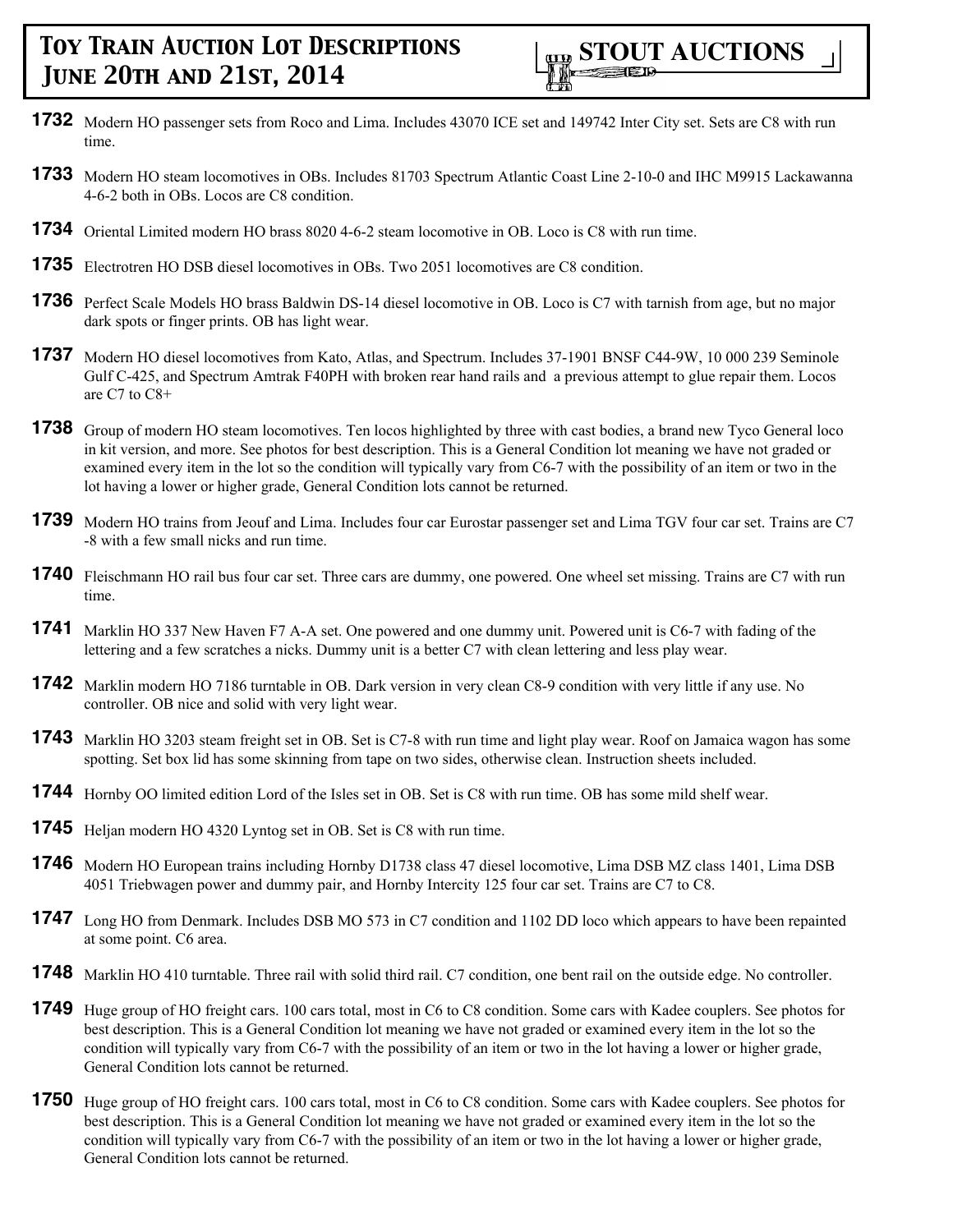

- **1751** Lima modern HO plastic bodied passenger cars. Includes six DSB red cars, three in OB, 24357, 25140, 4730, SNCF 192753, SBB 2 DB coach, DSB 84004, DSB 84038, and DB 1. Trains are C7 to C8.
- **1752** Marklin modern HO passenger cars in OBs. Five cars include 4090, 4384, 4275, 4282, and 4057. Cars are C8-9.
- **1753** Marklin modern HO Bi level passenger cars in OBs. Five cars include 43581, two 43582, and two 43583. Cars are C8-9.
- **1754** Modern HO Santa Fe items. Includes Alco PA A-B-A with Kadee couplers, E6-7? A-A set missing couplers, and five AHM Pullman and Santa Fe Heavyweight passenger cars. Trains are generally C7.
- **1755** Atlas modern HO Pennsylvania and Erie Lackawanna diesel locomotives in OBs. Six locos include 8073 Pennsylvania S-2, 8170 Pennsylvania RSD 4/5, Pennsylvania Alco in incorrect OB, 8276 Erie Lackawanna S-4, 8056 C-424 Erie Lackawanna, and 8210 Erie Lackawanna GP-7. Locos are C8 with run time.
- **1756** Marklin modern HO 0050 double jubilee train sets in OBs. Trains are C9-10 with no signs of running beyond a factory test. Inner boxes each have one split corner.
- **1757** Con Cor modern HO Pennsylvania passenger cars in OB. Eight car set is equipped with Kadee couplers and is C8-9.
- **1758** Modern HO Pennsylvania passenger cars. Fourteen cars mostly AHM and Rivarossi. This is a General Condition lot meaning we have not graded or examined every item in the lot so the condition will typically vary from C6-7 with the possibility of an item or two in the lot having a lower or higher grade, General Condition lots cannot be returned.
- **1759** Athearn modern HO diesel locomotives in OBs. Two are well done repaints, the other five are factory. Includes 4021 Atlantic Coast Line GP35, 3493 Seaboard U33, 4405 Family Lines SD40-2, 4604 Seaboard GP38-2, and 4706 Seaboard GP40. Locos are generally C8.
- **1760** Athearn and Stewart Hobbies modern HO diesel locomotives in OBs. Eight locos include 8110, 8110, and 8115 Pennsylvania F-3 A-B-A set, 2171 Santa Fe RDC, 2173 Baltimore and Ohio RDC, 3157 Great Northern GP-9, 3152 Baltimore and Ohio GP-9, and 3304 Pennsylvania PA. Locos are C7-8.
- **1761** Stewart Hobbies and Athearn modern HO Erie Lackawanna diesel locomotives in OBs. Includes 3309 PA-1 and 3369 PB -1, and custom painted F-3 A and B unit. Locos are generally C8.
- **1762** Modern HO Union Pacific trains. Include Proto 1000 8174 F3 A unit in OB. Also includes 7 Union Pacific streamlined passenger cars mostly AHM. A few missing trucks and wheel sets. See photos for best description. Loco is C8-9. Cars are C6-7.
- **1763** Modern HO Southern steam locomotive by AHM no. 5089 in OB. Also included seventeen passenger cars, mix of AHM, Rivarossi, and Con Cor. A few missing trucks and wheel sets. See photos for best description. Loco is C8. Cars range C6 to C8.
- **1764** Large group of 40 boxed HO freight cars from Athearn, Roundhouse, and others. Cars include freight and passenger in kit and built up form. Cars have been spot checked and most boxes are accurate. Cars range C7 to C9. See photos for best description.
- **1765** Modern HO Baltimore and Ohio passenger cars from Athearn and Roundhouse. Includes streamlined, Overton, and Heavy weight. Some cars are kits some are built. C8 to C10. Twelve cars total.
- **1766** Primex modern HO 3188 DB electric locomotive factory sealed in OB C10.
- **1767** Alco Models HO brass S-2 switcher painted for Long Island Railroad C7 with some paint chipping and bent hand rails.
- **1768** Group of HO steam locomotives. Include 0-8-0. Roundhouse 4-4-2 Pennsylvania, Sakai Hudson and Pacific 2-6-2 in OB, die cast Pennsylvania 2-10-0, IHC M529 Pennsylvania Mogul, Mehano Pennsylvania 4-6-2, Tyco Chatanooga 0-8-0. This is a General Condition lot meaning we have not graded or examined every item in the lot so the condition will typically vary from C6-7 with the possibility of an item or two in the lot having a lower or higher grade, General Condition lots cannot be returned.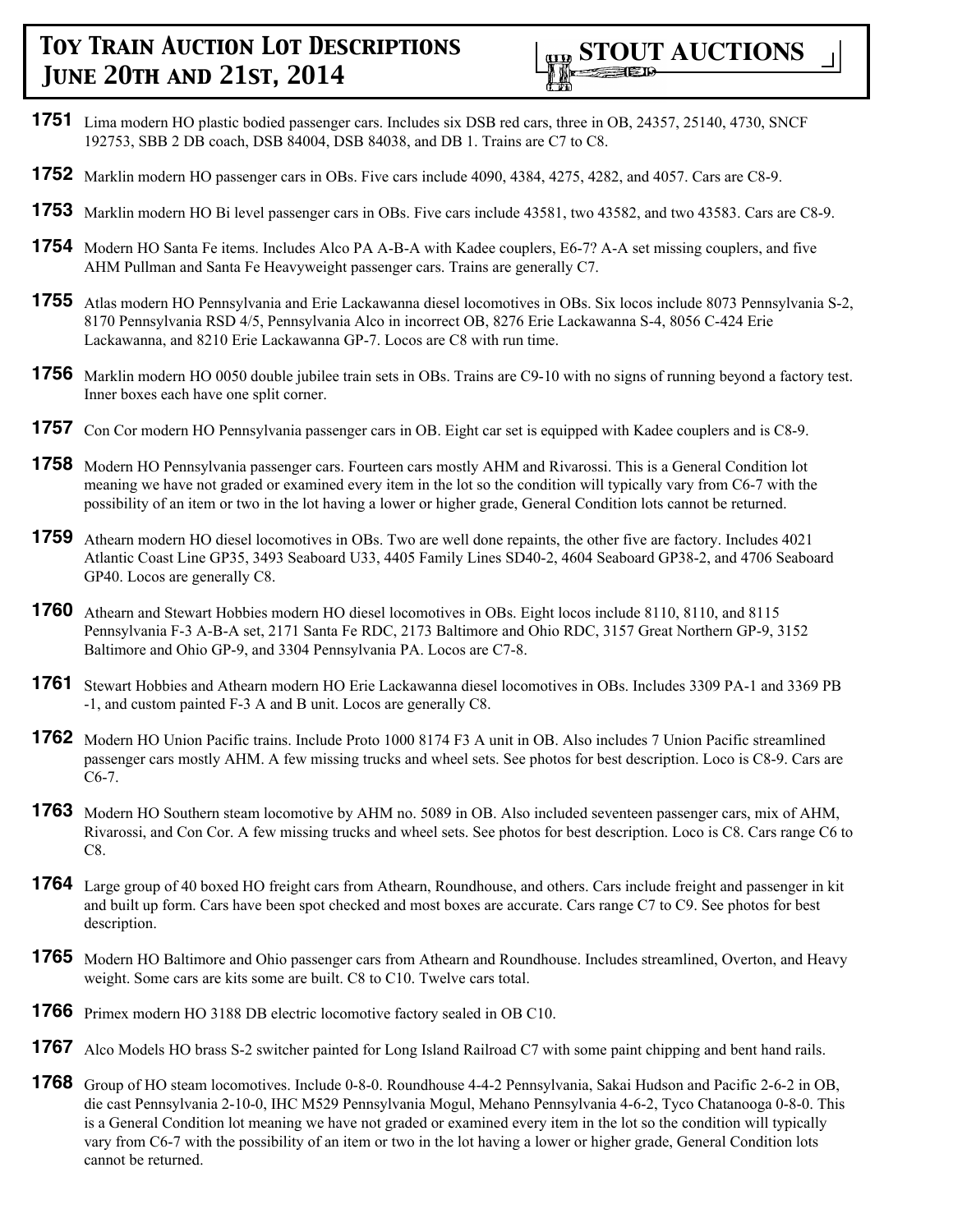- **1769** Fleischmann HO DSB MY 1005 die cast locomotives. Three locos are in C7 condition with light play wear. Clean decals on noses.
- **1770** Modern HO DBS MZ class diesel locomotives. Three locos include 1401 Lima and two Electrotren 1405. Locos are C7 with light wear on the bodies and run time.
- **1771** Marklin HO 3021 V 200 diesel locomotive in OB. Nicer C8 condition with run time, but clean. OB is clean with insert and only light corner wear on the lid.
- **1772** Marklin HO DA 800 2-6-2 steam locomotive in OB. Locomotive is C7 with one slightly bent smoke lifter and a few light spots of wear. OB has tape repairs but is complete.
- **1773** Marklin prewar four wheel freight cars. Includes 10T crane with black base, 362 side dump wagon with repainted gondola and one detached section of the A frame, 372 stake car, and 381 boxcar. Trains are generally C7 condition.
- **1774** Fleischmann HO passenger cars in OBs. Seven cars include two 97 5121, 96 5122, 5176, 77, 78, and 79. Cars are C8-9 condition with little if any run time.
- **1775** Fleischmann and Liliput modern HO passenger cars in OBs. Eight cars include 5662, 5105, 5610, 5611, SBB 6252, 279, 51, 52, and 53. Cars range lower C8 to solid C9. Liliput labels have light wear.
- **1776** Hornby and Roco HO loco and passenger cars in OBs. Includes R.283 BR Co-Co class 58 Bassettlaw locomotive, R.433 BR coach, and R.490 BR buffet car. Roco cars include 4250, 4253 and 4254 DB passenger cars. Trains are in C7-8 condition.
- **1777** Modern HO from Lima, Fleischmann, and Roco. Includes 20 5173 BR D6755 diesel locomotive Fleischmann Scharnow coach, 1506 DSG coach 309164 DSB coach, 309298 DSB coach, 44896 and two 44897 DB coaches. All items in OBs. Ranges lower C8 to C9.
- **1778** Liliput HO 75 93 BR 75 1106 2-6-2 steam locomotive in OB. Loco has been nicely weathered and is in otherwise C8 condition with run time.
- **1779** Modern HO Pennsylvania locomotives including Penn Line die cast GG-1, Athearn GP-9, Rivarossi E unit, and what appears to be an Athearn F3. Locos are C7 condition. Penn Line GG1 has some paint chipping.
- **1780** Marklin HO two rail TT 800 86 197 steam locomotive. Loco is C7-8 with run time and two small paint chips noted.
- **1781** Fleischmann HO steam locomotives. Includes 4016 70091 2-4-0 in OB, GFN 1304 0-6-0 with tender, SCNF 0-8-0 21/6 with motor in tender, and DB 78134 4-8-4. Locos are in C7-8 condition.
- **1782** Marklin HO boxed passenger cars including 346/1 2nd class coach in C7 condition, 330/1 2nd class coach C7, and 4026 3 rail DB baggage wagon in nice C8 condition.
- **1783** Marklin HO passenger cars in OBs. Includes 348/4 SBB baggage with lights 3 rail, 329/1 2nd class coach, and 346/3J diner. Cars are C7 to C8. small paint chips on the lower skirt of 346. 346 OB missing the bottom half.
- **1784** Marklin HO passenger cars, three of four in OBs. Includes two 346/2, 346/3 and 346/4. All cars are in the C7 range with some paint wear.
- **1785** Marklin HO passenger cars. Five cars include three DSG 36 201 one with 3rd rail lighting and one with a different roof configuration. Also included is 346/33 and 346/23. DSG cars are C7 area, Compagnie cars are C6-7.
- **1786** Marklin HO passenger cars. Five cars include two 182035 2nd class coaches, 112401 baggage, 11853 coach, and DSB 508620 coach. Cars are generally C7 with some paint wear on the roofs.
- **1787** Marklin modern HO passenger cars. Includes 330/1 2nd class 6 wheel coach, 330/2 2nd class coach, three SNCF plastic bodied 1027 passenger cars, 4035 diner, 4023 DB coach, and 4024 DSG coach. Cars range C7 to C8.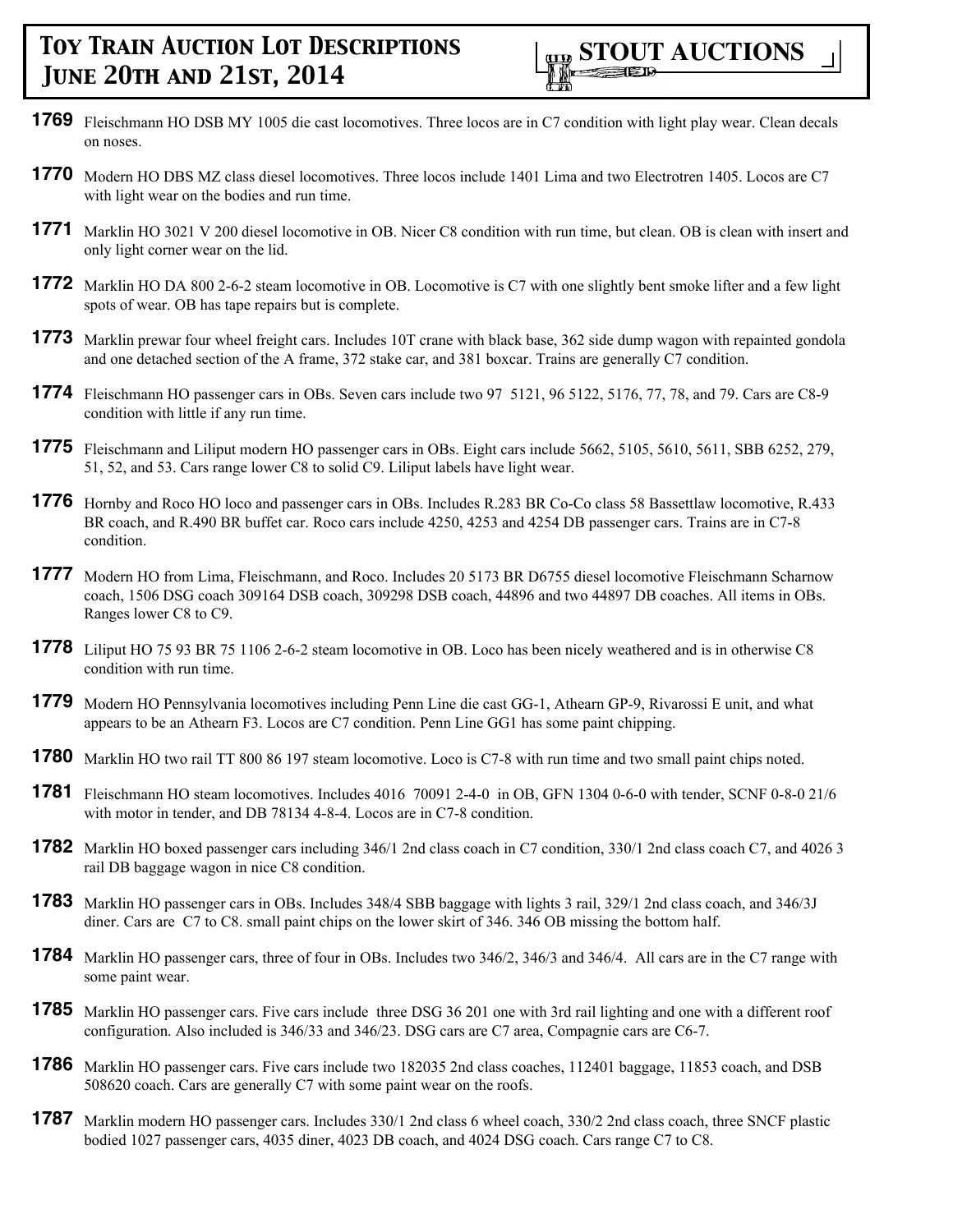- **1788** Fleischmann HO passenger coaches. Twelve 402 cars with various variations and three coaches of a different model. Cars are in C7-8 condition.
- **1789** Marklin HO freight cars. Fourteen cars include four 306 boxcars, two 306 boxcars with 3rd rail pickups and marker lights, two 1117433 refrigerator cars, 9740078 crane, 9550309 gondola, two 31512 gondolas, 99318 Carlsberg reefer, and 3083359 Kuhlwagen. Cars are C7 to C8.
- **1790** Four Spor OO cars. Marked Spor 1:87 OO DSB on the bottom of each. Cars are wood bodied construction with metal frames. Includes two boxcars, stock car, and passenger car. Three wheel sets missing, otherwise C6-7.
- **1791** Hornby HO freight cars in OBs. Thirteen cars all with R. prefix include two 020 Shell tank cars, two 011 Ventilated vans, three 022 WM Cory mineral wagons, two 013 Fine Fish fish vans, two 123 GWR horse cars,104 five plank wagon, and 010 open wagon. Cars are C8-9.
- **1792** Marklin HO stud rail 5106 straight track. Seventy five sections of track ranging from C6 to C8. A few sections with rust on rails, some with scenery material on the base, some very clean.
- **1793** Marklin HO stud rail 5106 straight track. Seventy three sections of track ranging from C6 to C8. A few sections with rust on rails, some with scenery material on the base, some very clean. Twenty sections packed in OBs
- **1794** Marklin HO stud rail 5106 straight track. Eighty sections of track ranging from C7+ to C10. All packed in OBs. Some OBs missing flap tabs.
- **1795** Marklin HO stud rail 5106 straight track. One hundred sections of track ranging from C8 to C10. All packed in OBs. OBs clean and square.
- **1796** Marklin HO stud rail switches. Items in this lot include six 5123 right hand switches, six 5122 left hand switches, seven 5119 electric right hand switches, and seven electric right hand switches mostly 5118, although there is a 5203. Switches are C7 to C8.
- **1797** Marklin HO 5117 switch pairs in OBs. Nine pairs of switches ranging from C7 to C9. Some paint and scenery materials on a few bases.
- **1798** Marklin HO stud rail 5100 curved track. Ninety seven sections of track ranging from C6 to C8. A few sections with rust on rails, some with scenery material on the base, some very clean.
- **1799** Marklin HO stud rail curved switches. Includes five 5141 right hand switch and five 5142 left hand switches. C7-8, scenery material on one base.
- **1800** Marklin HO stud rail curves in OBs. Seventy 5100 curved sections in OBs ranging from C7 to C9. Some paint and scenery materials on a few bases of track.
- **1801** Marklin HO stud rail curves. Includes twenty boxed sections of 5200, ten unboxed 5200 sections, and sixteen sections of unboxed 5120. Curves ranging from C7 to C9. Some paint and scenery materials on a few bases of track.
- **1802** Marklin HO stud rail crossovers and three way switches. Includes three 5128 crossovers, 5207 double slip switch without box, and four 5214 three way switches, one missing and OB. Switches are C7-8.
- **1803** Marklin HO stud rail electric switches. Includes five right hand switches and six left hand switches. Most are 5118 and 5119. Switches are C7 to C8. Some paint on a few bases.
- **1804** Marklin HO 3600 D solid rail straight track. Sixty five sections are C6+ to C8.
- **1805** Marklin HO 3600 A solid rail curved track. Eighty three sections are C6+ to C8.
- **1806** Marklin HO track with solid third rail. Includes two manual right hand switches, two manual left hand switches, two electric right hand switches, two electric left hand switches, electric double cross over, 45 degree crossing, two electric uncouplers, and multiple half and quarter track sections. See photos for best description.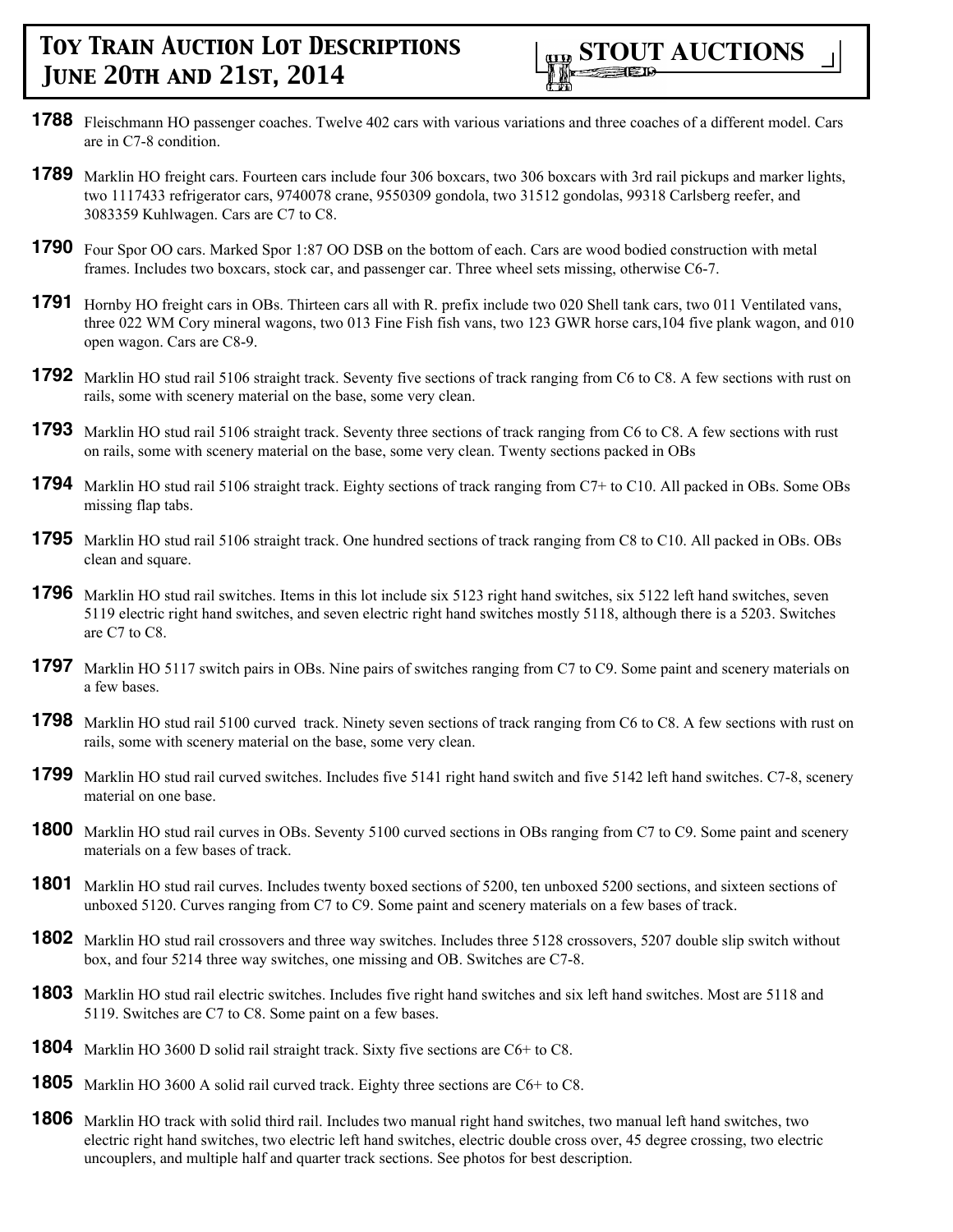

- **1807** Marklin HO catenary parts in OBs. Includes three boxes of 7009 poles, 7021 poles, 7009 poles, 7510 poles, 7501 poles, two boxes 7511 poles, two bags 7019 wires, bag 7018 wires, box of loose wires poles, etc. Lot generally C8.
- **1808** Marklin HO stud rail 5106 straight track. Fifty two sections of track ranging from C6 to C8. A few sections with rust on rails, some with scenery material on the base, some very clean.
- **1809** Nice box full of Marklin stud rail items including half curves and straight sections, quarter section, ten bumpers, a few uncouplers and more. See photos for best description.
- **1810** Marklin HO 3600 D solid rail straight track. Twenty eight sections are C6+ to C8.
- **1811** Marklin, Fleischmann and other transformers. Includes four Marklin Super 280 one with OB missing lid, Marklin 6433, Marklin 6114, Fleischmann 505 with OB, HSV type 4 and HSV type one. C6-7, half the transformers have plyable cords, the others will need replaced.
- **1812** Fleischmann and Marklin HO signals. 11 Fleischmann signals are C5 to C7, three Marklin signals are C7 to C8 one 7188 box. See photos for best description.
- **1813** Marklin HO partial sets. Includes 2601 digital set, complete, however missing steam locomotive, diesel loco is included. 2987 set is missing loco, has incorrect track, but track and cars that are included are C8 condition. 2601 set is C8 however loco is C7 with light paint wear.
- **1814** Marklin HO freight cars. Sixteen cars include three 313, five 305, two 391, two 305 without number on ends, two 311 one with load and chipped corner, and two DB wagons four wheel wagons with metal frames. Cars are C6+ to C7+.
- **1815** Marklin HO 334 Shell tank car. Car is C7 condition with slightly bent platform and a few small spots of paint wear at the ends of the tanks.
- **1816** Marklin HO freight cars. Thirteen cars include 304 unmarked tank car, two 304 Esso tank cars, 304 BP tank car, three cistern wagons 308/2 4511 and 598 210, four wine cask cars 308, 4510, 308, and un numbered, 374 short Shell tank car, and 3504 large tanker wagon. Cars are lower C7 to C7+
- **1817** Fleischmann HO freight cars. Seventeen cars mostly wagons, gondolas, and flats in C6-7 condition. See photos for best description.
- **1818** Fleischmann HO freight cars. Cars include auto carrier, large Esso tank car, flat with stakes, gondolas, wagons, and more. Cars range C6 to C7. See photos for best description.
- **1819** Fleischmann HO locomotives including 1320 0-6-0 steam locomotive with some paint chipping on the edges of the roof hatch, 1380 DB diesel locomotive, and 1306 diesel switcher. Locos are generally C7 condition.
- **1820** Marklin HO freight cars includes 4665 lumber car, 307 Kuhlwagen, 307 Jamaica boxcar, 307 Kuhlwagen, 1465 Esso tank car, 374 Esso tank car, 307 yellow boxcar, 307 Chocolat Tobler wagon, 307 white wagon, two 315 hopper wagons, 367 ore wagon, 365 gondola, newer 600234 wine cask car, 675346 gondola, 5102381 gondola, and two red dump cars. Trains are C6-7. See photos for best description.
- **1821** Marklin HO locomotives including 3027 2-10-0 steam locomotive and yellow un-numbered switcher. Locos are C7 to C7 +.
- **1822** Fleischmann HO passenger cars. Two cars are metal bodies DSG, the other seven are plastic bodied passenger cars from various roads such as DB, DSG, etc. This is a General Condition lot meaning we have not graded or examined every item in the lot so the condition will typically vary from C6-7 with the possibility of an item or two in the lot having a lower or higher grade, General Condition lots cannot be returned.
- **1823** Marklin HO freight and passenger cars. A few OBs included in the lot. Cars include two 4051 2nd class passenger coaches, 327 passenger coach, 312 boxcar, 3294 wagon, 310/1 baggage wagon, 330/2 coach with box, 310 wagon with box, unnumbered flat, 330/2 2nd class coach, 332 boxcar, and 329 / 4 wagon. Trains are C7 to C7+.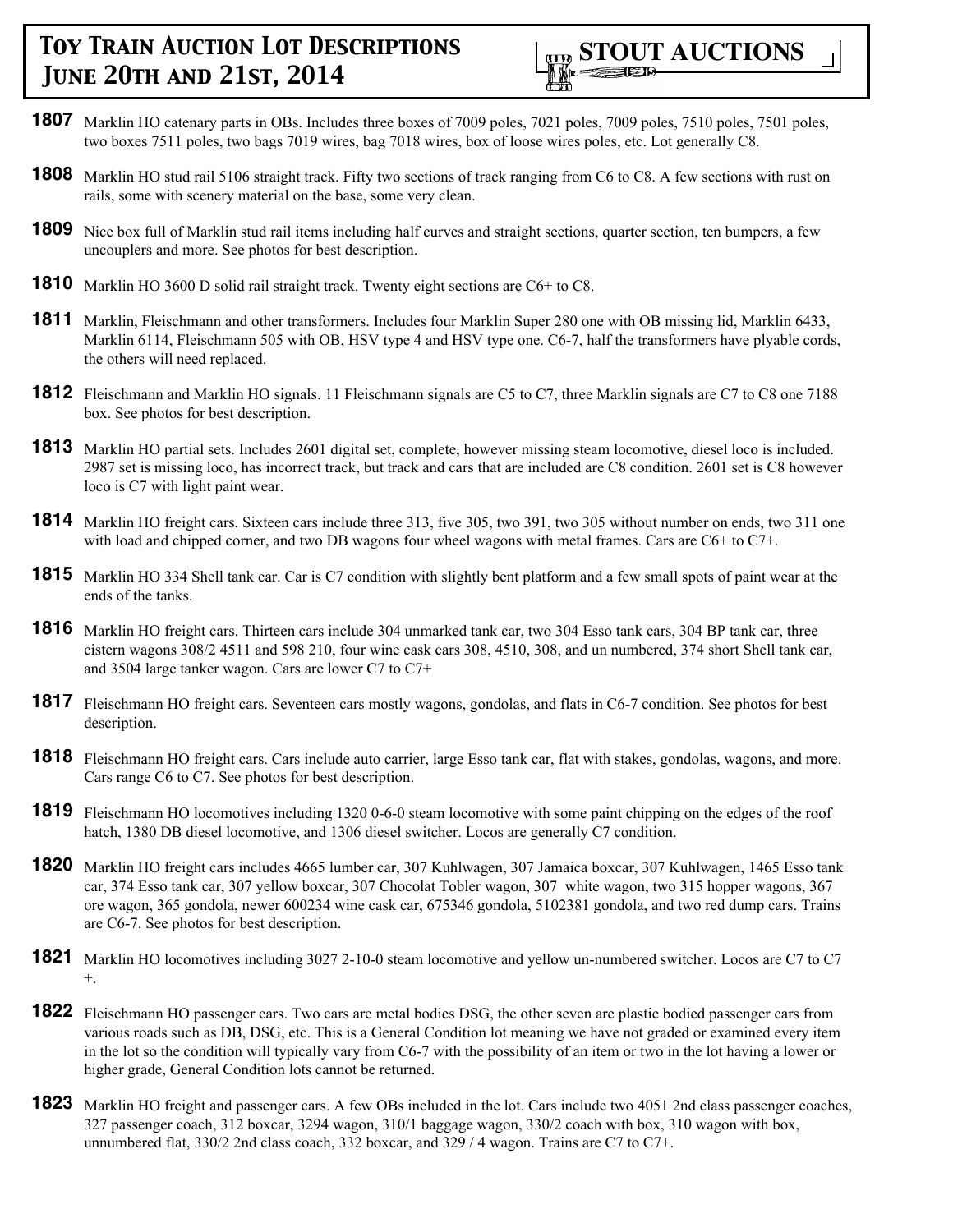- **1824** Marklin freight and passenger cars including 315 / 2 crane, 484 637 gondola, two 14208 DB metal 2nd class coaches, and 346 / 4 baggage. Cars are C6-7.
- **1825** Liliput HO freight cars. Twenty one cars in C7 condition. Includes tank cars, boxcars, etc. See photos for best description.
- **1826** Modern HO European style passenger cars. Thirty three cars from Triang, Liliput, Roco, and others. Mostly in C7 to C8 condition. See photos for best description.
- **1827** Group of HO European locomotives. Includes Roco 7133 electric loco, Liliput tram set, Triang GWR 0-6-0, Lima SCNF 67001 diesel locomotive, Lima SBB CFF electric locomotive, and Triang British Railways 4-6-2 steam locomotive. Locos are generally C7.
- **1828** Marklin HO accessory items. All but three of the switch controllers are in OBs. Includes ten 7072 switch buttons, three 7072 unboxed switch buttons, two 7069 terminals, four 7188 signals, 5113 signal mast, 5101 curve track, 5107 straight track, three 5146 control tracks, two 5112 uncouplers, 5212 curved control track, two 7190 bumpers, two 7191 bumpers, 7034 signal number boards and 7167 curved approach section. Items are C8 to C9.
- **1829** Marklin and Buco track and switches, 18 sections of Buco track, two pairs of Marklin electric stud rail switches, two solid rail and one stud rail 45 degree crossovers, three solid rail right hand switches and solid rail left hand switches, three bumpers, switch controller, and 5126 solid rail cross over switch. A few other loose sections of Marklin track included. Items are C7 area.
- **1830** Marklin HO stud rail K track. Nice group of curves and straights. Large group of switches include three 2270 three way switches, nine 2261 right hand switches, four 2261 left hand switches, three 2267 left hand curved switches, 2267 right hand curved switch, and 45 degree crossover. Tracks are C7-8.
- **1831** Fleischmann HO freight cars in OBs. Includes 1453 Kuhlwagen missing a door and with warped body sides, 1490 wagon with warped body sides, 1455 gondola, 1461 wagon missing one door, 1463 Bananen wagon with warped body sides, and 1455 gondola with OB missing end flaps. Cars are C6-7.
- **1832** Large group of HO diesel locomotives. Twenty eight total. Some power some dummy and in various conditions. See photos for best description. Sold as is.
- **1833** Group of transformers for HO trains. Includes two MRC 2500 Tech II, 2400 MRC Tech II, Troller auto pulse, Marklin 6627, Troller TRA 1001, two Rapido, MRC Twinpower, homemade transformer, and four small starter transformers. Generally C7. Sold as is.
- **1834** Two boxes of HO and related goodies. Highlights include a few Marklin and Fleischmann boxed cars, new airbrush set, Marklin digital decoder, track, switches, vehicles, and more. Sold as is shown in the photos.
- **1835** Marklin HO trains and street lamps. Includes seven 305 flat cars, three unnumbered flats, four 448 / 4 street lamps, twelve small lamps with green bases by Danmark, and four other small lamps. C6 to C7.
- **1836** Large group of HO cars. Aprox. fifty cars in boxes. Manufactures include AHM, Tyco, Ambroid, Walthers, Atlas, Roundhouse, and more. This is a General Condition lot meaning we have not graded or examined every item in the lot so the condition will typically vary from C6-7 with the possibility of an item or two in the lot having a lower or higher grade, General Condition lots cannot be returned.
- **1837** Modern HO passenger cars from AHM, Con Cor, Rivarossi, etc. Some in OBs, most unboxed. Road names include Milwaukee Road, Northern Pacific , Pennsylvania, Illinois Central, etc. See photos for best description. This is a General Condition lot meaning we have not graded or examined every item in the lot so the condition will typically vary from C6-7 with the possibility of an item or two in the lot having a lower or higher grade, General Condition lots cannot be returned.
- **1838** HO modern locomotives. Includes Lionel 5700 Penn Central GP-9, Proto 1000 New York Central 30385 RDC car, two Bachmann Jupiter steam locomotives, and Bachman Union Pacific DD40X. Locos are C7-8.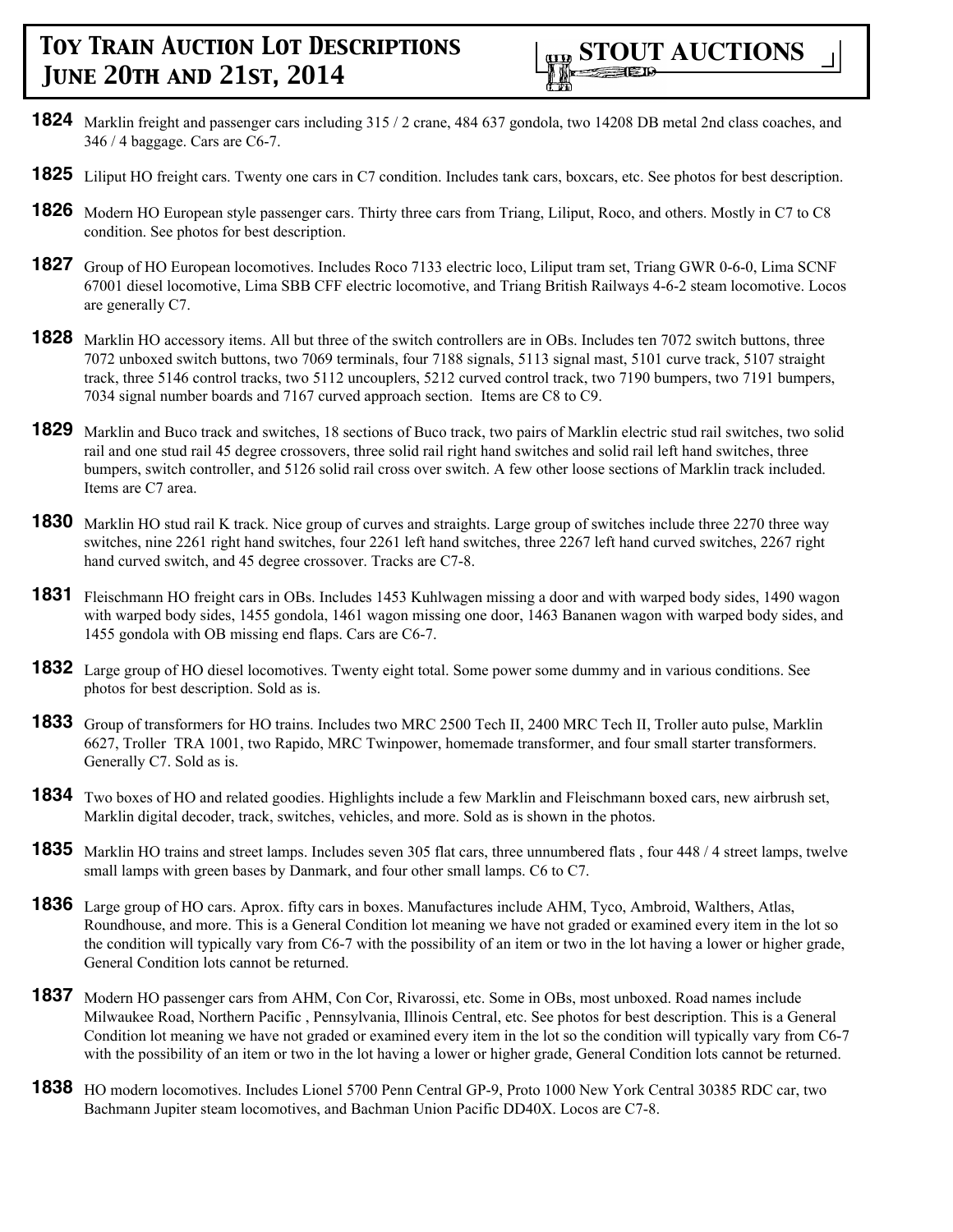

- **1839** Modern N scale freight cars from Atlas, Con Cor, MiniTrix and others. Thirty six cars include boxcars, hoppers, etc. Cars are generally C8 condition. See photos for best description.
- **1840** Modern N scale freight cars from Atlas, Con Cor, MiniTrix and others. Thirty four cars include boxcars, hoppers, etc. Cars are generally C8 condition. See photos for best description.
- **1841** Hallmark Models modern brass N scale GP-9 diesel locomotive with OB. Very clean C8 condition.
- **1842** Modern N scale steam locomotives from Rivarossi and Con Cor. Includes Union Pacific Challenger with some light foam residue stuck on the locomotive which will clean and Con Cor 4-6-4 Pennsylvania locomotive. Locos are generally C8.
- **1843** Arnold modern N scale European passenger cars in OBs. Nine cars include two 3312, 3302, 3392, 3313, 3203, 3390, and 3362. Cars are C8-9
- **1844** Modern N scale Pennsylvania locomotives. Includes Kato 176-071 and 176-103 F-7 A-B units, Trix 2-10-0, Trix 4-6-2, and Alco PA. Locos are generally C8.
- **1845** Modern N scale Pennsylvania locomotives and passenger cars. Includes F-3 A-A set and a mix of eleven streamlined and heavy weight passenger cars from Con Cor and Atlas. Trains are generally C7-8.
- **1846** Lima modern N scale 163902 Inner City passenger set in OB. Trains are C8 condition with run time.
- **1847** Modern N scale from Minitrix and Rapido. Includes 1017 partial Orient Express set missing locomotive and seven other European passenger cars from Rapido and Trix. Items range from C7 to C8.
- **1848** Arnold N scale 2276 green GT 2/4x4 mallet steam locomotive in OB. Locomotive is C8 condition.
- **1849** Modern N scale European steam locomotives. Four locos include DB 2-6-4, Trix 4-6-0, Rapido DB 4-6-2, and Arnold DB 2-8-2. Locos are generally lower C8.
- **1850** Modern N scale Amtrak items from Trix, Kato, and others. Includes five locos Alco PAs, electric, F40, and another diesel. Nine passenger cars also included, mostly Trix. Trains are C7 to C8.
- **1851** Modern N scale Santa Fe items from Trix, Kato, and others. Includes three locos two F units and another diesel. Six Trix passenger cars.
- **1852** Modern N scale Clinchfield and Louisville and Nashville locomotives. Includes Con Cor F unit A-B sets, GP loco in pieces, Con-Cor Clinchfield Hudson, Rivarossi Clinchfield Berkshire, and Clinchfield Con Cor 4-6-4. Louisville and Nashville locos include three Atlas 4204 RS-3 locos and 2990 Trix U boat. Locos are generally C7-8.
- **1853** Modern N scale European locomotives. Includes Kato 13501, Arnold DB loco missing one truck, Arnold Electric locomotive, Rapido electric locomotive, and two Trix diesel locomotives. Locos are C7 to C8.
- **1854** Large group of modern N scale freight cars. Aprox. 61 cars. Hoppers, boxcars, etc. Various road names and manufactures. Some missing or loose trucks. C6 to C8. See photos for best description.
- **1855** Large group of modern N scale freight cars. Aprox. 58 cars. Hoppers, boxcars, etc. Various road names and manufactures. Some missing or loose trucks. C6 to C8. See photos for best description.
- **1856** Modern N scale European passenger cars from Trix and Lima. Twenty four cars are C6-7 condition
- **1857** Modern N scale diesel locomotives. Seventeen locomotives include CSX, Conrail, Santa Fe, Penn Central, Union Pacific, Burlington, etc. This is a General Condition lot meaning we have not graded or examined every item in the lot so the condition will typically vary from C6-7 with the possibility of an item or two in the lot having a lower or higher grade, General Condition lots cannot be returned.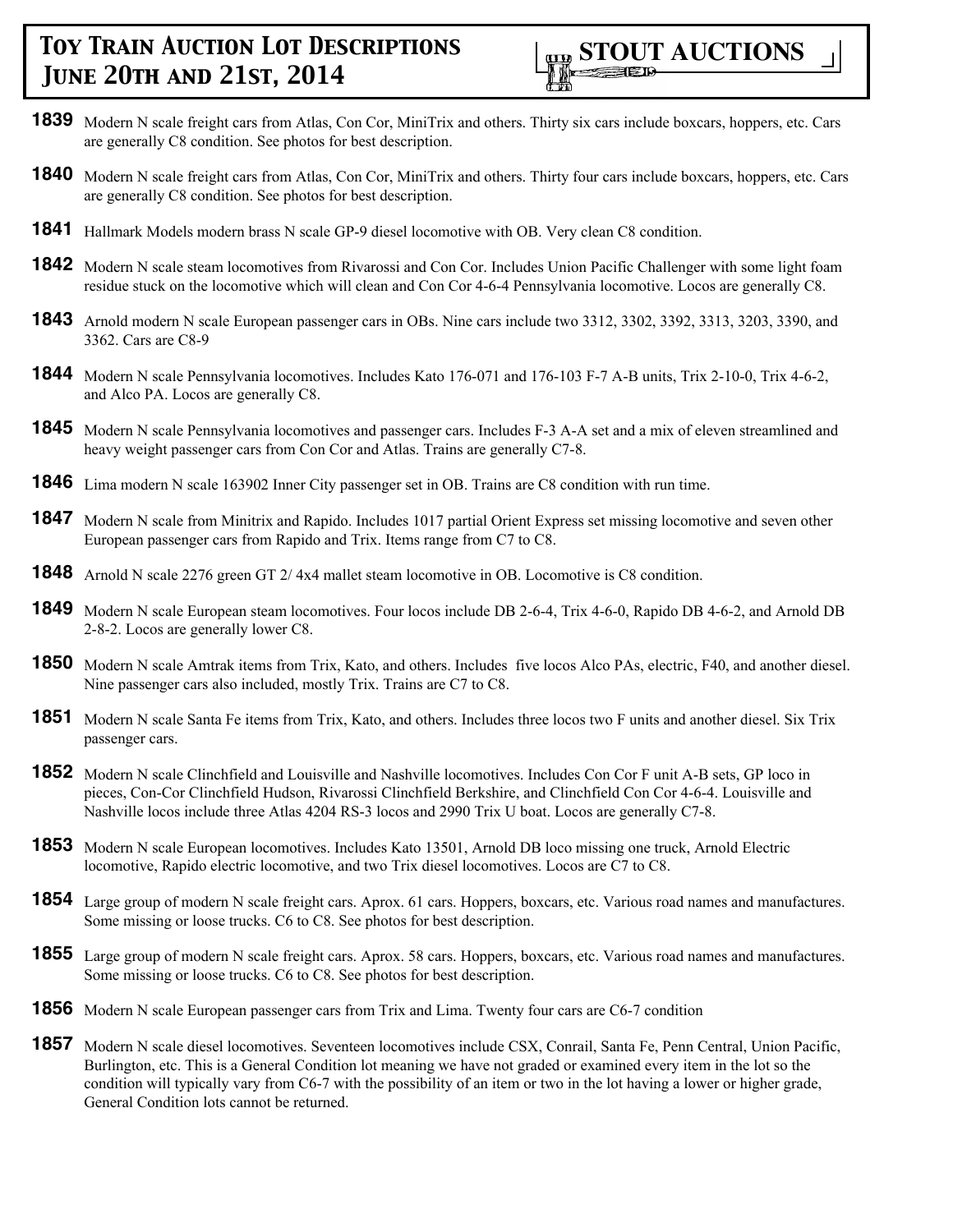

- **1858** Modern N scale steam locomotives. Twelve locomotives and ten tenders. Locos include Pennsylvania, Santa Fe, Jupiter, etc. This is a General Condition lot meaning we have not graded or examined every item in the lot so the condition will typically vary from C6-7 with the possibility of an item or two in the lot having a lower or higher grade, General Condition lots cannot be returned.
- **1859** Atlas, Con Cor, and Mini Trix and Arnold modern N scale items. 3 Con Cor Santa Fe RDC cars, one powered two dummy, and 13 freight cars. Items C7-8. See photos for best description.
- **1860** Group of modern N scale locomotives and cars. Mix of American and European locomotives. Most locos lettered for Sun Coast, three Europe locos. Mixed group of 17 American and European passenger and freight cars. See photos for best description.
- **1861** South River Modelworks modern HO building kit in OB. Kit is number 150 Martin Machine Co. Kit is 12 of 93 produced and is in C10 unused condition.
- **1862** South River Modelworks modern HO building kit in OB. Kit is number 170 Rugg Manufacturing Co. Kit is 2 of 96 produced and is in C10 unused condition.
- **1863** South River Modelworks modern HO building kit in OB. Kit is number 180 Blackstone Paper Mills. Kit is 4 of 96 produced and is in C10 unused condition.
- **1864** South River Modelworks modern HO building kit in OB. Kit is number 130 Millett Creamery. Kit is C10 unused condition.
- **1865** South River Modelworks modern HO building kit in OB. Kit is number 120 Threadwell Textile. Kit is C10 unused condition.
- **1866** South River Modelworks modern HO building kit in OB. Kit is number 110 Delabarre Tap and Die. Kit is C10 unused condition.
- **1867** South River Modelworks modern HO building kit in OB. Kit is number 140 Ware Knitters. Kit is C10 unused condition.
- **1868** South River Modelworks modern HO building kit in OB. Kit is number 230 Currier and Sons Cabinet Makers. Kit is C10 unused condition. Kit signed and numbered.
- **1869** South River Modelworks modern HO building kit in OB. Kit is number 240 New York Central Car Shop / Diesel Shop. Kit is C10 unused condition. Kit signed and numbered.
- **1870** South River Modelworks modern HO building kit in OB. Kit is number 320 The Corner Streeter's and Clear Brook. Kit is C10 unused condition. Kit signed and numbered.
- **1871** South River Modelworks modern HO building kit in OB. Kit is number 280 Wrisley Papers. Kit is C10 unused condition. Kit signed and numbered.
- **1872** South River Modelworks modern HO building kit in OB. Kit is number 260 Sayles Mill. Kit is C10 unused condition. Kit signed and numbered.
- **1873** South River Modelworks modern HO building kit in OB. Kit is number 250 The Whitinsville Spinning Ring Co. Kit is C10 unused condition. Kit signed and numbered.
- **1874** South River Modelworks modern HO building kit in OB. Kit is number 200 Cambridge Crossing. Kit includes four buildings Kit is C10 unused condition. Kit signed and numbered.
- **1875** South River Modelworks modern HO building kit in OB. Kit is number 190 Lamson and Goodnow. Kit is C10 unused condition. Kit signed and numbered.
- **1876** South River Modelworks modern HO building kit in OB. Kit is number 310 Spencer Paper Box Company. Kit is C10 unused condition. Kit signed and numbered.
- **1877** South River Modelworks modern HO building kit in OB. Kit is number 300 Kendall's. Kit is C10 unused condition. Kit signed and numbered.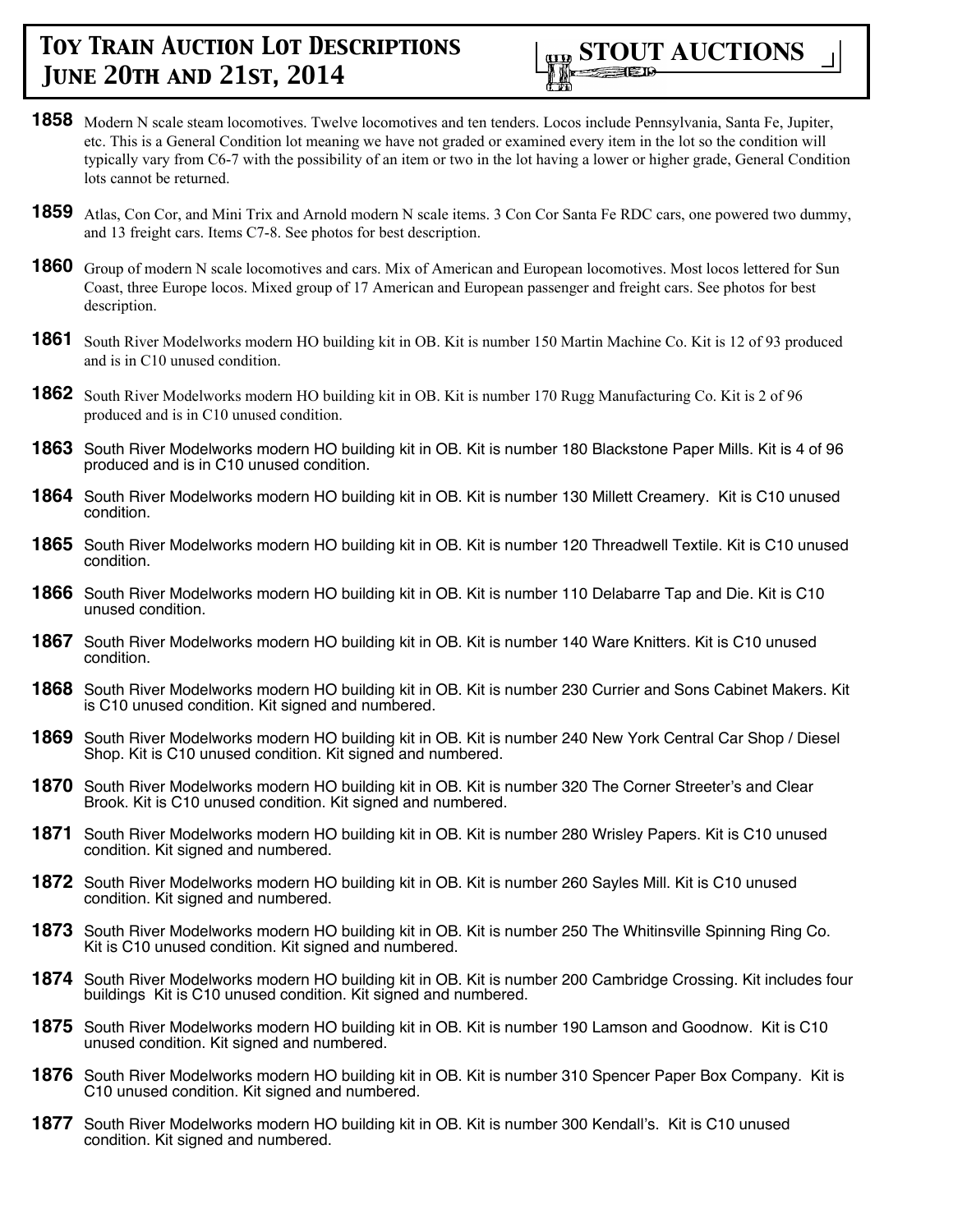

- **1878** South River Modelworks modern HO building kit in OB. Kit is number 290 Kingston Creamery. Kit is C10 unused condition. Kit signed and numbered.
- **1879** Fine Scale Miniatures modern HO building kit in OB. Kit is number 250 The Barongould Tannery. Kit is new in box C10 with bags sealed. OB has some light wear.
- **1880** Fine Scale Miniatures modern HO building kit in OB. Kit is number 295 Fox Run Milling Co. Kit is new in box C10 with bags sealed. OB has some light wear and two small pieces of tape.
- **1881** Fine Scale Miniatures modern HO building kit in OB. Kit is number 275 Duffy's Coal Yard. Kit is new in box C10 with bags sealed. OB has some light wear and two small pieces of tape.
- **1882** Fine Scale Miniatures modern HO building kit in OB. Kit is number 280 Cartwright's Machine Shop. Kit is new in box C10 with bags sealed. OB has some light wear and two small pieces of tape.
- **1883** Fine Scale Miniatures modern HO building kit in OB. 285 Jefferies Point Stave and Heading Co. kit. Kit is C10 with sealed bags. OB has light shelf wear.
- **1884** Fine Scale Miniatures modern HO building kit in OB. Kit is number 290 Emporium Seafood Company Kit is new in box C10 with bags sealed. OB has some light corner wear.
- **1885** Fine Scale Miniatures modern HO building kits in OB. Two Jewel Series No. 1 Pile Driver kits in OBs. Both kits are open but new C10.
- **1886** Fine Scale Miniatures modern HO building kit in OB. Kit is Jewel Series No. 2 Bailey's Produce Co. Kit is new in box C10 with bags sealed. OB has some light wear and two small pieces of tape.
- **1887** Fine Scale Miniatures modern HO building kit in OB. Kit is Jewel Series No. 3 Stuffy's Brewing Co. Kit is new in box C10 with bags sealed. OB has some light wear and two small pieces of tape.
- **1888** Fine Scale Miniatures modern HO building kit in OB. Kit is Jewel Series No. 4 Franklin Watchworks. Kit is new in box C10 with bags sealed. OB has some light wear and two small pieces of tape.
- **1889** Fine Scale Miniatures modern HO building kit in OB. Kit is Jewel Series No. 5 Baxter's Building Supply. Kit is new in box C10 with bags sealed. OB has some light wear and two small pieces of tape.
- **1890** Fine Scale Miniatures modern HO building kit in OB. Kit is Jewel Series No. 6 Skinners Row. Kit is new in box C10 with bags sealed. OB has some light wear and two small pieces of tape.
- **1891** Fine Scale Miniatures modern HO building kit in OB. Kit is Jewel Series No. 7 Houligan's Alley. Kit is new in box C10 with bags sealed.
- **1892** Fine Scale Miniatures modern HO building kit in OB. Kit is Jewel Series No. 8 Dexter's Dead End. Kit is new in box C10 with bags sealed. OB has some light wear and two small pieces of tape.
- **1893** Fine Scale Miniatures modern HO building kits in OB. Three number 25 Branchline water tower kits. Kits are C9-10 and appear to be complete.
- **1894** Fine Scale Miniatures modern HO building kits in OB. Four number 30 signal tower kits. Kits are C9-10 and appear to be complete.
- **1895** Fine Scale Miniatures modern HO building kit in OB. Two number 35 two stall engine house kits are C9-10.
- **1896** Fine Scale Miniatures modern HO building kits in OB. Four number 40 Flour and Grain Mill kits. Kits appear to be complete C9-10. OBs have light wear.
- **1897** Fine Scale Miniatures modern HO building kits in OBs. Three number 45 freight house kits appear to be complete C9-10. OBs have light wear.
- **1898** Fine Scale Miniatures modern HO building kits in OB. Two number 50 Ice Station kits. Kits appear to be complete C9-10. OBs have light wear.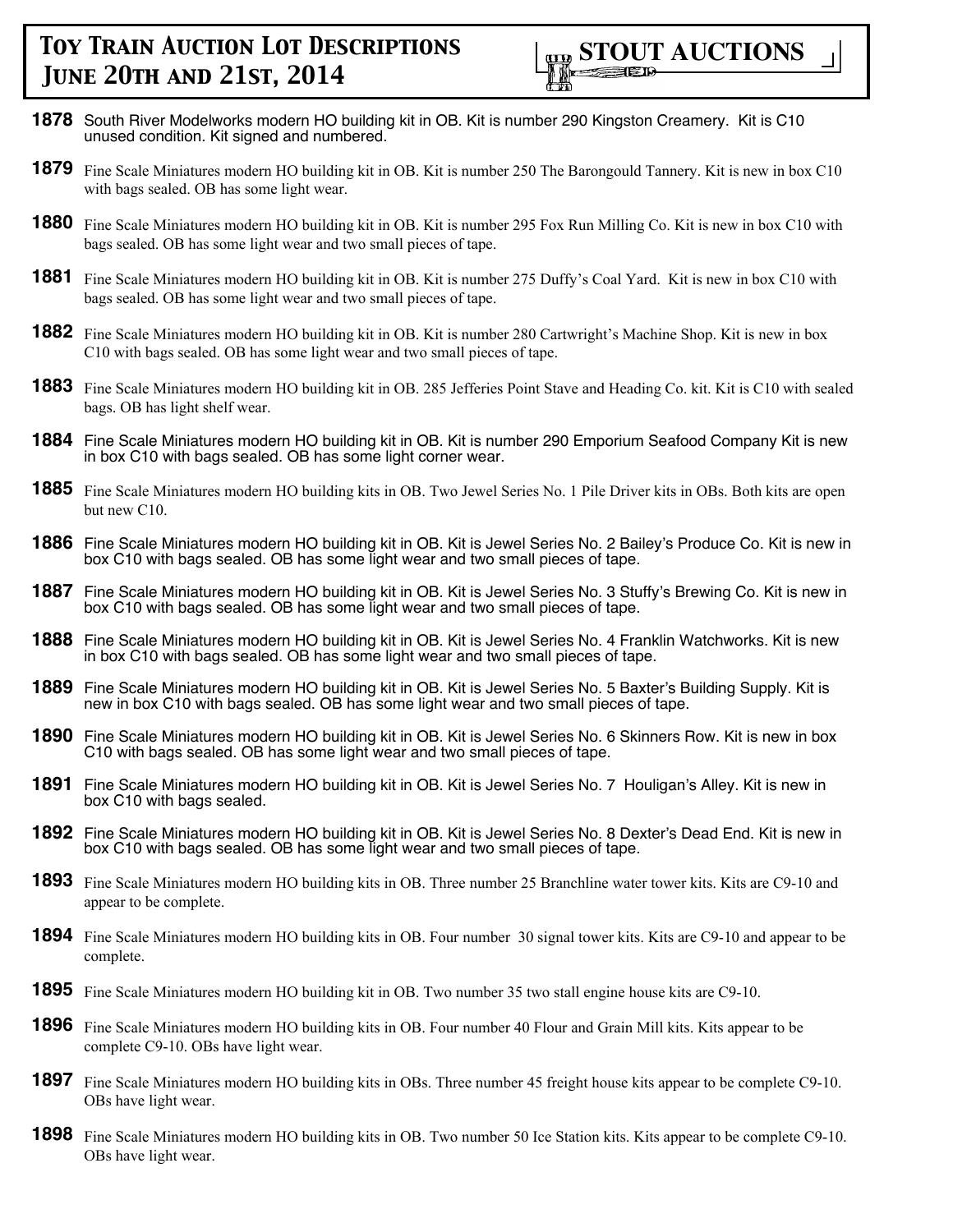

- **1899** Fine Scale Miniatures modern HO building kits in OB. Three number 55 Truck Terminal kits. Kits appear to be complete C9-10. OBs have light wear.
- **1900** Fine Scale Miniatures modern HO building kits in OB. Two number 60 Coaling Station kits. Kits appear to be complete C9-10. OBs have light wear and one sticker.
- **1901** Fine Scale Miniatures modern HO building kits in OB. Two number 100 Jacob's Fuel Co. kits. Kits appear to be complete C9-10. OBs have light wear and one sticker.
- **1902** Fine Scale Miniatures modern HO building kits in OB. Two number 70 Flagstop Station kits. Kits appear to be complete C9-10. OBs have light wear and one sticker.
- **1903** Fine Scale Miniatures modern HO building kits in OB. Includes 65 Car Repair Shop and 75 Coal Bunker kit. Kits appear to be complete C9-10. OBs have light wear and one sticker.
- **1904** Fine Scale Miniatures modern HO building kit in OB. Kit is Jewel Series No. 9 Bartholow Coal. Kit is new in box C10 with bags sealed. OB has some light wear and two small pieces of tape.
- **1905** Fine Scale Miniatures modern HO building kit in OB. Kit is Jewel Series No. 10 Avram's Baking Company. Kit is new in box C10 with bags sealed. OB has some light wear and two small pieces of tape.
- **1906** Fine Scale Miniatures modern HO building kit in OB. Kit is Jewel Series No. 11 Butcher's Way. Kit is new in box C10 with bags sealed. OB has some light wear and two small pieces of tape.
- **1907** Fine Scale Miniatures modern HO building kit in OB. Kit is Jewel Series No. 12 Oatman's Mercantile. Kit is new in box C10 with bags sealed. OB has some light wear and two small pieces of tape.
- **1908** Fine Scale Miniatures modern HO building kit in OB. Kit is Jewel Series No. 15 Brownsville Depot. Kit is new in box C10 with bags sealed. OB has some light wear and two small pieces of tape.
- **1909** Fine Scale Miniatures modern HO building kit in OB. Kit is number 200 Rollin Sawyer Chemical Co. Kit is new in box C10 with bags sealed. OB has some light corner wear.
- **1910** Fine Scale Miniatures modern HO building kit in OB. Kit is number 205 Wilfried Brambell Co. Kit is new in box C10 with bags sealed. OB has some light corner wear.
- **1911** Fine Scale Miniatures modern HO building kit in OB. Kit is number 255 C. Wilkers Machinery Wholesaler. Kit is new in box C10 sealed in plastic.
- **1912** Fine Scale Miniatures modern HO building kit in OB. Kit is number 260 Chippy Hardware Co. Kit is new in box with sealed bags C10. OB has some light wear.
- **1913** Fine Scale Miniatures modern HO building kit in OB. Kit is number 270 Roadside Delights. Kit is new in box with sealed bags C10.
- **1914** Fine Scale Miniatures modern HO building kits in OBs. Two 235 Station kits are C9-10 and appear unused. OBs have some light wear.
- **1915** Fine Scale Miniatures modern HO building kit in OB. Kit is number 220 Chester Rawlings Company. Kit is new in box C10 with sealed bags. Box lid has some wear.
- **1916** Fine Scale Miniatures modern HO building kit in OB. Kit is number 265 Swakhammer's Welding Company. Kit is new in box C10 with sealed bags. OB lid has two clear pieces of tape.
- **1917** Fine Scale Miniatures modern HO building kit in OB. Kit is number 245 R.H. Starkey Coal Company. Kit is new in box C10 with sealed bags. Box lid has some wear.
- **1918** Fine Scale Miniatures modern HO building kits in OBs. Two number 240 water tower kits. Kits appear to be complete C9-10. OBs have light wear and some writing.
- **1919** Fine Scale Miniatures modern HO building kit in OB. Kit is number 215 Mackenzie Milling Company. Kit is new in box C10 with sealed bags.
- **1920** Fine Scale Miniatures modern HO building kit in OB. Kit is number 225 Sewall's Foundry. Kit is new in box C10 with sealed bags. Box lid has some wear.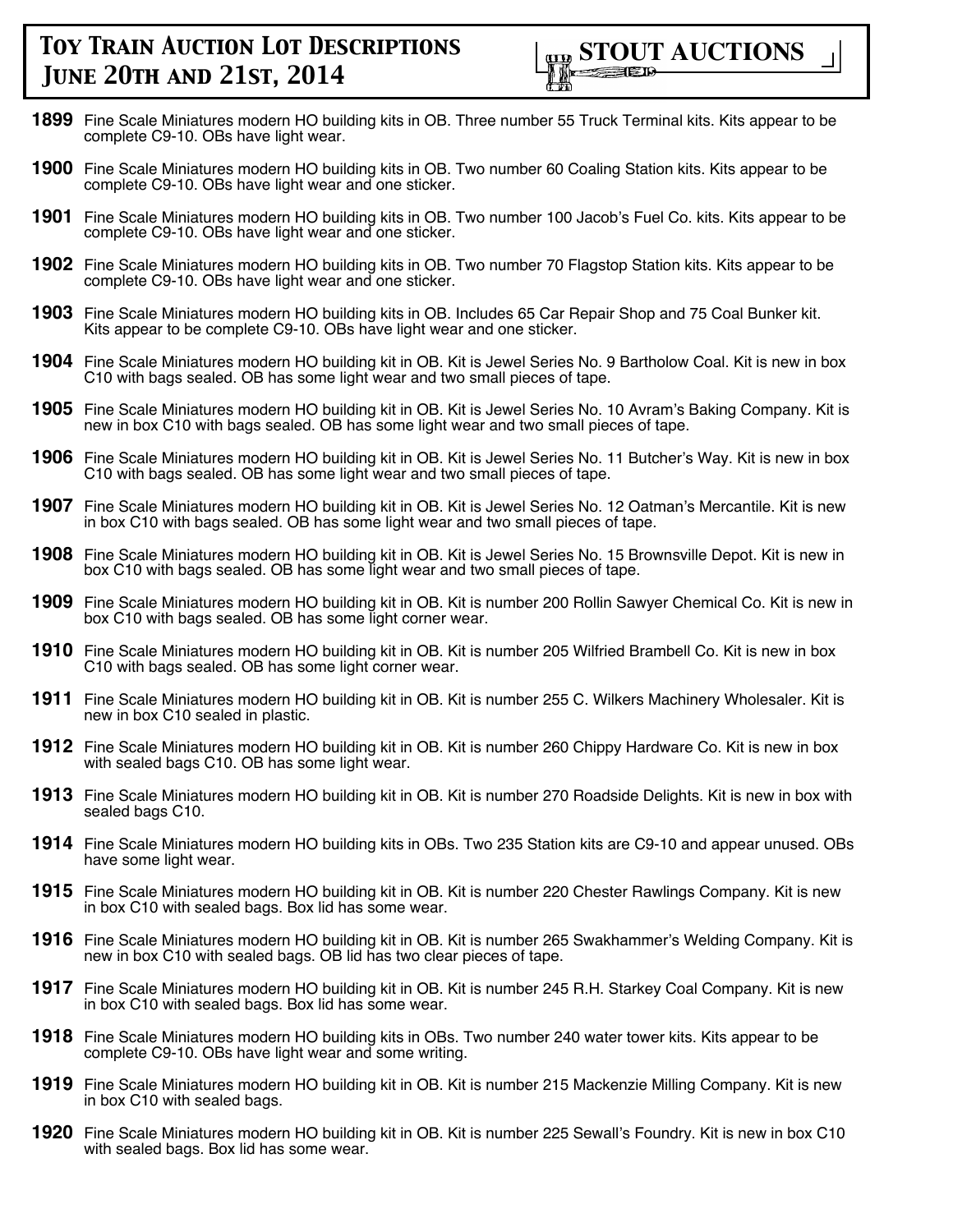

- **1921** Fine Scale Miniatures modern HO building kits in OBs. Three number 230 Branchline Bucket Coaling Station kits. Kits appear to be complete C9-10. OBs have light wear and some writing.
- **1922** Fine Scale Miniatures modern HO building kits in OBs. Two number 110 The Depot kits. Kits appear to be complete C9-10. OBs have light wear and price stickers.
- **1923** Fine Scale Miniatures modern HO building kit in OB. Number 115 Coal and Sand Shed kit is C9-10 with sealed bags.
- **1924** Fine Scale Miniatures modern HO building kits in OBs. Three number 130 Cooper's Garage kits. Kits appear to be complete C9-10. OBs have light wear and price stickers.
- **1925** Fine Scale Miniatures modern HO building kits in OBs. Two kits include 125 Water Tank and Tool Shed and 140 Sawmill. Kits are C9-10 with sealed bags. OBs have light wear and price stickers.
- **1926** Fine Scale Miniatures modern HO building kits in OBs. Three number 145 Coaling Tower kits. Kits appear to be complete C9-10. OBs have light wear and price stickers.
- **1927** Fine Scale Miniatures modern HO building kit in OB. Number 150 Freight House kit is C9-10 with sealed bags.
- **1928** Fine Scale Miniatures modern HO building kits in OBs. Three number 155 Coal Dock kits. Kits appear to be complete C9-10. OBs have light wear and price stickers.
- **1929** Fine Scale Miniatures modern HO building kit in OB. Number 160 Logging Repair Shed kit is C10 with sealed bags and metal parts.
- **1930** Fine Scale Miniatures modern HO building kits in OBs. Two number 165 Coal Dock kits. Kits appear to be complete and unused C10. OBs have light wear and price stickers.
- **1931** Fine Scale Miniatures modern HO building kits in OBs. Two number 170 Sawmill kits. Kits appear to be complete and unused C10. OBs have light wear and price stickers.
- **1932** Fine Scale Miniatures modern HO building kit in OB. Number 175 Rail Car Shed kit is C10 with sealed bags and metal parts. OB has light wear.
- **1933** Fine Scale Miniatures modern HO building kit in OB. Number 180 Sand House kit is C10 with sealed bags and metal parts.
- **1934** Fine Scale Miniatures modern HO building kit in OB. Number 185 Crocker Bros. Feed Mill. Kit is C10 with sealed bags and metal parts.
- **1935** Fine Scale Miniatures modern HO building kits in OBs. Two number 190 R. Schramm Mfg. Co kits. Kits appear to be complete and unused C10. OBs have light wear and small tape repairs on one box lid.
- **1936** Fine Scale Miniatures modern HO building kit in OB. Number 195 Barnstead Lumber Co. Kit is C10 with sealed bags and metal parts.
- **1937** Downtown Deco HO building kits in OBs. Includes 1005 Blair Ave. part 1, 1030 Grimm's Funeral Home, and 1045 Gugisberg & Sons Machining. Kits are sealed C10.
- **1938** Downtown Deco HO kits in OBs. Five kits from the Adams Ave series include 1002 part two, two 1003 part three, 1025 part four, and 1027 part five. Kits are all new C10.
- **1939** Sheepscot Scale Products HO kit in OB. 1070 The Lime Company Kit is C9-10 in the OB and appears complete.
- **1940** Sheepscot Scale Products HO kit in OB. 1170 The Beanfield Siding Kit is C9-10 in the OB and appears complete.
- **1941** Sheepscot Scale Products HO kit in OB. 1240 Hawk's Nest Lodge Kit is C9-10 in the OB and appears complete.
- **1942** SIerra West HO / HOn3 kit in OB. 3006 EJ Whiley kit is new in OB C9-10, unbuilt and complete.
- **1943** SIerra West HO / HOn3 kit in OB. 205 Quincy Salvage kit is new in OB C9-10, unbuilt and complete.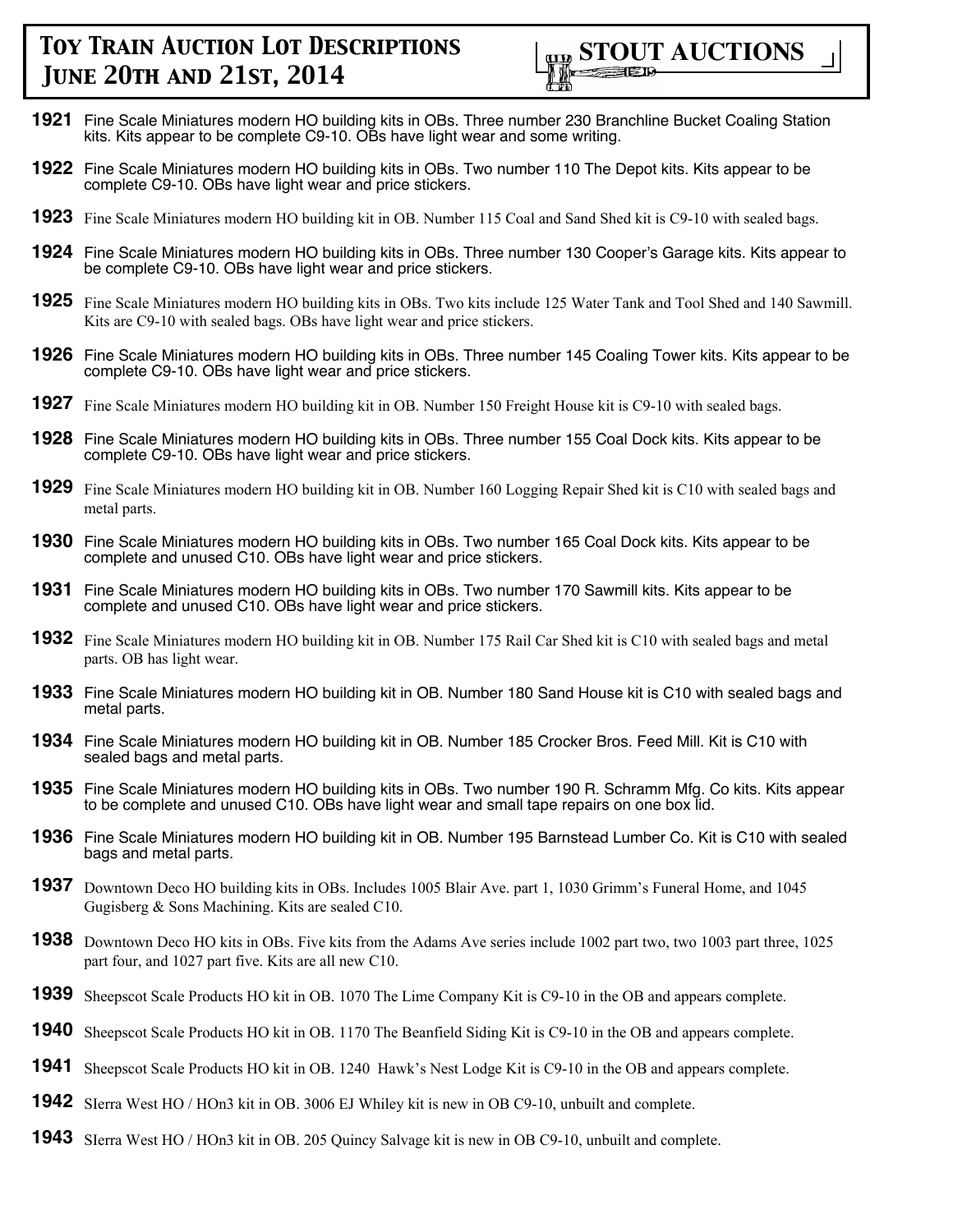- **1944** Micro Scale HO MS-W004 HJ Zane Mercantile Kit in OB. Kit is factory sealed in plastic C10.
- **1945** Micro Scale HO kits in OBs. Includes 2003-1 Moyer's Dairy and 237 Texaco gas station. Kits are sealed in plastic C10.
- **1946** LaserKit by American Model Builders HO kits in OBs. Four kits include 143 Windsor Hotel, 184 Drinkwater Place, 704 Transfer Building, and 715 AC Brown Manufacturing Co. Kits are C9-10. OBs have some light wear and writing.
- **1947** Cambell Scale Models HO kits in OBs. Nine kits include 392 Pier, 397 Ice House and Cafe, 396 Boat Shop, 399 Talc Factory, two 385-1795 Bret's Brewery, 422 Richmond Barrel Co., 435 Produce Warehouse, and 452 Popo-Agie Canning Co. Kits appear to be new C9. OBs have some mild wear.
- **1948** Modern HO building kits. Includes Model Tech Studios Borden's Moving & Packaging Co. kit sealed, Walthers 933-3613 Benson's Five and Dime, and 933-3619 J.C. Landry Feed and Supply. Kits are new C9-10.
- **1949** SS Limited HO kits in OBs. Three kits include Drug Store, 1106 Tool House and Crane, and 1117 Jennings Lumber Co. Kits appear to be new C9-10. OBs have some light wear.
- **1950** Modern HO building kits from Micro-Scale, SS Limited, and DPM Gold. Includes 55104 small town row house, 1125 Dorothy's House, and 407 Popa Weelie's Saloon. Kits are new in the box C10.
- **1951** HO building kits in OBs. Six kits include 7105 Scale Structures truck, TRC number 6 LW Maholland Plumbing and Heating Kit, Model Masterpieces 105 Colo. Midland Sandhouse, Sheepscot 1030 Signal Tower, Blair Line 168 Drive In Theater and 185 C&O depot. Kits appear to be new and unbuilt. OBs have some mild wear.
- **1952** Master Creations modern HO Coon Cap Sawmill kit in OB. Kit is factory sealed C10.
- **1953** Master Creations modern HO kit in OB. Wattmoreland Wax Works kit is factory sealed C10.
- **1954** Master Creations modern HO kit. Fanny Schwahn's Confectionary Co. kit is open but unused C9-10.
- **1955** Master Creations modern HO McCabe Hyde Pump Mill kit in OB. Kit is open, but is unused C9-10. OB has some light wear.
- **1956** Master Creations modern HO number 65 Muldoon's Distillery kit in OB. Kit is open, but is complete C9-10.
- **1957** Master Creations modern HO McCabe Lumber series Spring Creek Mercantile kit in OB. Kit is factory sealed C10.
- **1958** Master Creations modern HO number 50 Franz Falk Brewery kit in OB. Kit is open but complete and unused C9-10. OB has light shelf wear.
- **1959** Master Creations modern HO number 45 Blandings & Gallard Cement Co. kit in OB. Kit is open but complete and unused C9-10. OB has light shelf wear.
- **1960** Master Creations modern HO kits in OBs. Includes Coon Cap Sawmill kit and 210 McCabe Engine Service Facility kit. Sawmill is open but complete C9-10, engine kit is sealed C10.
- **1961** Bar Mills modern HO kits in OBs. Four kits are 0152 Idaho Hotel, two 0822 Mooney's Plumbing Emporium, and 0892 Captain Jack's Boat and Bait House. Kits are C9-10.
- **1962** Bar Mills modern HO kits in OBs. Four kits are 0911 Whistlestop Junction, 0982 Booty Corner, 0932 Saulenas Tavern, and Sokol's Matress and Furniture Co. in two boxes. Kits are C9-10.
- **1963** Bar Mills modern HO kits in OBs. Four kits are Schmidtchens Rifles and Firearms, 0942 Majestic Hardware, 0802 Earl's Oil Co. and 0972 Stanley Stove and Boiler Co. Kits are C9-10.
- **1964** Bar Mills modern HO kits in OBs. Four kits are 0852 Shipyard Brewing Company, 0962 Wicked Wanda's, 0922 Waterfront Willy's, and Idaho Hotel. Kits are C9-10.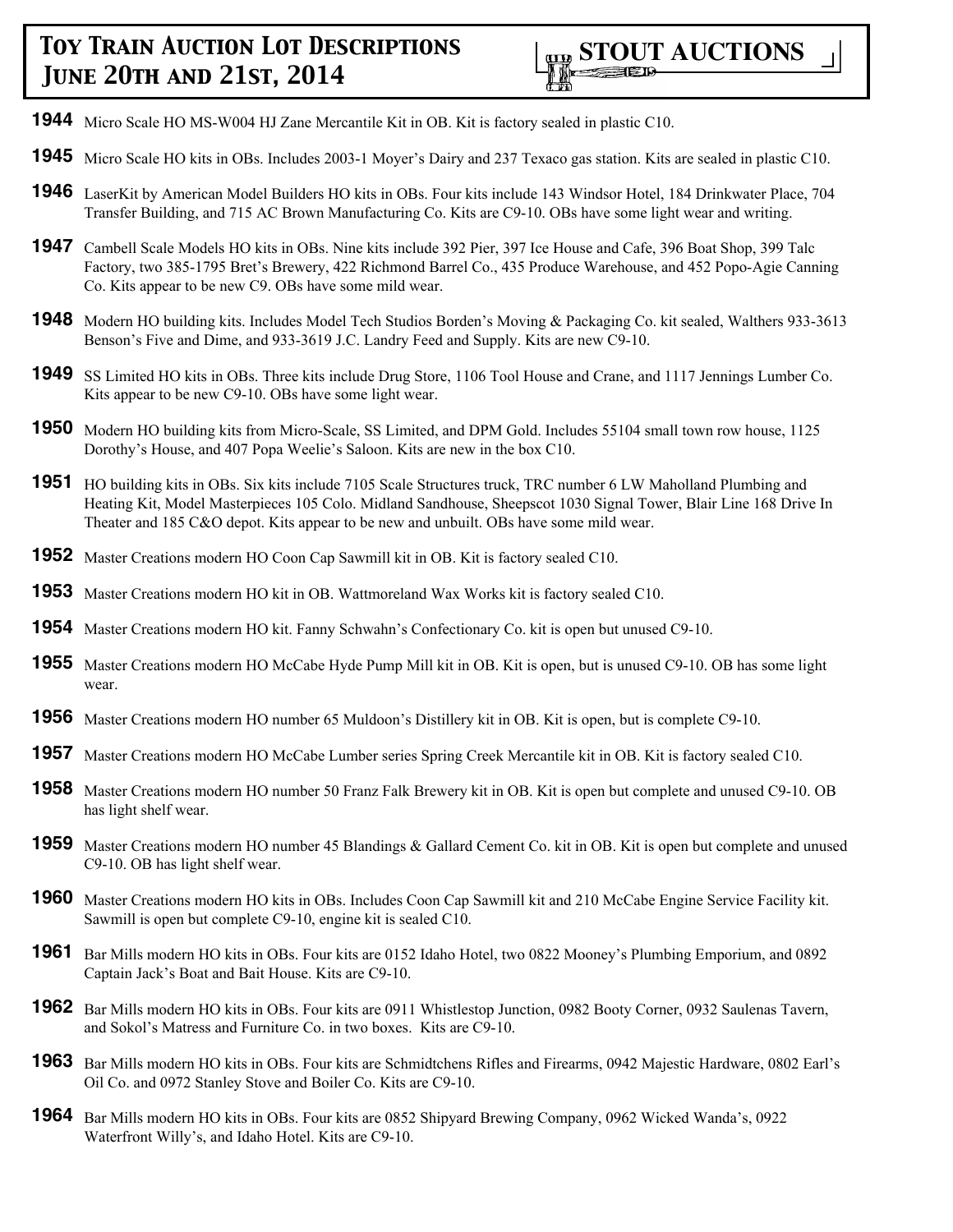

- **1965** Bar Mills modern HO kits. Six kits include 0911 Whistlestop Junction, 0932 Saulenas Tavern, 0672 Busted Knuckle Garage, 0742 HJ Simpson Feed & Seed, 0072 Magees Tire Repair, and 0943 Majestic Hardware and Feed. Kits are C9-10.
- **1966** JL Innovative Designs HO kits in sealed in OBs. Eight kits include 291 Bagwell Junction Tower, 321 Saw Pit Store, 331 Mcsoreley's Old House, 351 Bartani's Billiards, 191 Brookside Ice House, 481 O'Lary's Garage, 141 Labosky's Motorcycle Repair, and 161 Vic's Auto Alignment. Kits are all C10.
- **1967** Builders in Scale modern HO kits in OBs. Two number 8 Sassen Vinegar Works kits. Both kits are open, but new and complete C9-10.
- **1968** Builders in Scale modern HO number 5 The Waterfront kit in OB. Kit is open, but new and complete C9-10.
- **1969** Builders in Scale modern HO number 10 Pitkin City Hall in OB. Kit is open but complete and unused C9-10.
- **1970** Builders in Scale modern HO number 2 GW Nichols Wood kits in OBs. Both kits are open, but new and complete C9-10.
- **1971** Three Builders in Scale modern HO building kits in OBs. Includes 103 Jefferson Station, 614 Gingerbread Lace House, and 1 Weiry & Sons Well Drilling. Kits are open, but all new C9-10.
- **1972** Modern HO building kits from Railway Engineering Agency. Three RE15 Horseshoe Meadow Kits are new C9-10.
- **1973** Magnuson Models modern HO kits in OBs. Four kits include 504 the Grain Exchange, 524 Tinker's Watchworks, 439- 539 and 545 Merchants Row II and III. Kits are open, but new and unused C9-10. OBs have some light wear.
- **1974** Modern HO building kits including Northeastern Scale Models 20108 Tenement Row, Full Steam Ahead Barrel Factory, and Railway Associates Design Hermanson Woolen Mill 1003. Kits are open, but new C9-10,
- **1975** Modern HO building kits. Five kits include 406 Gloor Craft Coaling tower, 8755 Hometown Corner Drug Store, Sierra West 3001 Freight House, Mainline and Siding 520 Bradford Pipe Co, and Timberline II 1002-1995 The Church at Fairplay. Kits are new, some open and some sealed, C9 to C10.
- **1976** Modern HO building kits including two Branch Line number 600 Dubois House kits and Banta Model Works 2085 Cimarron Mine. Kits are new C9-10.
- **1977** Fourteen modern HO building kits. Includes the following: Williams Bros. Milk Stop, FOS QK7 Cabinet Maker, Central Valley Pratt Truss Bridge, Evergreen 804 Iron Works, Wizard in Wood 113 Deard Horse arch bridge and 085 Gantry Crane, Alexander RS-880 Interlocking Tower, 2022 JR Models Wards Salvage, DP-50 Durango Press water tank, Railroad Kits CRS2 Roxbury Roofing, Timberline 156 Gruber Mint, IHC 5047 Novelty Iron Works, Classic Miniatures CM-19 Hardware, and FOS 80 DeGraw's Poultry Market. Kits are new C9-10.
- **1978** Rio Grande Models Ltd. Locomotive Backshop Kit. One of 500, unbuilt new in box C9-10.
- **1979** HO model kits from California Model Co. and Walthers. Seven kits include 6 Red Lake Mine, 24 Wyoming Coal, 85 Swift Meat Packing, 522 Diesel House, 22 American Chemical, 23 American Chemical Annex, and Walthers 933-2847 Spooner Sash and Door. Kits are new C9-10.
- **1980** Westside Model Company modern HO brass Denver Rio Grande and Western K-27 Piston Valve steam locomotive in OB. Locomotive is C8 with no major tarnish or finger prints, a few very small spots on the brass .
- **1981** Akane modern HO brass 4-8-8-2 Southern Pacific Cab Forward steam locomotive in OB. Loco is C7 condition with loose platform and two small loose detail parts in the box. Loco has had drive line upgrades. OB has tears to one corner, otherwise complete.
- **1982** Hallmark Models modern HO brass EMD FT A-B diesel locomotive pair in OB. Rock Island version. Very clean C9.
- **1983** Hallmark Models modern HO brass SPT&NO C-24 2-8-0 steam locomotive in OB. Brass has darkened evenly from age, one small discoloration spot on top of the tender. OB is split at corners on one side C7-8.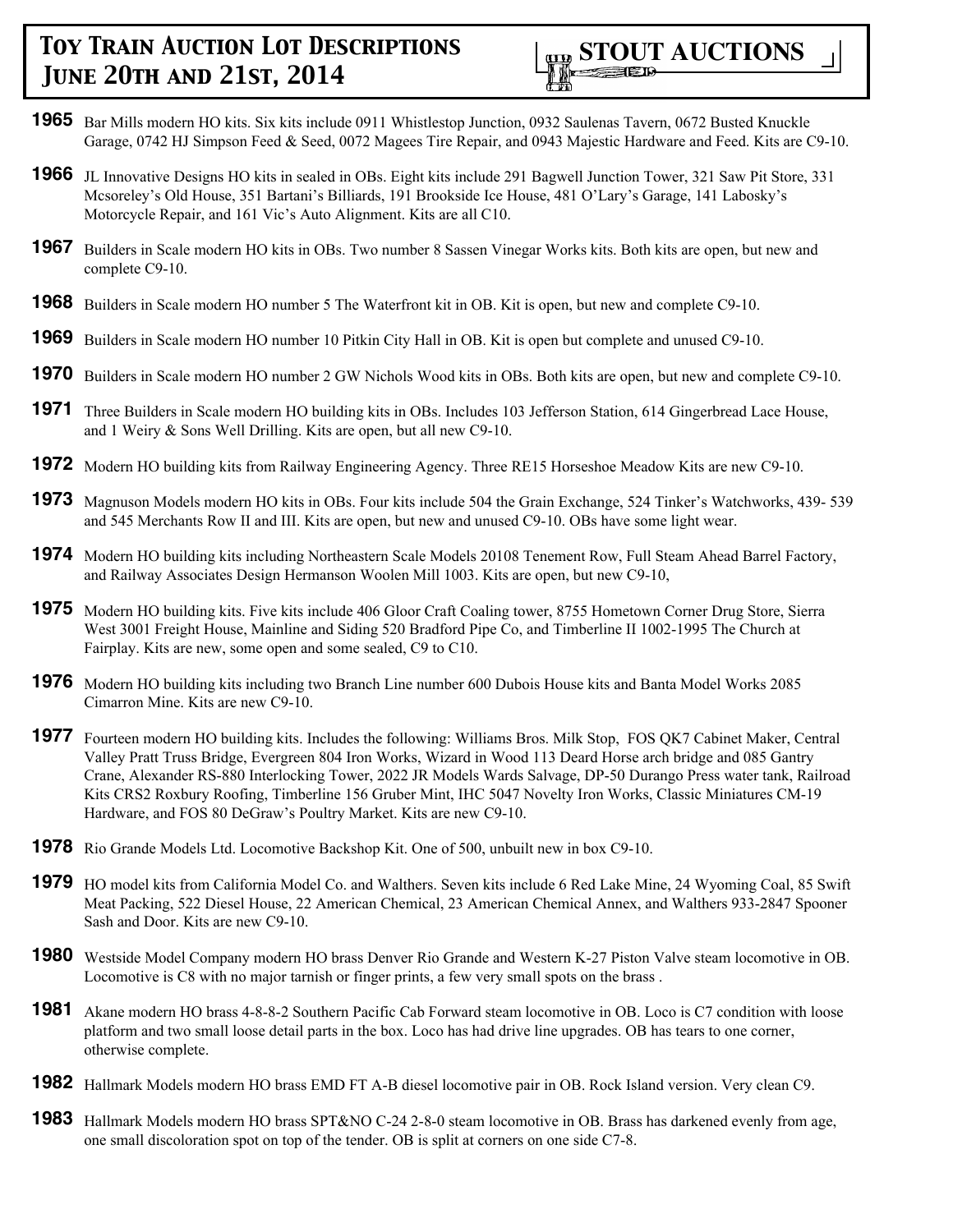- **1984** United Models modern HO brass Santa Fe 4-8-4 steam locomotive in OB. Loco is clean C8 with nice paint, some light display dust on tender. OB has mild edge wear.
- **1985** Pacific Fast Mail modern HO brass Union Pacific 2-8-0 steam locomotive in OB. Loco is C7 with some spotting and darkening of the brass. OB has mild shelf wear.
- **1986** Sunset Models modern HO brass USRA 2-8-2 steam locomotive in OB. Loco is cleaner C8 however two spots on the steam chests on both sides.
- **1987** Modern HOn3 brass Denver Rio Grande and Western K-36 steam locomotive in OB. Very clean C9 condition.
- **1988** S. SOHO & Co. modern HOn3 brass Denver Rio Grande and Western passenger cars. 210 combine and unmarked baggage car. Cars are clean C8.
- **1989** Westside Model Company modern HO brass Southern Pacific GS-6 4-8-4 steam locomotive in OB. Loco is clean C8. Foam cradle in OB has deteriorated.
- **1990** Pacific Fast Mail modern HO brass Great Northern P-2 class 4-8-2 steam locomotive in OB. Locomotive is a solid C8-9. Loco has a bit of foam stuck in some areas and interior foam cradle has deteriorated.
- **1991** Westside Model Company Pennsylvania M1a 4-8-2 steam locomotive in OB. Loco is C7 condition with some light spotting and small areas of foam stuck to the locomotive. The interior foam cradle has deteriorated.
- **1992** Westside Model Company modern HO brass Southern Pacific GS-4 steam locomotive in OB. Loco is factory painted and is in C8 condition, however there is a bit of foam stuck to various small areas of the loco. Interior foam is starting to deteriorate.
- **1993** Pacific Fast Mail modern HO brass Chesapeake and Ohio 2-8-2 K-3 steam locomotive in OB. Loco is C7-8 condition with nice even darkening of the brass from age, no major spots or blemishes. OB has light shelf wear.
- **1994** Pacific Fast Mail modern HO brass Pennsylvania 4-6-2 K-4 steam locomotive in OB. Locomotive is C7 condition with run time and spotting of the brass from storage.
- **1995** Pacific Fast Mail brass HO 2-8-4 Kanawha steam locomotive in OB. Locomotive is painted for Santa Fe with a factory quality paint job. Loco is C8 with run time. OB has some light corner wear.
- **1996** Westside Model Company modern HO brass Q-4b steam locomotive with auxiliary tender in OB. Trains have been painted and weathered for Southern Pacific. C7-8.
- **1997** Tenshodo modern brass HO Great Northern S-1 4-8-4 steam locomotive and tender in OBs. Loco and tender are lower C8, tender decal has some minor chipping. OBs have some light wear.
- **1998** NJ Custom Brass Southern Pacific P-13 4-6-2 steam locomotive in OB. Loco is clean C8 condition. Loco has some light weathering. OB has price sticker and light wear.
- **1999** Pacific Fast Mail modern HO Great Northern 4-8-4 S-2 steam locomotive in OB. Loco is nice C8 condition, some small spots of foam dust on the loco, otherwise clean. The interior foam cradle has deteriorated.
- **2000** Rivarossi modern HO 5104 turntable in OB. Complete with inserts and controller. C8. OB has some mild wear and stains.
- **2001** Tenshodo modern HO brass 0-8-0 Great Northern steam locomotive. Loco is C7-8 with light chipping of the decal on the tender and bent tender hand rails. Box included with the loco is incorrect.
- **2002** Westside Model Company Southern Pacific GS-4 4-8-4 Daylight steam locomotive in OB. Loco is C8 with light run time. OB has some light wear.
- **2003** Lambert Associates modern HO brass Pennsylvania X-29 boxcar in OB. Car is C7 with some fingerprints and spots on the brass.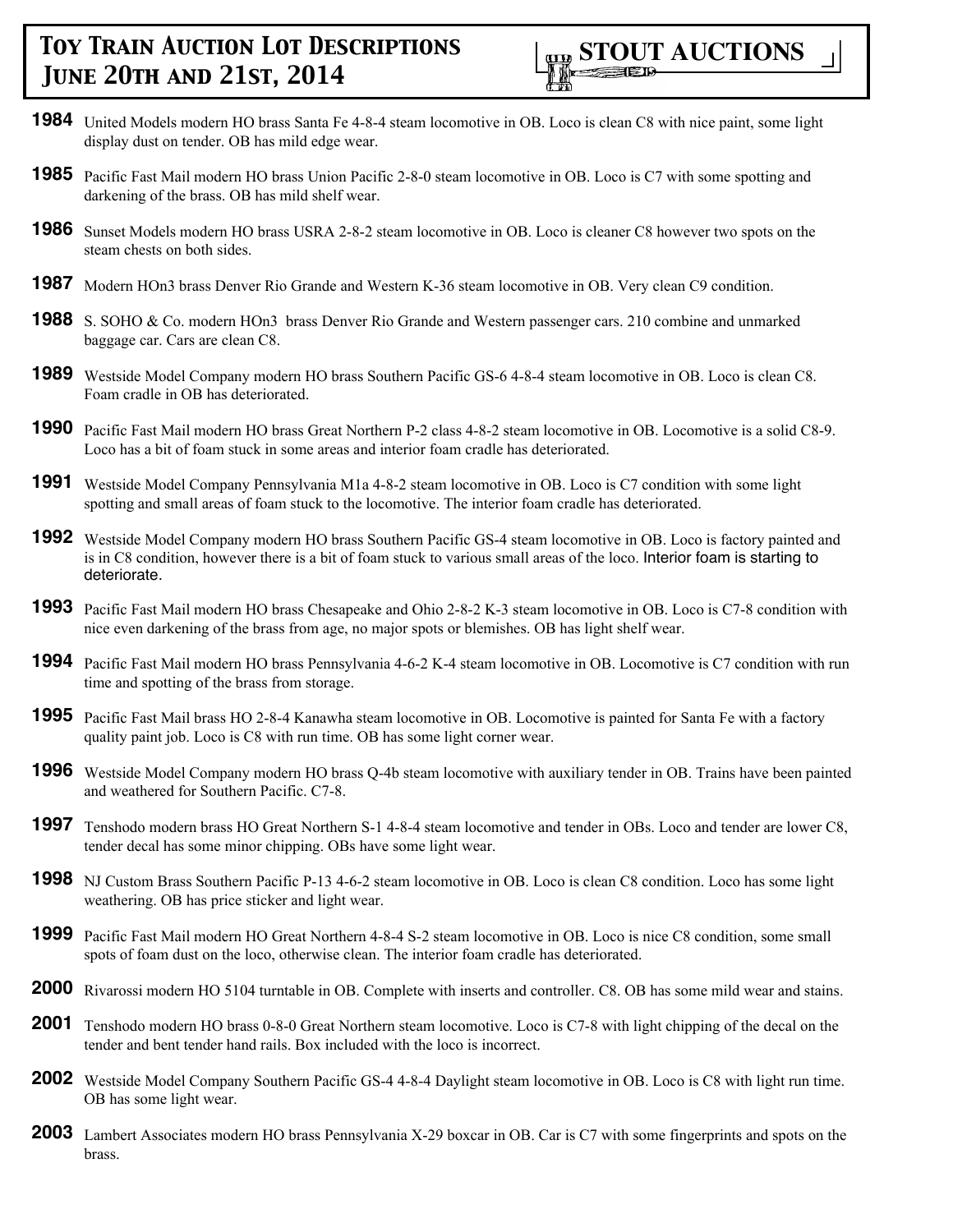

- **2004** HO die cast 4-6-2 steam locomotive. No makers marks, C7.
- **2005** Modern HO brass cabooses in OBs. Includes Oriental Limited GNX 627-636 caboose, box is worn caboose is C8-9. Also included is Northwest Short Lines Northern Pacific caboose in C7 condition.
- **2006** Balboa modern HO brass Great Northern EMD E-8 diesel locomotive set in OBs. Unit numbers are A704 and B724. Locos are C8 with run time.
- **2007** Balboa modern HO brass 300 Great Northern Empire Builder five car set in OB. Super clean C8-9. OB has some light wear.
- **2008** Oriental Limited modern HO brass Great Northern Z-1 electric locomotive in OB. Cab number is 5008-A. Loco is clean C8 -9 with very light run time.
- **2009** Oriental Limited modern HO brass Great Northern Z-1 electric locomotive in OB. Cab number is 5008-B. Loco is clean C8 -9 with very light run time.
- **2010** Tenshodo modern HO brass Great Northern 2-10-2 Q-1 steam locomotive in OB. Loco is C9 and appears unrun.
- **2011** Great Northern modern HO Brass oil tender. Believed to be Northwest Short Lines, box is not original. C7-8.
- **2012** Pacific Fast Mail sound system. Includes Mini Sound I panel, reverb unit, Quadratape deck, endless tape, and stationary speaker filters. Items are C9-10.
- **2013** Sixty modern HO freight cars in boxes. Athearn, Roundhouse, Walthers, etc. Cars have been spot check, and appear to range C7 to C10. Sold as is.
- **2014** Modern HO passenger trains Santa Fe and Northern Pacific. Santa Fe items appear to be part of a Varney set number 4P3. Three locos and four cars. Northern Pacific items include five locos and five passenger cars. Trains are C6-7 sold as is.
- **2015** Modern Great Northern HO passenger cars in OBs. Fourteen cars are a mix of Con Cor and Mantua and are in generally C8 condition.
- **2016** Two large boxes of HO items including track, a few buildings, locomotives, cars, and more. See photos for best description. Sold as is.
- **2017** Lionel postwar and modern HO. Includes 0597 Northern Pacific GP-9. 5614 Great Northern Alco, Burlington Northern 181 GP loco, and nine freight cars. C6 to C8. See photos for best description.
- **2018** Empty HO brass boxes. Ten boxes include Pacific Fast Mail logging Climax, Pacific Fast Mail Pacific Cost Shay, Tenshodo Great Northern P-2, Tenshodo Great Northern S-2, Tenshodo Great Northern M-2, Pacific Fast Mail 65 Ton Heisler, prm Northern Pacific S-4, Pacific Fast Mail Willamette Sauk River Lumber Co, NWSL Northern Pacific Q-6, and Northern Pacific class A by NJ Custom. Boxes are in good condition.
- **2019** South River Modelworks modern HO building kit in OB. Kit is number 310 Spencer Paper Box Company. Kit is C10 unused condition. Kit signed and numbered.
- **2020** South River Modelworks modern HO building kit in OB. Kit is number 280 Wrisley Papers. Kit is C10 unused condition. Kit signed and numbered.
- **2021** South River Modelworks modern HO building kit in OB. Kit is number 230 Currier and Sons Cabinet Makers. Kit is C10 unused condition. Kit signed and numbered.
- **2022** South River Modelworks modern HO building kit in OB. Kit is number 290 Kingston Creamery. Kit is C10 unused condition. Kit signed and numbered.
- **2023** South River Modelworks modern HO building kit in OB. Kit is number 140 Ware Knitters. Kit is C10 unused condition.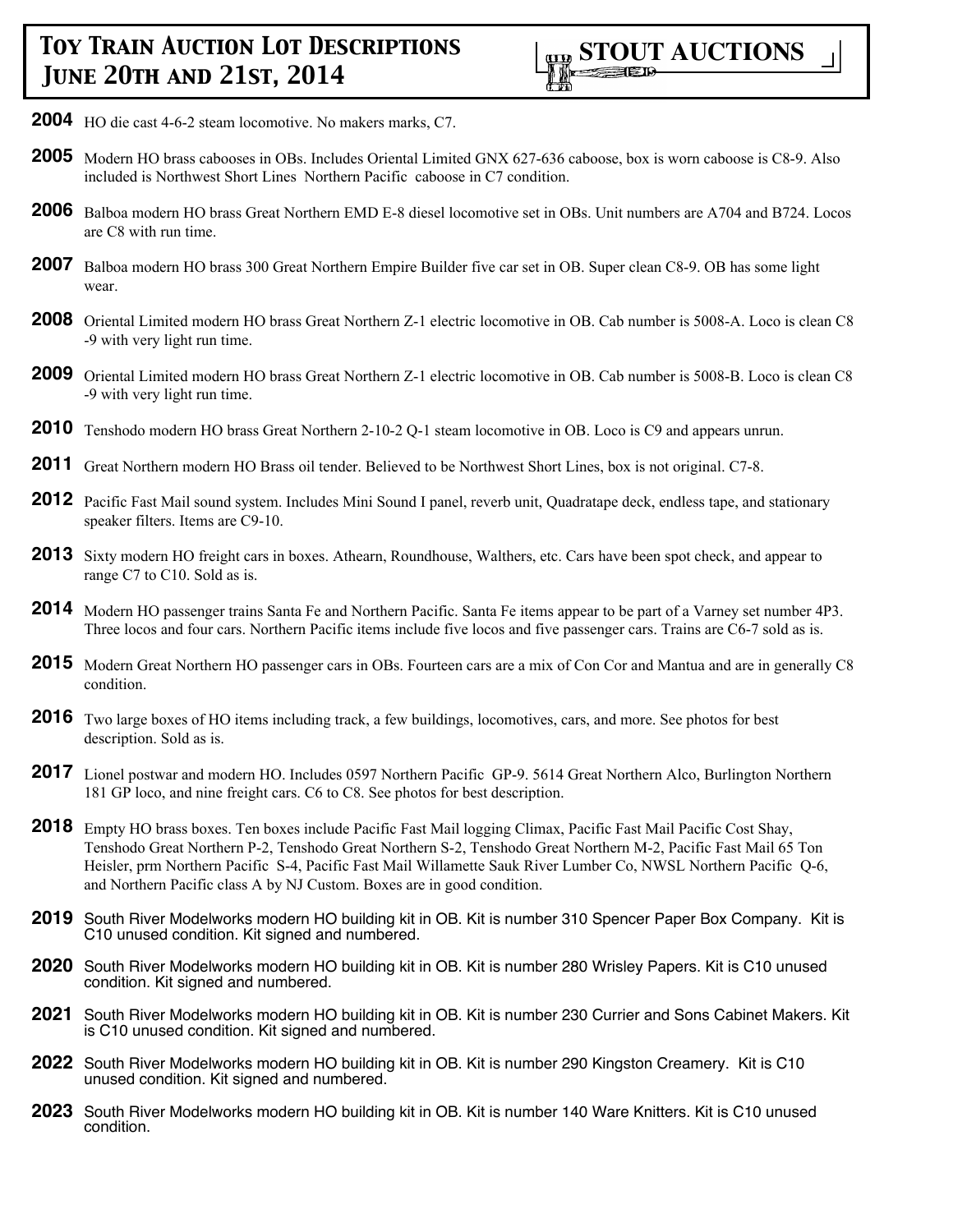- **2024** Fine Scale Miniatures modern HO building kits in OBs. Two number 195 Barnstead Lumber Co. Kits are C10 with sealed bags and metal parts.
- **2025** Fine Scale Miniatures modern HO building kits in OBs. Kit is number 215 Mackenzie Milling Company. Three kits are new in box C10 with sealed bags.
- **2026** Fine Scale Miniatures modern HO building kits in OBs. Number 185 Crocker Bros. Feed Mill. Two kits are C10 with sealed bags and metal parts.
- **2027** Fine Scale Miniatures modern HO building kit in OB. Kit is number 250 The Barongould Tannery. Kit is new in box C10 with bags sealed. OB has some light wear.
- **2028** Fine Scale Miniatures modern HO building kit in OB. Kit is number 260 Chippy Hardware Co. Kit is new in box with sealed bags C10. OB has some light wear.
- **2029** Fine Scale Miniatures modern HO building kit in OB. Kit is Jewel Series No. 9 Bartholow Coal. Kit is new in box C10 with bags sealed. OB has some light wear and two small pieces of tape.
- **2030** Fine Scale Miniatures modern HO building kits in OBs. Two number 175 Rail Car Shed kits are C10 with sealed bags and metal parts. OBs have light wear.
- **2031** Fine Scale Miniatures modern HO building kit in OB. Kit is Jewel Series No. 4 Franklin Watchworks. Kit is new in box C10 with bags sealed. OB has some light wear and two small pieces of tape.
- **2032** Fine Scale Miniatures modern HO building kit in OB. Kit is number 295 Fox Run Milling Co. Kit is new in box C10 with bags sealed. OB has some light wear and two small pieces of tape.
- **2033** Two Fine Scale Miniatures modern HO building kits in OBs. Kits are 210 Icing Platforms and are in C9-10 condition complete with sealed bags.
- **2034** Fine Scale Miniatures modern HO building kits in OB. Two number 100 Jacob's Fuel Co. kits. Kits appear to be complete C9-10. OBs have light wear.
- **2035** Fine Scale Miniatures modern HO building kit in OB. Kit is Jewel Series No. 3 Stuffy's Brewing Co. Kit is new in box C10 with bags sealed. OB has some light wear and two small pieces of tape.
- **2036** Fine Scale Miniatures modern HO building kit in OB. Kit is Jewel Series No. 8 Dexter's Dead End. Kit is new in box C10 with bags sealed. OB has some light wear and two small pieces of tape.
- **2037** Fine Scale Miniatures modern HO building kit in OB. Kit is number 280 Cartwright's Machine Shop. Kit is new in box C10 with bags sealed. OB has some light wear and two small pieces of tape.
- **2038** Fine Scale Miniatures modern HO building kits in OBs. Includes number 35 Engine House and 105 Pile Driver. Kits are new C9-10.
- **2039** Fine Scale Miniatures modern HO building kits in OBs. Includes number 110 The Depot and 190 R. Schramm Manufacturing Co. Kits are new C9-10.
- **2040** Marklin HO gauge 5100 stud rail curved track in OBs. Eight boxes of ten sections each in nice clean C8 condition.
- **2041** Marklin HO 7269 curved ramp sections in OBs. Twenty sections are C8-9.
- **2042** Marklin modern HO straight and curved ramp sections in OBs. Includes seventeen 7268 straight sections, six 7569 curved sections, and 7267 curved section. Items are clean C8-9.
- **2043** Marklin modern HO 7263 bridges in OBs. Five bridges are clean C8-9.
- **2044** Marklin modern HO switches and crossovers in OBs. Includes four 5128 double slip switches, 5214 three way switch, 5114 crossover, and two 5207 double slip switches.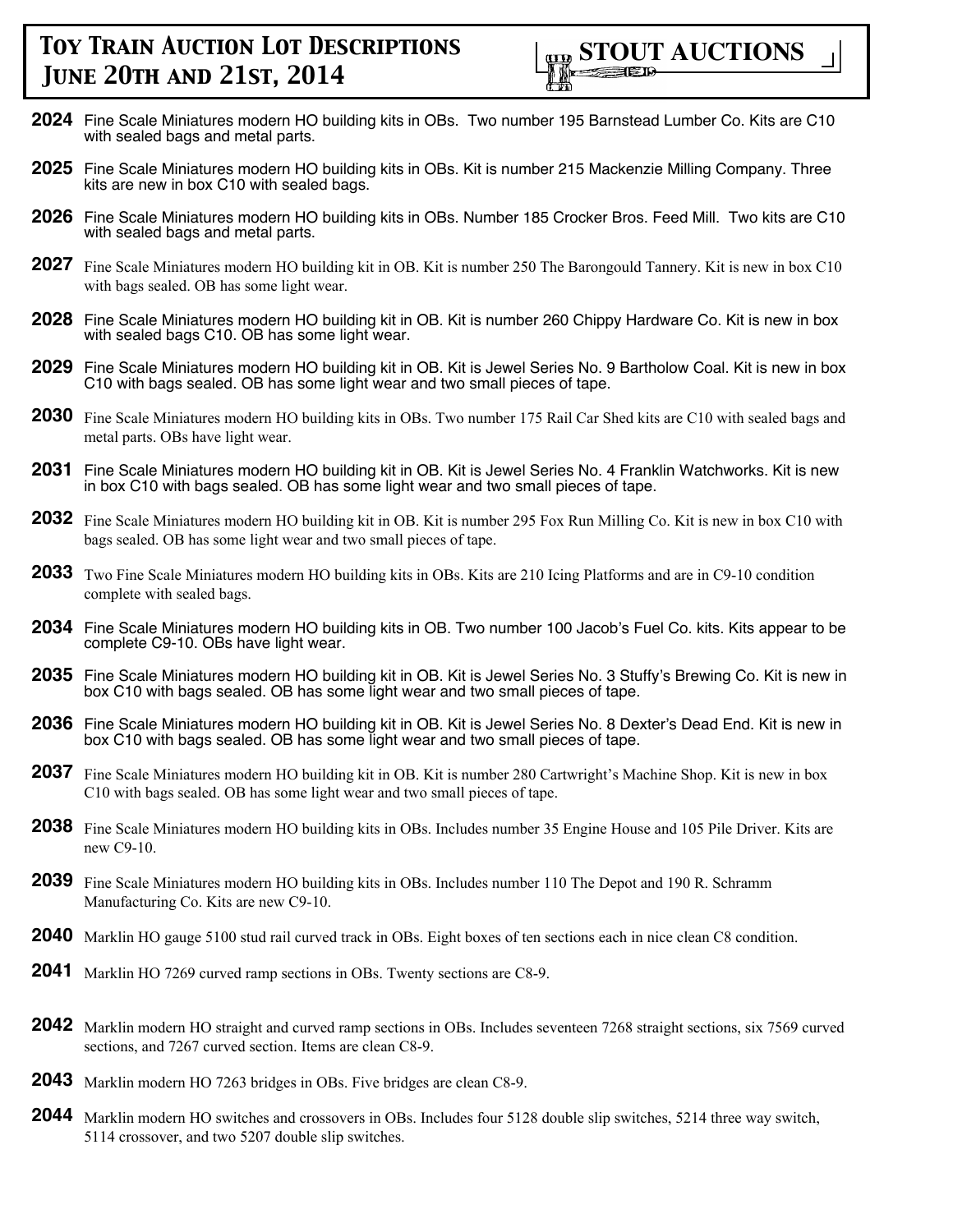- **2045** Marklin modern HO switches in OBs. Includes eleven pairs of 5117 and two 5202 pairs. Switches are C8 condition.
- **2046** Marklin modern HO 7028 roundhouse and 7186 turntable missing controller both in OBs. Clean C8 condition.
- **2047** Marklin modern HO accessories in OBs. Includes 7051 magnetic crane. Very clean crane in C8-9 condition. Control box has some slight warping from age. Also included is 7192 automatic crossing gate also in C8-9 condition. OBs are very clean and square.
- **2048** Marklin modern HO 7009 mast for overhead wires in OBs. Nine boxes of ten masts in C9-10 condition. One OB has a small one inch tear.
- **2049** Marklin modern HO catenary parts in OBs. Includes eighteen 7012 feeder masts, seven 7010 feeder masts, two 7021 set of five tower masts, and a bag of 30+ sections of overhead wires. Items are C8 to C9. See photos for best description.
- **2050** Schuco Disneyland Monorail trains. Includes 6333/0/1 blue power car, 6333/0/2 blue mid car, 6333/0/3 tail car, 633/0/2b blue mid car in OB, and 6333/0/2b red power car in OB. Trains are clean C8. Also included is original instruction sheet and manual.
- **2051** Shucco Disneyland Monorail track, transformers, piers, and more. Includes two 6333 / 150 transformers, thirteen 6333/1 straight track sections, twenty three 6333/2 curved track sections, two 6333.2 straight tracks, 6333/8 rail block, forty five stud piers 6333 / 61, 62, 64, 65, 66, and 68, two 6333/71 rail girders in OBs, and hookup wire new in rolls. Items are C8 to C10. See photos for best description.
- **2052** Shucco Disneyland Monorail switches and signals. Includes two 6333/20 left hand switches, 6333/20 right hand switch, two switches have OBs, three 6333/27 signals, two with OBs, one 6333/41 switch controller, and two 6333/26 automatic switch controller. Items are C8-9. Original instruction sheets and parts list included.
- **2053** Marklin modern HO accessories and more. Includes forty six 7209 connectors, large box of colored wire connectors, seven 7003 feeder cables, two 7002 rerailers, 7195 switch numbers, 0241 smoke fluid tubes in OB, three 7079 signals in OBs, three 7076 shoes in OBs, three 7075 pickup coaches, multiple clips, two 7193 grade crossing extensions, two 5200 boxes of curved track, three remote left hand switches. and two zip lock bags filled with half and quarter curves and straight sections. Clean lot C8 to C10.
- **2054** Marklin modern HO 3015 heavy crocodile electric locomotive in OB. Incredible C9-10 condition. OB has some very light wear at corners. Original tag still on pantographs.
- **2055** Marklin modern HO 3047 2-10-0 heavy goods steam locomotive in OB. Locomotive is C9 condition with incredibly light running. Loco still has original tag on handrails. OB has light wear at corners. Includes instructions, smoke fluid tube, and tweezers.
- **2056** Marklin modern HO locomotives in OBs. Includes 3054 electric and 3065 diesel switcher. Locomotives are C8 with run time.
- **2057** Marklin modern HO locomotives in OBs. Includes 3047 2-10-0 heavy goods steam locomotive in C9 condition and 3021 diesel locomotive in C8 condition. OBs have some light corner wear.
- **2058** Marklin modern HO 3048 4-6-2 BR01 4-6-2 steam locomotive. Locomotive is C8 condition with run time and features smoke.
- **2059** Pocher HO CC 7107 SCNF electric locomotive in OB. Locomotive is C9-10 with little run time beyond a factory testing.
- **2060** Pocher HO CC 7107 SCNF electric locomotive in OB. Locomotive looks C9 however graded C6 due to a partially broken side frame and truck with casting fatigue. Sold as is shown in the photos.
- **2061** Marklin modern HO 3030 SJ electric locomotive in OB. Loco is C7-8 with run time and two small paint chips noted on the corners of the frame.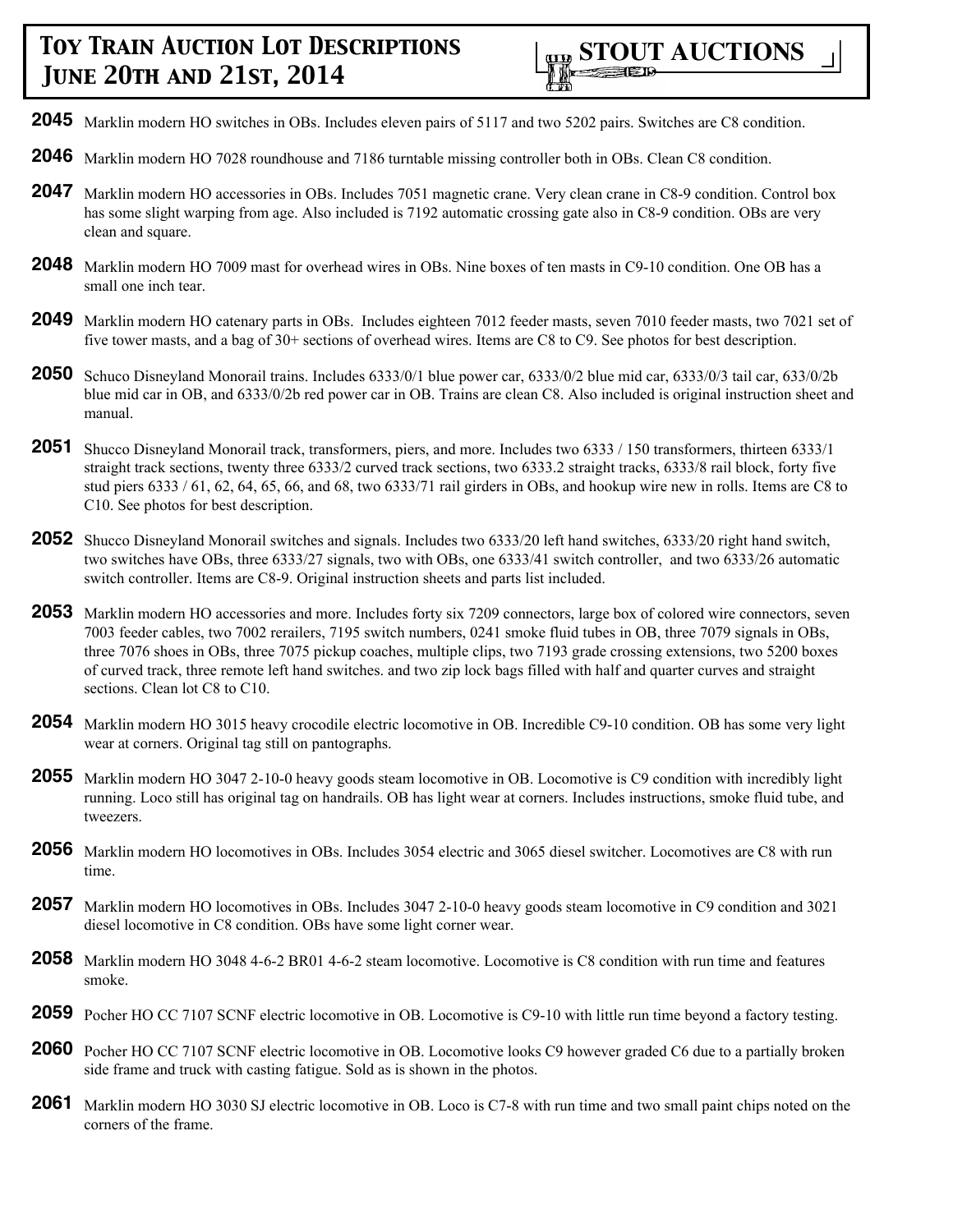

- **2062** Marklin modern HO metal passenger cars in OBs. Five cars include the following 4086, 4087, 4088, 4089, and 4090. Cars are C8 condition, OBs have light corner wear.
- **2063** Pocher HO 302 operating searchlight car in OB. Car is unrun with tag and coupler protectors, only issue is OB has two pieces of clear tape on ends.
- **2064** Pocher HO freight cars in OBs. Includes 320/3 Carlsberg reefer, 314 Felix boxcar, and 152/3 transformer car. Cars are C8 -9, the Carlsberg reefer is C9-10. OBs have some minor wear and writing.
- **2065** Pocher HO freight cars in OBs. Includes 304 wagon in C8-9 condition some light rubs on one door, 308/3 wagon solid C9, and 159 Shell tank car which place cars have come unglued but are included in the box in C8-9 condition. OBs have mild wear and some small tape repairs.
- **2066** Pocher HO operating freight cars in OBs. Includes two 182 barrel cars, one is in C9 condition and the other in C7, one OB included. Also 181 pipe car in C9-10 condition, platform factory wrapped in OB.
- **2067** Pocher HO passenger cars in OBs. Four cars include 215 coach in C9 condition, 223 postal wagon in C9 condition, 215 coach C7-8 and a black coach with OB missing numbered flap in C7-8 condition. OBs have some light wear, tape, and two missing end flaps.
- **2068** Marklin modern HO freight cars in OBs. Eighteen cars include 4635, 4657, 4633, three 4607, two 4612, 4609, 4621, two 4625, three 4605, and three 4610. Cars are C8 to C10.
- **2069** Pocher HO freight cars. No boxes. Includes 403 flat with scraper, 402 flat with girder load, two 153 flats with containers, 308 wagon, 304 wagon, two 162 flats with barrels, three 161 flats with steel plates, 304 operating postal wagon, 308 refrigerator wagon, 302 searchlight car, 301 gondola with partial box, flat with steel pipes, and 214 passenger car. Cars are generally C7-8.
- **2070** Pocher HO 404 depressed flat with Michigan Bulldozer and 406 flat with Lancia auto load. Cars are new C9-10. OBs have end flaps taped and light wear.
- **2071** Marklin HO freight cars including 4617 depressed flat, 4912 crane, 4607 gondola, 4912 flat missing load, two 4605 wagons, 4502 Shell tank car, and two Rivarossi 2051 Shell tank cars. Cars are C7 to C8. Two empty boxes include 4600 and 4502.
- **2072** Marklin modern HO piers and pier plates in OBs. Includes fourteen 7064, twelve 7065, and three 7066. Items are C8 to C10
- **2073** Marklin modern HO arch bridges, girder bridges and approach sections. Includes two 7163 arch bridges, four 7161 girder bridges, three 7168 straight approach sections, and five 7167 curved approach sections. Items are C7 to C9.
- **2074** Marklin modern HO truss bridges and piers in OBs. Includes fifteen 7262 truss bridges, twenty five 7253, twenty four 7252, three 7251 and two 7250.
- **2075** Twenty two catalogs for retail, track planning, signals and more from Marklin, Rivarossi, Faller, and Pocher. Items go from the mid 1960's to 1980's.
- **2076** Marklin modern HO 7042 block signals in OBs. Ten signals are generally C8.
- **2077** Marklin modern HO 7041 double solenoid signals in OBs. Eight signals are generally C8-9
- **2078** Marklin modern HO signals in OBs. Includes seven 7188 home light signals, two 7039 semaphores, and 7040 home signal. Signals are generally C8.
- **2079** Marklin modern HO transformers, most in OBs. Includes five 6114, three 6627, and two 6311. Transformers are C8. OBs have mild corner and edge wear.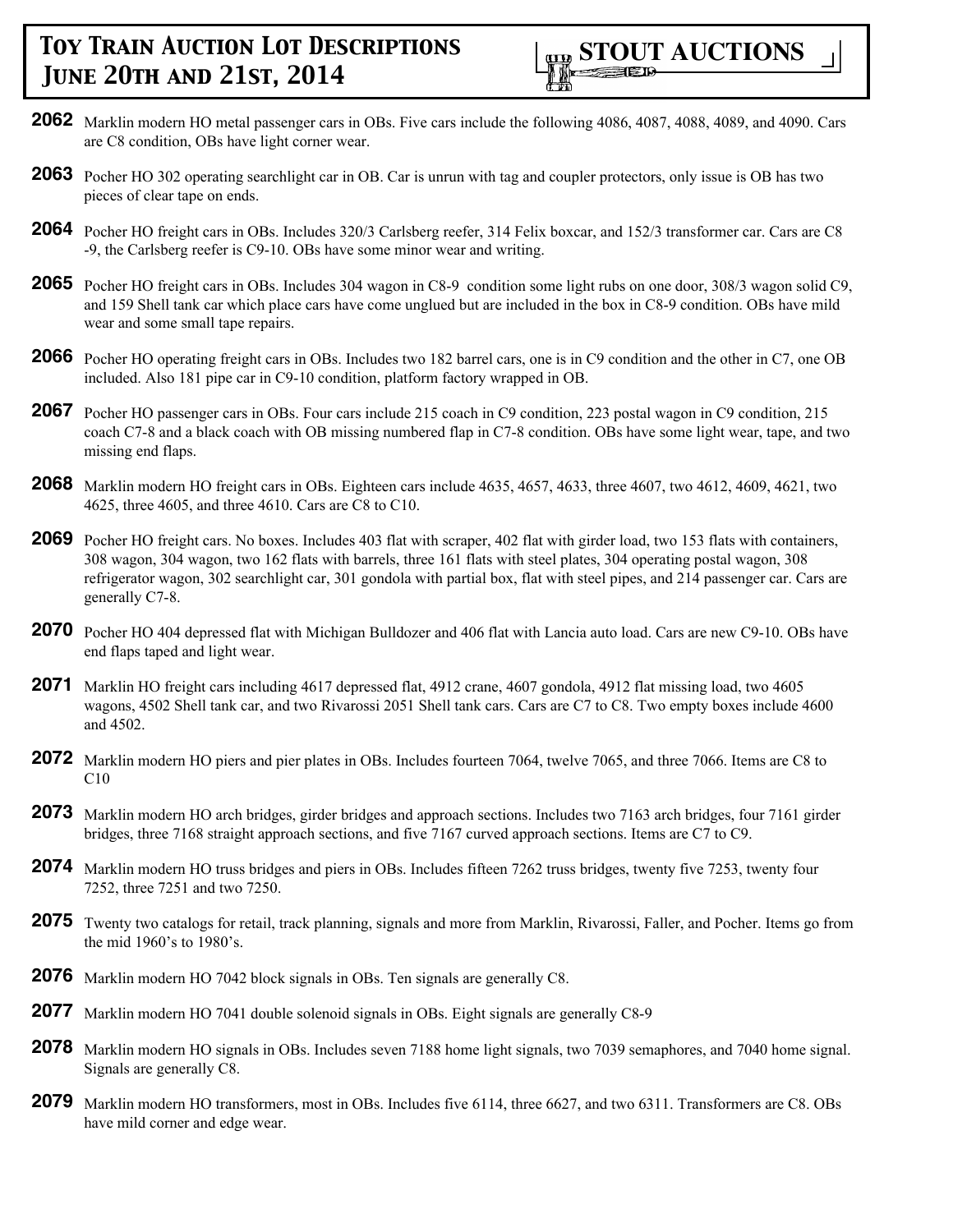

- **2080** Marklin modern HO lamps and signals in OBs. Includes six 5113 lamp signal posts, two 7187 distant light signals, and four 7048 lamp posts. Items are C8 to C9.
- **2081** Marklin modern HO controllers in OBs. Includes nineteen 7072 control plates, four 7210 switch panel, 7071 switch panel, two 7211 switch panel, and two 7045 universal remote switch. Items are C7 to C10. Some with warping of the plastic body.
- **2082** Marklin modern HO 5106 straight track in OBs. Ten boxes are C8-9.
- **2083** Marklin modern HO 5106 straight track in OBs. Eleven boxes are C8-9.
- **2084** Marklin modern HO 5202 switch pairs in OBs. Ten pairs of electric switches are C8-9.
- **2085** Marklin modern HO track items in OBs. Includes nine 7191 bumpers, nine 7190 bumpers, six 5146 control tracks, nine 5112 uncoupling tracks, two 5211 crossovers, two 5210 straight makeup sections, and five boxes of 5109 3/16 straight track sections.
- **2086** Marklin modern HO track in OBs. Includes three boxes of 5107 1/2 straight, two 5101 1/2 curves, six boxes 1/4 straight track, four 5110 1/8 straight track, to 5129 straight makeup sections, two 5102 curved sections, three 5103 curved feeder, two 5104 curved feeder, and twenty four 5111 straight feeder sections. Also included are some loose feeder sections and straight sections. Items are C8-9.
- **2087** Marklin modern HO instruction manuals, boxes, and more. Includes 33 instruction manuals for bridges, turntable, switches, and more. Empty boxes for three 7161, 5128, 5106, 5101, 5101, and the following bridge piers two 7066 and three 7064. Bridge piers have some warping. See photos for best description.
- **2088** Bachmann modern HO and N scale. Includes 40-130 HO DeWitt Clinton and 4404 Old Timer N scale set sealed. C8 to C10.
- **2089** Nice group of modern N scale trains and track. Includes cars, three locos, three bridge pier sets, a few buildings, assortment of Atlas track and switches, etc. Items are C7 to C10.
- **2090** LGB modern G scale track in OB. Includes four boxes of 1000 straight track and two boxes of 1100 curves. C8 to C10.
- **2091** LGB modern G scale switches, signals, and more. Includes two 1200N right hand switches, 1200 right hand switch, 1210 left hand switch, two 1210N left hand switches, 1031 bumper, 5093 signal, 5094 signal, insulated rail joiners and twelve 5016 power clamps. Items are C8 to C10.
- **2092** Modern G scale power supplies. Includes two MRC Trainpower 5 and 5003/100 LGB transformer.
- **2093** LGB modern G scale 2085 D mallet steam locomotive in OB. Locomotive is C8 with run time.
- **2094** LGB modern G scale freight cars in OBs. Includes 4063 boxcar, 4060 flat with stakes, 4066 log car, and 4061 gondola. Cars are generally C8.
- **2095** Lionel modern Large / G Scale Santa Fe 4-4-2 steam loco in OB. Loco is catalog number 85103. Comes with instructions. Loco is C8 with light run time. OB has some shelf wear.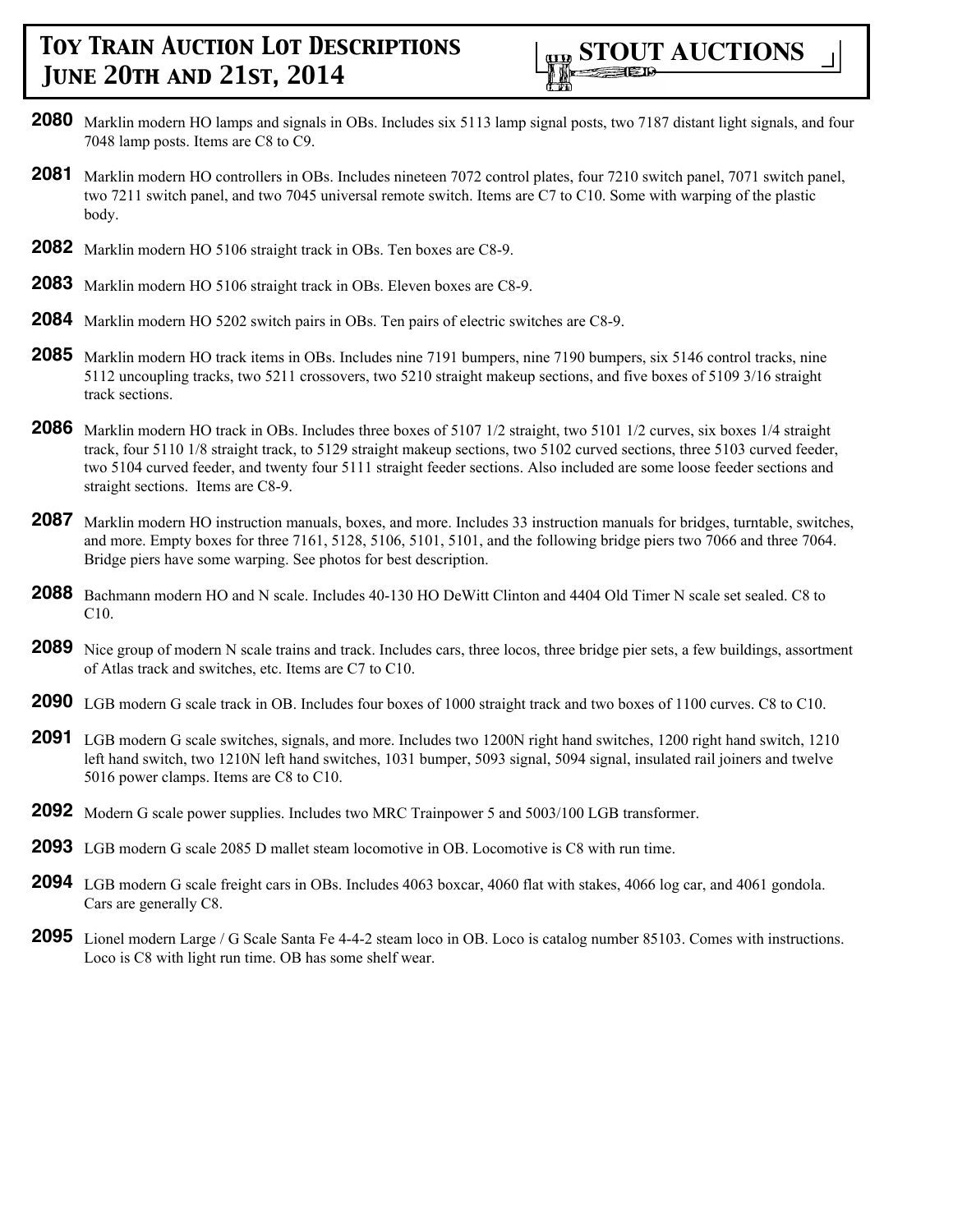

**2096** Modern G scale Easy Helix kit by Trainstyles. 68 inch diameter helix kit appears to be complete with all hardware. This was a \$400 kit new. Here are specs from the manufacture web site:

Tracks: 1 or 2 Track Radius(Curve): 28 inches and 30.75 inches Track Radius(Easement): 44 inches and 46.75 inches Track Length(Straight): 27.75 inches

Number of Turns: 4.5 (plus Easements & Straight Transitions) Grade: Flexible  $(2.25\% +)$ Clearance Between Levels: 4 inches (adjustable)(exceeds NMRA standard)

Overall Helix Diameter: 68 inches Overall Roadbed Width: 7.25 inches

- **2097** Modern G scale items. Includes five electric 1200 right hand switches, 1210 left hand switch, 1215 left hand switch, 1215N left hand switch, 1615 left hand switch , 1031 bumper, two 5075N switch boxes, 5080 switch box, 1030 bumper. Items are C6 with outdoor use to C8.
- **2098** LGB modern G scale track including twelve 1000 straight sections, seventeen 1100 curve sections, fourteen 1500 curves, and sixteen 1060 straight sections. Track is C6-7 with some outdoor use.
- **2099** LGB modern G scale track in OBs. Includes box of 12 1060 straight and three boxes of six 1061 straight. two boxes of 1061 are clean C8, the other two look to have seen outdoor use C6-7.
- **2100** Modern large scale sets including 1168 battery powered New Brite Silver Rail Express and Bachmanns G scale Thunderbolt Express. Sets are C7-8. OB have some areas of moderate wear.
- **2101** LGB modern G scale 2085 D mallet steam locomotive in OB. Locomotive is C7-8 with run time and a few light rubs on the body from shifting in the inner carton.
- **2102** Marklin modern G scale / gauge 1 5746 DB 76 steam locomotive in OB. Loco is C8 with run time. A few ladders and detail parts packed in the OB. OB has some light corner and edge wear.
- **2103** Marklin modern G scale / gauge 1 freight cars in OBs. Includes two 5851 gondolas with a few small paint chips and 5867 tank car. Gondolas are C7, tank car is C8. OBs have mild wear.
- **2104** Marklin Maxi modern G scale 5473 Central Pacific passenger car in OB. C8-9.
- **2105** Marklin modern G scale / gauge 1 passenger cars in OBs. Includes three 5801 and one 5805. Cars are C8. OBs have some light wear.
- **2106** LGB modern G scale track. Includes twenty 1600 curves, 5065 crossing, 1300 crossover, five 1100 curves, two electric 1200 right hand switches, and electric 1210 left hand switch. Track ranges C6 on a few sections to mostly C7-8.
- **2107** LGB modern G scale cars in OBs including 3019 post wagon in rough OB and 3013 passenger coach. Trains are C7-8 condition.
- **2108** LGB modern G scale 2070 D Orient Express gray steam locomotive in OB. Loco is C7-8, one detail part missing from roof, and driver and loose windows in cab. Also included 3097 3098, and 3099 passenger cars in C7-8 condition with a few loose windows.
- **2109** LGB modern G scale Coca Cola freight cars in OBs. Five cars include three 4291 boxcars, one missing OB. 4090 Sprite boxcar, and 42911 Coke boxcar. Trains are C8 to C9.
- 2110 LGB modern G scale 20130 Grizzley Flats Railroad Chloe steam locomotive. Loco is C7-8, one brass boiler band partially loose.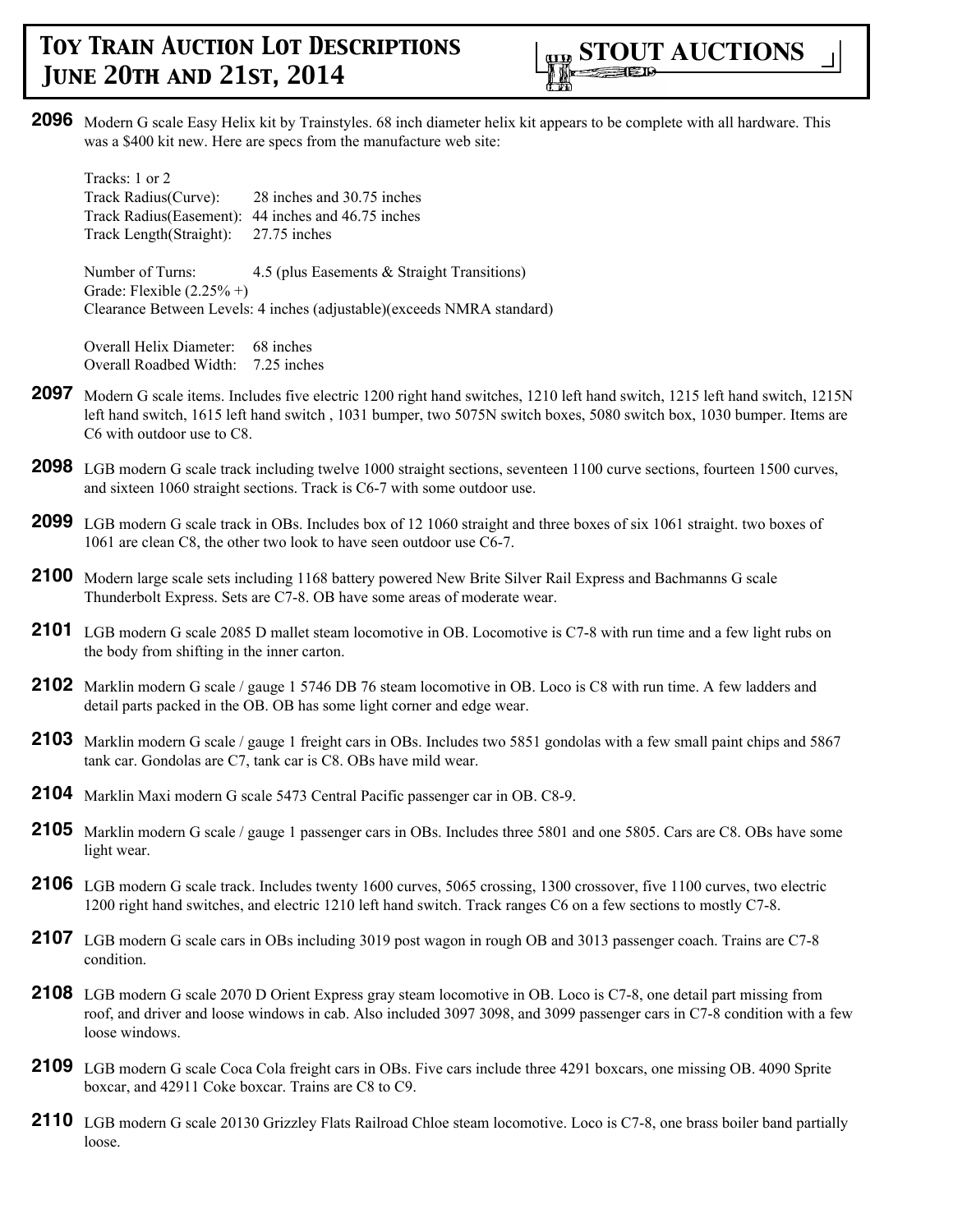- **2111** LGB modern G scale 2117D steam locomotive. Loco is lower C7 with broken roof detail parts and some marks in the paint.
- **2112** LGB modern G scale B B diesel loco in OB. Catalog number 2096S. Features electronic delay start and horn. Loco has all instructions and is C7-8 with loose windows in the center section of the locomotive. OB has light wear to the label of the loco.
- **2113** LGB modern G scale 2061 diesel locomotive in OB. Loco is C7 with a finger print on the top of the hood of the loco. OB has some writing on the box end.
- **2114** LGB modern G scale accessories in OBs. Includes three 1030 bumpers, 1000KW crossing, three 5032 sign sets, 50030 transformer, four 5050 lamp posts, 5047 5045, and 5141 figure sets. Items are C8 to C10.
- **2115** LGB modern G scale freight cars. Six cars include 4065 caboose, 4068 stock car, 4043 ore wagon, 4061 gondola, 1646 Rio Grande gondola, and 4066 log car. Cars are C7-8, included OBs have mild wear.
- **2116** Lionel modern G scale 81017 Ornament Express set factory sealed in plastic C10.
- **2117** LGB modern G scale RhB passenger cars in OBs. Four cars include two 3067 coaches, 3068 diner, and 3069 baggage. Cars are C8 with run time.
- **2118** LGB modern G scale Rio Grande passenger cars in OBs. Three cars include 3080 coach, 3080 E 01 coach, and 3081 combine. Cars are in C8 condition.
- **2119** LGB modern G scale woodside reefers in OBs. Four cars include 4072 P 01 Colorado Midland, 4072 P 02 Annie Oakley, 4174 Rio Grande, and 3081 E 02 Colorado Midland. Cars are C7+ to C8 a few loose grab irons noted.
- **2120** LGB modern G scale freight cars in OBs. Six cars include two 4078 Southern Pacific flat cars with wood load, 4076- M 01 Burlington coal hopper, 4067 - D 01 Rio Grande reefer, 4073 C 03 Rio Grande gondola, 4067 A 01 Union Pacific boxcar. Cars are generally C8.
- **2121** LGB modern G scale passenger cars in OBs. Cars include 3167 Rh B coach, 4075 Rio Grande combine caboose, 3267 Furka-Oberalp coach, 3080 Pennsylvania coach without box, 3081 Pennsylvania combine without box. Cars are generally C8 with run time.
- **2122** LGB modern G scale track including eleven sections of 1060 straight, four sections of 1061, and 20410 Aristo Craft 90 degree crossover.
- **2123** Modern G scale buildings and figures from LGB and Pola. Includes five kits that are fully built and in good condition, Pola 909 platform, twenty G scale figures, a small box of extra kit parts, and a box of smaller vehicles. Items are generally C8. See photos for best description.
- **2124** LGB modern G scale 20301 US ready to run passenger set in OB. Very clean example of this set with all track, transformer, and accessories. C8+ with light run time.
- **2125** Railway Express Agency modern G scale 29052 Pennsylvania passenger set in OB. Includes transformer. Set looks C8, however one flag pole broken off the pilot of the loco.
- **2126** LGB modern G scale freight cars in OBs. Four cars include 3019 post wagon, 4031 Pepsi wagon, 4036 Circus wagon, 4065 Rio Grande caboose. Cars are nicer C8.
- **2127** Bachmann modern G scale 93939 Union Traction Co. trolley in OB. Trolley is C7-8 with run time.
- **2128** LGB and Aristo Craft modern G scale track including 5065 crossing, 1200 N right hand electric switch, 1031 bumper, twelve sections of 1000 straight in OB, 12 sections of ART-11100 curved track, twenty one 1100 curves, seven sections of 11000 straight track, and four sections of 1060 straight track. Also included is a group of LGB catalogs. Items are generally C8.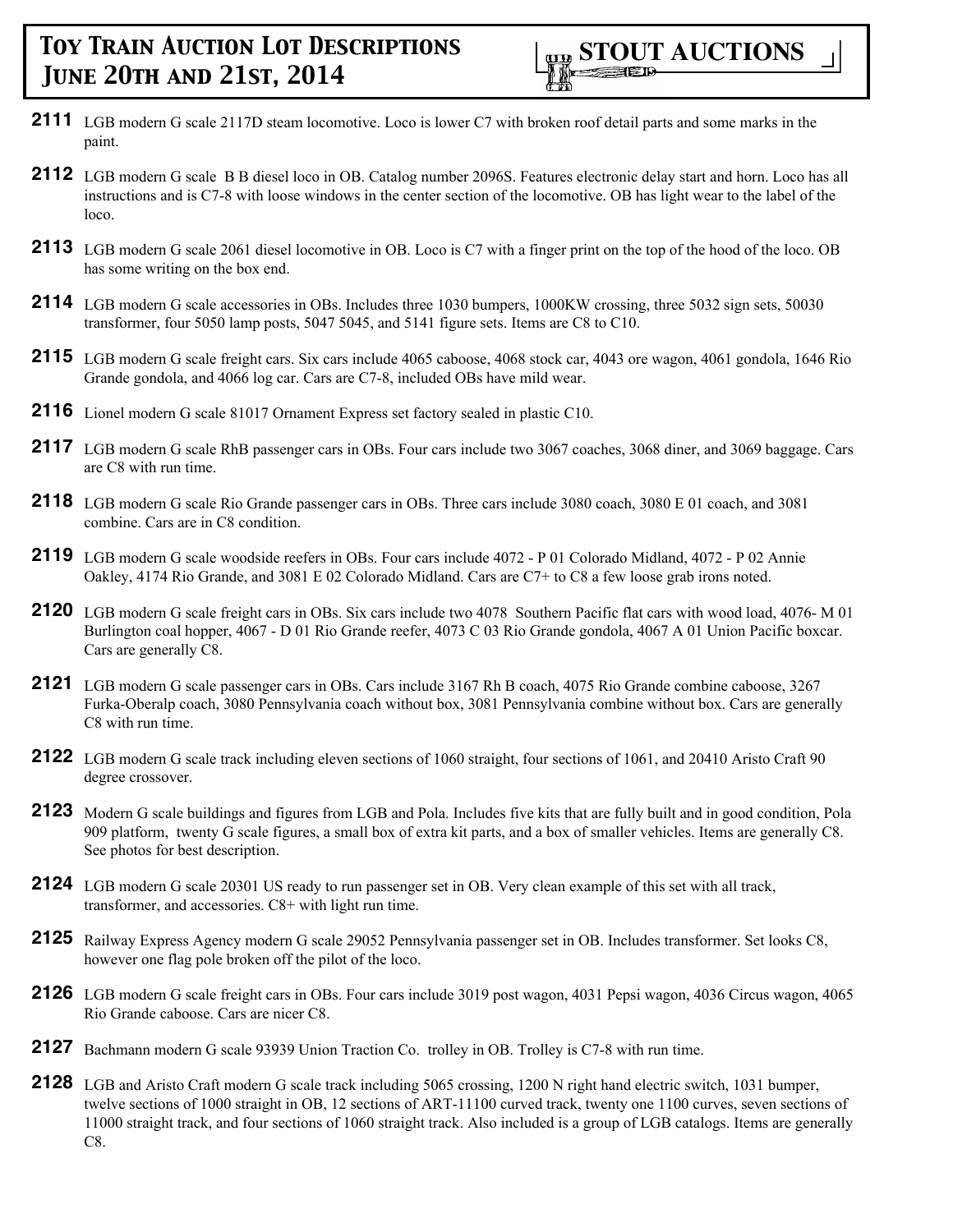

- **2129** Aristo Craft REA modern G scale Baltimore and Ohio passenger set including 21003 steam locomotive 21903 tender, 31002 and 31102 passenger cars, and 42109 caboose. Trains are lower C8, one or two loose detail parts. OBs have some wear, loco OB has light moisture damage.
- **2130** Modern REA G scale track and transformer. Includes fourteen curves, nine straights, pair of switches, and 5400 transformer. Items are lightly used C8
- **2131** LGB modern G scale freight cars. Four cars include three ACF hoppers 15599 Rio Grande, 628523 Alberta, 43823 Morton Salt, and 44870 Pennsylvania tank car. Cars have been used outside and are a bit dirty C7.
- **2132** LGB and USA Trains modern G scale freight cars. Five cars include 102375 and 101064 New York Central flat cars, 2545 Cities Service tank car, 9361 Texaco tank car, and 23736 Union Pacific caboose. Cars have been used outside and are a bit dirty with some sun fading C7.
- **2133** Modern G scale trains from LGB and Aristo Craft. Nine cars include Rio Grande gondola, DR gondola, LGB boom car,2 two axle log car, 1011 Vlasic reefer, LGB flat with Hapag-Lloyd container, bobber caboose, and 1217 flat. Cars have been used outside and are a bit dirty C7 and some light sun fading.
- **2134** Aristo Craft modern G scale Pennsylvania aluminum passenger cars. Two cars include 33303 coach and 33403 observation. Cars have been used outside and are a bit dirty C7.
- **2135** Heartland Locomotive Works modern G scale South Shore locomotives. Includes critter electric and 34 combine trolley. Cars have been used outside and are a bit dirty C7.
- **2136** Aristo Craft modern G scale 21503 Union Pacific Mikado steam locomotive in OBs. Loco is C7 with some light rust on screws and dirt from outdoor running. Missing bell.
- **2137** LGB modern G scale 20211.1 steam locomotive. Loco is C7 with some dirt from outdoor running.
- **2138** LGB modern G scale 70600 LCE / ICE train set. five car set is C6-7 with outdoor dirt and wear. See photos for best description.
- **2139** Aristo Craft modern G scale Union Pacific heavyweight passenger cars. Five cars include 31508 North Platte diner, 31308 Council Bluffs coach, 31808 Edgewood sleeper, 31708 2700 coach, and 31408 Sherman Hill observation. Cars have been used outside and are a bit dirty C7 and some sun fading.
- **2140** USA Trains modern G scale Santa Fe Dash 9 diesel locomotive. Locomotive features sound and smoke. Loco is C6-7 with some tape on the roof and dirt from outdoor running.
- **2141** USA Trains modern G scale F-3 A-B diesel locomotive pair. Locos are C6-7 with a few missing ladders, and some dirt and wear from running outdoors.
- **2142** Heartland Locomotive Works modern G scale Rio Grande locomotive and passenger cars. Includes Vonita Jean 2-4-0 and tender, number 7 combine and two number ten coaches. Cars and loco have been used outside and are a bit dirty C7 and some light sun fading.
- **2143** Modern G scale transformers and remotes from CREST and LGB. Includes two 55401 10 AMP controllers, 55460 10 AMP power supply, 55465 switching DC power supply, 55003 remote, 5475 switch controller, two 50081 LGB transformers, and new MTH wiring terminal block. Items are generally C7 with outdoor use. `
- **2144** Group of LGB and Aristo Craft G scale switches. Includes two 1615 electric left hand switches, 1605 electric right hand switch, three electric 1205 right hand switches, 1215 manual left hand switch, four 1200 manual right hand switches, and two Aristo Craft wide radius right hand switches. All have outdoor use C7.
- 2145 Modern G scale curved track lot. Includes Aristo Craft and LGB track. Seventy three curves include 18 wide radius curves, twenty one mid size radius curves, and thirty four 1100 radius curves. Track is generally C7 with outdoor use.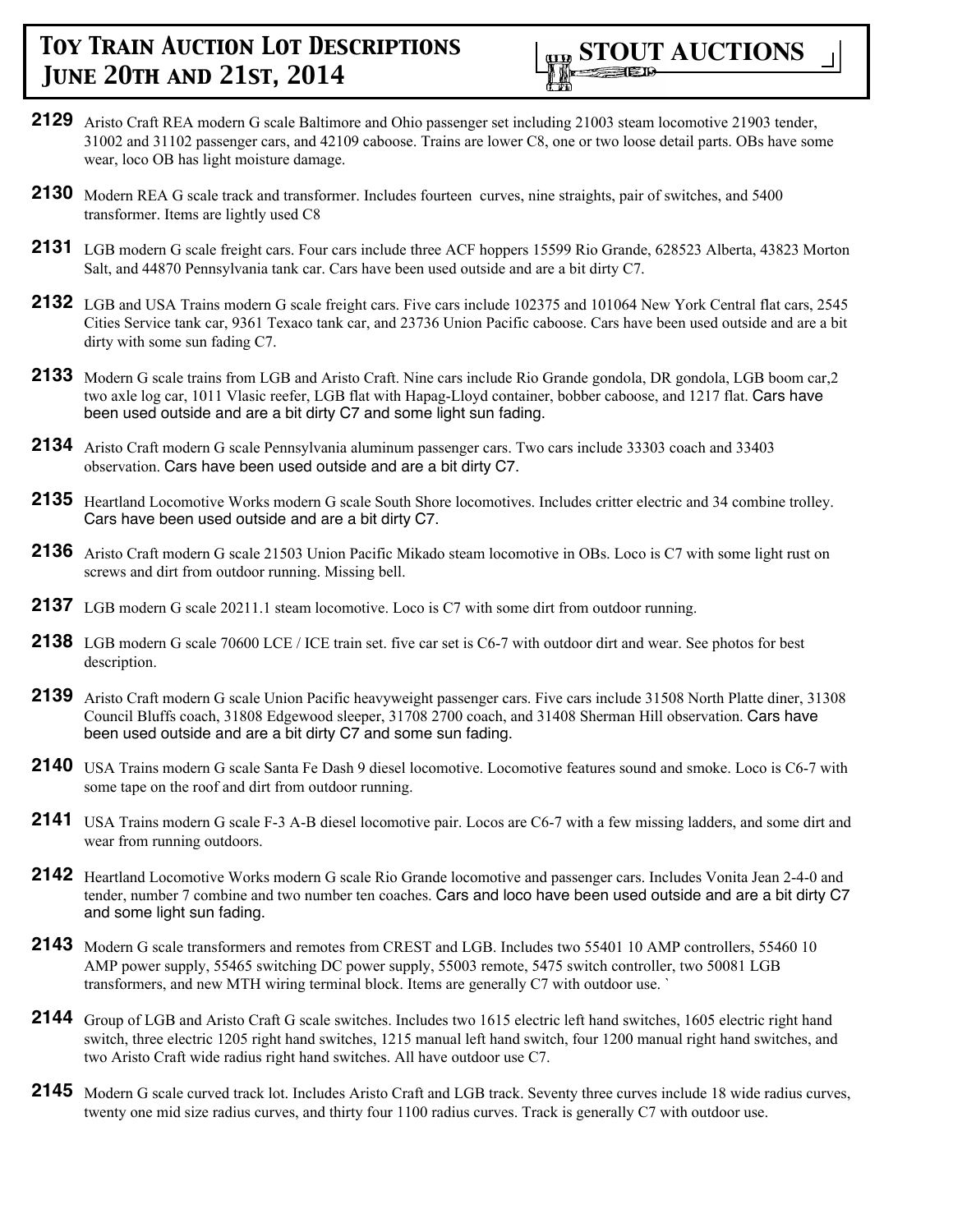

- **2146** Modern G scale straight track lot. Includes Aristo Craft and LGB track. Fifty five sections of 1000 straight from both manufactures, twelve 46 inch straight sections, and eighteen sixty inch sections. Also a few cut and odds and ends sections which were not counted. Track is generally C7 with outdoor use.
- **2147** Piko modern G scale unassembled Piko factory kit and outdoor used LGB 5061 bridge. Items are C7 to C9
- **2148** Nice pair of ticket daters, including Aurora dater and Centennial model AD. Neither have stamping dies but are otherwise complete, both would need new ribbons.
- **2149** Book containing seventeen annual railroad passes. Many passes date to the late 1800's and include road names such as Evansville and Terre Haute, Kentucky Central, Boston and Maine, Louisville New Albany, and Chicago, Chicago and Northwestern, Southern Central, Maine Central, and more. See photos for best description.
- **2150** Sherburne Co. brass caboose whistle. Still has some red paint. Appears to be in good condition.
- **2151** J.C. Deagan dinner chime four note set in very nice condition with a few minor paint chips. See photos for best description.
- **2152** Railroad dining car china. Includes four pieces of Union Pacific china including two saucers and two cups. Also included is four saucers and a cup from I believe Amtrak. Also included is a Santa Fe souvenir Turquoise Room ash tray. Items are in good condition.
- **2153** Group of twenty railroad time tables including 1937 Alton, 1938 Louisville and Nashville, 1939 Louisville and Nashville, 1938 Louisville and Nashville, 1943 Erie, 1937 Missouri Pacific, 1937 Rock Island, 1937 Frisco, 1937 Baltimore and Ohio, 1938 Chesapeake and Ohio, 1935 Pere Marquette, 1937 Norfolk and Western, 1942 Norfolk and Western, 1933 Nickel Plate, 1937 New Haven, 1941 New York Central, 1937 Milwaukee Road, 945 Nickel Plate, 1936 Illinois Central, 1936 C&EI, and 1939 Milwaukee Road Hiawatha. See photos for best description.
- **2154** Group of twenty seven railroad time tables including 1881 Pan Handle Route, 1937 Burlington,1944 Burlington, 1937 Great Northern, 1937 MKT, 1937 Union Pacific, 1937 Santa Fe, 1942 Canadian National, 1937 Canadian National, 1937 Canadian National, American Airlines World Fair brochure, 1939 TWA schedule, Pennsylvania World's Fair tours brochure, 1938 Michigan Central, 1938 New York Central, 1937 New York Central, 1938 Pennsylvania. 1939 Pennsylvania, 1938 Pennsylvania, 1940 Pennsylvania 1938 Pennsylvania, 1937 Atlantic Coast Line, 1940 Southern, and 1938 Southern. See photos for best description.
- **2155** Dietz Vesta Wabash lantern. Clear globe is embossed with Dietz Vesta. Top rim has Wabash R.R. stamped in it. Burner pot included.
- **2156** Adlake Reliable Boston and Maine lantern. Clear globe with no markings, burner pot included. Rim embossed with B&M R.R.
- 2157 Dietz Vesta Richmond, Fredericksberg, and Potomac lantern. Clear globe is embossed with Dietz Vesta. Top rim has RF&PRR stamped in it. Burner pot included.
- **2158** Dietz Vesta Boston and Maine lantern. Clear globe is embossed with Dietz Vesta. Top rim has B&M R.R. stamped in it. Burner pot included. Some minor bending of the globe cage.
- **2159** Adams Westlake Illinois Central lantern. Clear globe etched with I.C.R.R. and embossed Adlake Kero. Top rim embossed with ICRR. Includes burner pot.
- **2160** Armspear Pennsylvania lantern. No markings on clear glob. Top of lantern is embossed with the Pennsylvania keystone logo.
- **2161** Four lanterns including two Conger electric lanterns, AC Midget electric with bent cage, and Rayo tall lantern with burner. See photos for best description.
- **2162** Milwaukee Road 23 by 17 inch sign. Older sign made with a semi reflective material and two partial train order hoops. See photos for best description.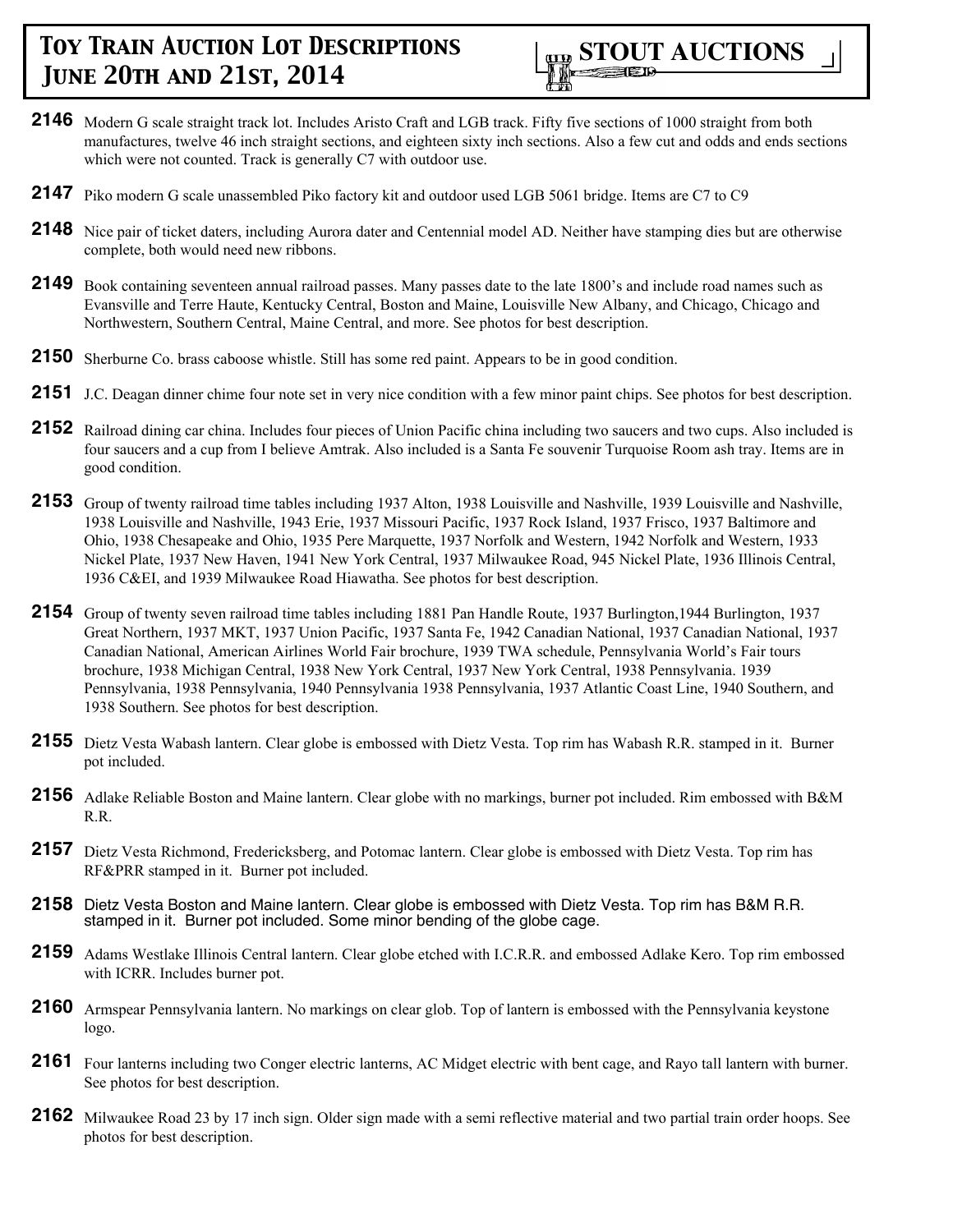

- **2163** Railroad books including 1902 Poor's Manual of Railroads, 1924 Moody's Steam Railroads, and three Official Railway Guides August 1945, June 1957, and March 1951. See photos for best description.
- **2164** Group of twelve books on world railroading and LGB G scale. See photos for best description.
- **2165** Group of nine hardback railroad books. Subjects include the Pennsylvania, South Shore, 20th Century Limited, American locomotives and more. See photos for best description.
- **2166** Mamod steam boiler with engine on top. Looks unfired, C8-9 condition.
- **2167** Misc. group of Railroadiana including Red Caboose made of coal, iron book ends, mug, pewter spike driver, and pewter train on spike. Sold as is shown in photos.
- **2168** Thirteen railroad photos and prints for train room. See photos for best description.
- **2169** Union No. 29 coal fired caboose stove. Stove has been repainted to a nice condition, some cracks in the castings and other minor repairs would be needed to make a functional item. Item breaks into three pieces. Aprox 27 inches tall and 22 inches wide at base. Buyer responsible for all freight charges or for picking up at our Indiana location.
- **2170** Dressel switch lantern which has been restored. Incorrect plastic lenses were installed and have partially melted from the heat inside. No burner pot.
- **2171** Dressel MKT red globe lantern. Globe is unmarked, top tag embossed with MKT. No burner.
- **2172** Handlan clear globe lantern without railroad markings and slightly bent base and No. 25 red globe Embury Luck-E-Lite. Both sold as is shown in photos.
- **2173** Handlan Terminal Railroad Association blue globe lantern with burner. TRRA stamped into edge of lantern.
- **2174** Passenger car step box. Appears to be a Morton, but no tag or markings. Has been repainted at one point.
- **2175** Full size railroad cross bucks. Used but in good condition with no major dents or holes.
- **2176** Lot of modern HO trains. Includes Daylight GS-4 Daylight steam locomotive, Auto Train set, General steam locomotives with display case and more. See photos for best description.
- 2177 Group of modern N scale parts and track. Mostly track from Atlas, parts drawers contain track, wheel sets, detail parts, a few switches, etc. Enough track to make a decent small layout.
- **2178** Two large boxes filled with plastic buildings both HO and N scale. Faller, Bachmann, and others. See photos for best description.
- **2179** Two large boxes filled with plastic buildings both HO and N scale. Faller, Pola, Heljan, Kibri and others. See photos for best description.
- **2180** Large cart full of HO and N scale odds and ends. Marklin track, Atlas track, Weilsco belt drive accessories, cars, trucks, and more. See photos for best description.
- **2181** Fourteen HO kits, highlights include Faller B-157 tank farm, Laser Cut Archer craftsman kit, Kibri B-9808 fuel storage tanks, and Kibri B-9450 loco shed. Other kits are Pola AHM Life Like and Tyco. See photos for best description. Kits appear to be complete
- **2182** Arnold modern N scale kits and Atlas N scale curved track. Arnold items include four 6100, 6462, two 6221, 6310, 6430, 6350, Rapido 622 622 and 624 pier sets, and nineteen Atlas 2526-100 19" radius curve packs new each with six sections. Items are C8 to C10.
- **2183** European DSB Railway poster. 1985 reprint. Frame measures 28 by 40.